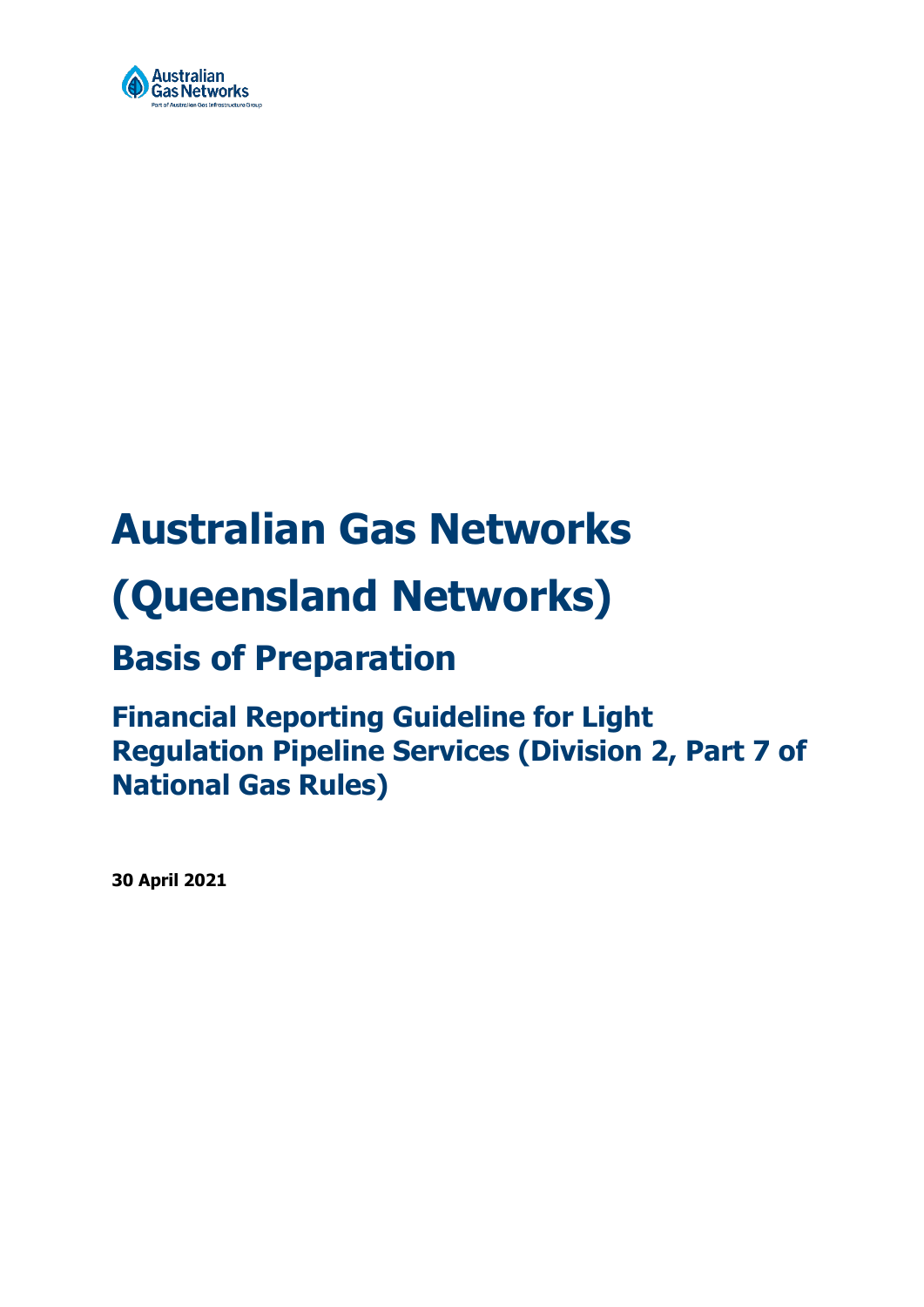

## **Contents**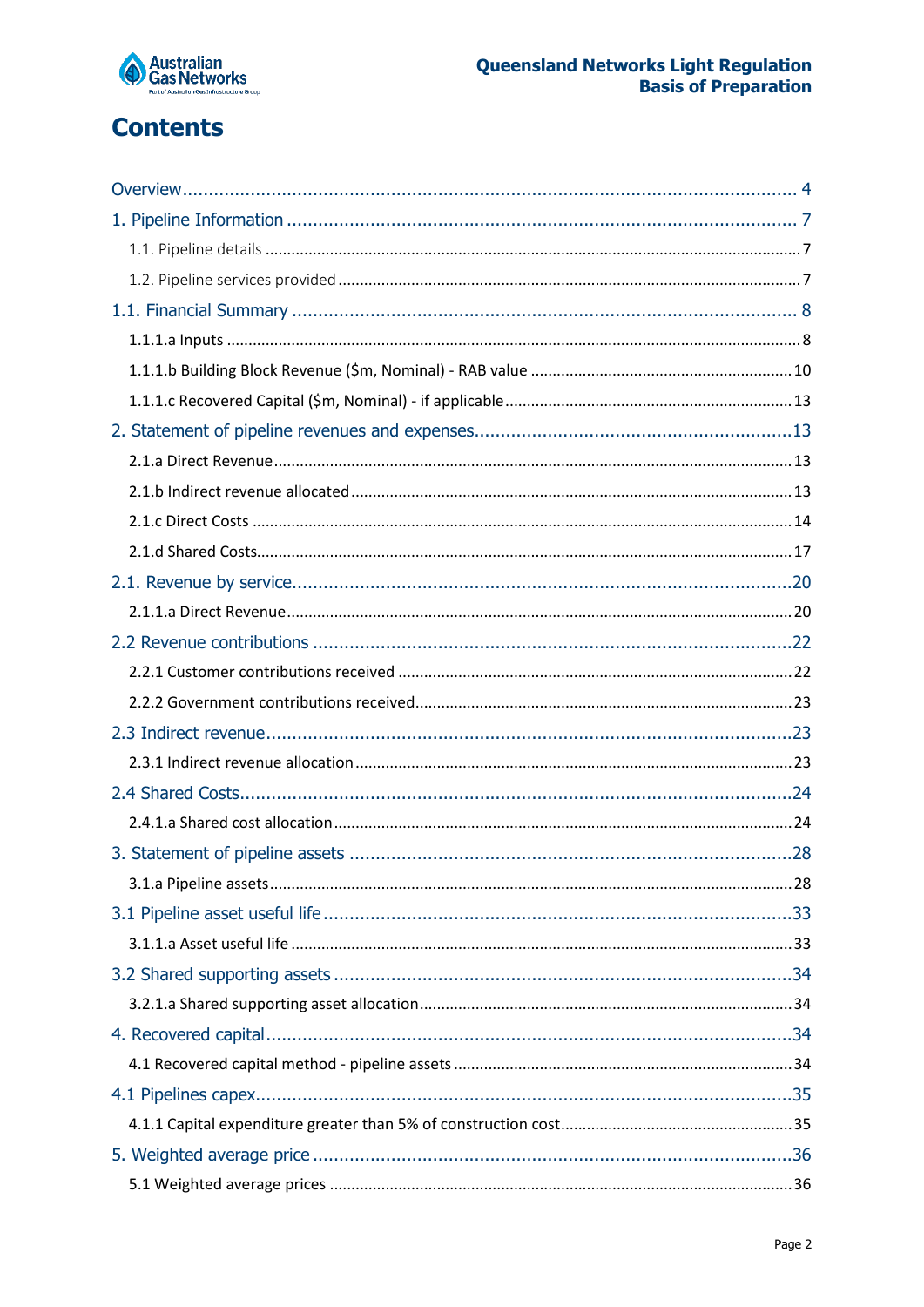

| Appendix D: Cost Collection and Reporting Process - Capex and Opex 41 |  |
|-----------------------------------------------------------------------|--|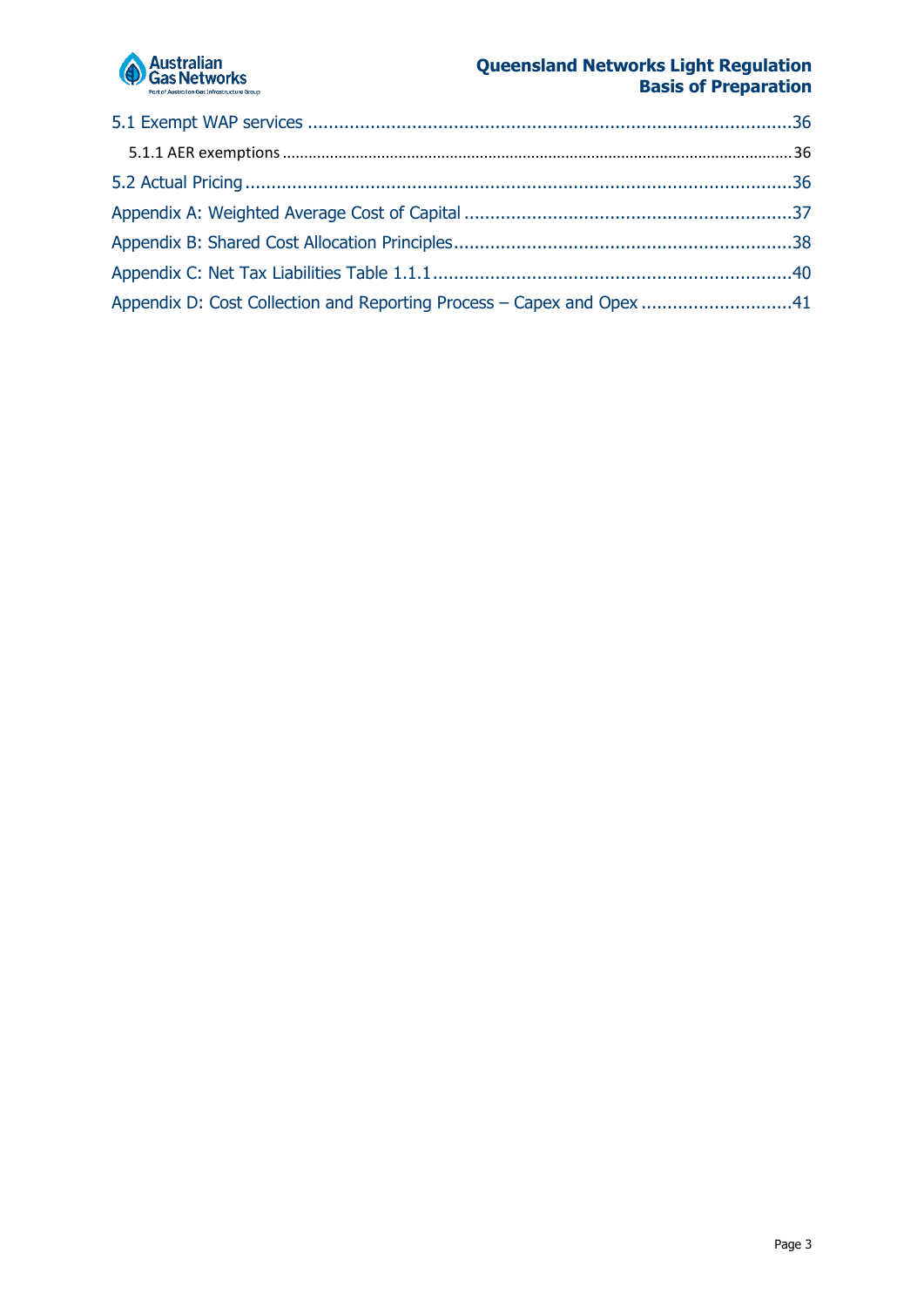

## <span id="page-3-0"></span>**Overview**

Under rule 36B (1)(c) and (d) of the National Gas Rules (NGR), service providers for light regulation services are required to publish specific information, including financial information and weighted average price information. Financial and weighted average price information is intended to assist prospective users in assessing whether prices being offered by the service provider are reasonable.

In conjunction with this requirement a Financial Reporting Guideline for light regulation services (Guideline) has been published by the Australian Energy Regulator (AER) in accordance with rule 36F of the NGR. The Guideline requires the light regulation pipeline service provider to publish information on its website, in accordance with rule 36B of the NGR. In accordance with rule 36D of the NGR, the financial information must be published each financial year according to the requirements of rule 36F. Australian Gas Networks Gas Distribution Network (Queensland) (AGN Queensland) was initially subject to full regulation by the Queensland Competition Authority and AER.

In November 2014, the National Competition Council (NCC) made a decision on the form of regulation for AGN Queensland. The network is now subject to light regulation by the AER under the National Gas Law (NGL).

The table below sets out the reporting dates for pipelines that were light regulation pipelines on the commencement date of 31 October 2019:

| Reporting year end | <b>Reporting dates</b> |
|--------------------|------------------------|
| 30 June 2020       | By 31 October 2021     |
| 31 December 2020   | By 30 April 2021       |

As AGN Limited had a reporting year end date of 31 December 2020 it is required to publish its light regulation pipeline information by 30 April 2021.

#### Basis of Preparation

This Basis of Preparation (BOP) is prepared in accordance with section 9 of the Guideline which states:

Service providers are required to provide a basis of preparation separate to the financial reporting template. This is required to be published on the service provider's website with the financial reporting template. $1$ 

The BOP must be a separate document providing information in relation to the:

- pipeline financial statements;
- pipeline information;
- regulated asset base (RAB) values;
- recovered capital method (RCM) values; and
- the weighted average prices calculated;

that the service provider publishes with its completed financial reporting template.

The BOP must:

• enable an understanding of how the amounts reported in the pipeline financial statements are determined or calculated;

<span id="page-3-1"></span> <sup>1</sup> AER 2019, Final – Light regulation – Financial reporting guideline – 31 October 20219, page 33.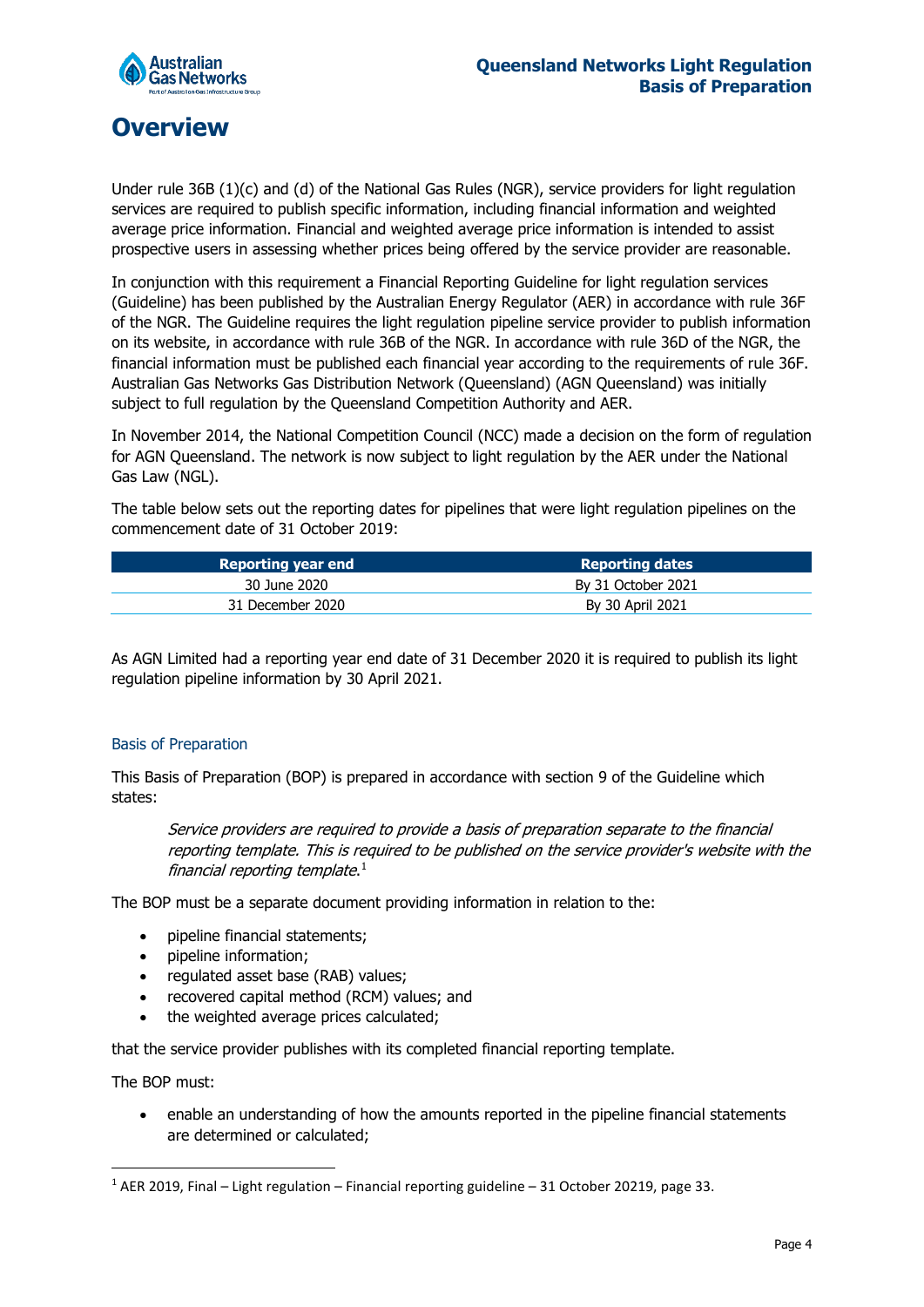

- assist with interpretation of information reported in the pipeline financial statements;
- assist with comparison of information provided in the pipeline financial statements to the service provider as a whole;
- provide an understanding of how shared amounts are allocated;
- explain the source/s from which the service provider obtained the information provided, including where information is obtained from external sources;
- explain the methodology the service provider applied to provide the required information, including any assumptions the service provider made and inputs used; and
- explain, in circumstances where the service provider cannot provide actual information and only estimates are available:
	- why it was not possible for the service provider to provide actual information;
	- what steps the service provider took to locate actual information;
	- if an estimate has been provided, the basis for the estimate, including the methods, assumptions and inputs used; and
	- why the estimate represents the best estimate possible in the circumstances and has been arrived at on a reasonable basis.

The statement of pipeline revenues and expenses section of the BOP must:

- include details of the sources of information used in the preparation of the financial reporting template;
- provide details of any amendments that have been made to data that was used in preparing the statement of pipeline revenue and expenses for any previous year;
- identify shared revenue and expenses, and the method that has been used to allocate these to the pipeline.

#### Network Specific Information

The AGN Queensland gas distribution network is owned by Australian Gas Networks (AGN – formerly known as Envestra Limited) who outsources the operation of the network to the APA Group (APA). The AGN Queensland gas distribution network covers separate areas in the Brisbane region (Brisbane CBD, north of the Brisbane River and Ipswich) and Northern Region (Rockhampton and Gladstone). In total, it consists of approximately 3,400 km of pipeline delivering gas to around 106,000 customers.

The network was initially subject to regulation as a covered pipeline under the Gas Code by the Queensland Competition Authority. It was then subject to full regulation by the AER under the NGR. In November 2014, the NCC made a decision on the form of regulation for the Queensland gas distribution network. The AGN Queensland gas distribution network is now subject to light regulation by the AER under the NGL.

#### No requirement to report an RCM value for AGN Queensland

Section 5 of the Guideline states:

"Where a RAB value has not been established through an access arrangement, service providers are required to determine a pipeline asset value based on a recovered capital methodology (RCM value) and disclose their calculation of this value in worksheet 4 of the financial reporting template."

For the purposes of this section, a RAB established though an access arrangement includes a RAB established through a determination made by the AER, by a determination under the Gas Code, or otherwise in accordance with any Commonwealth, State or Territory legislation. The following pipelines that were light regulation pipelines at July 2019 are considered to have a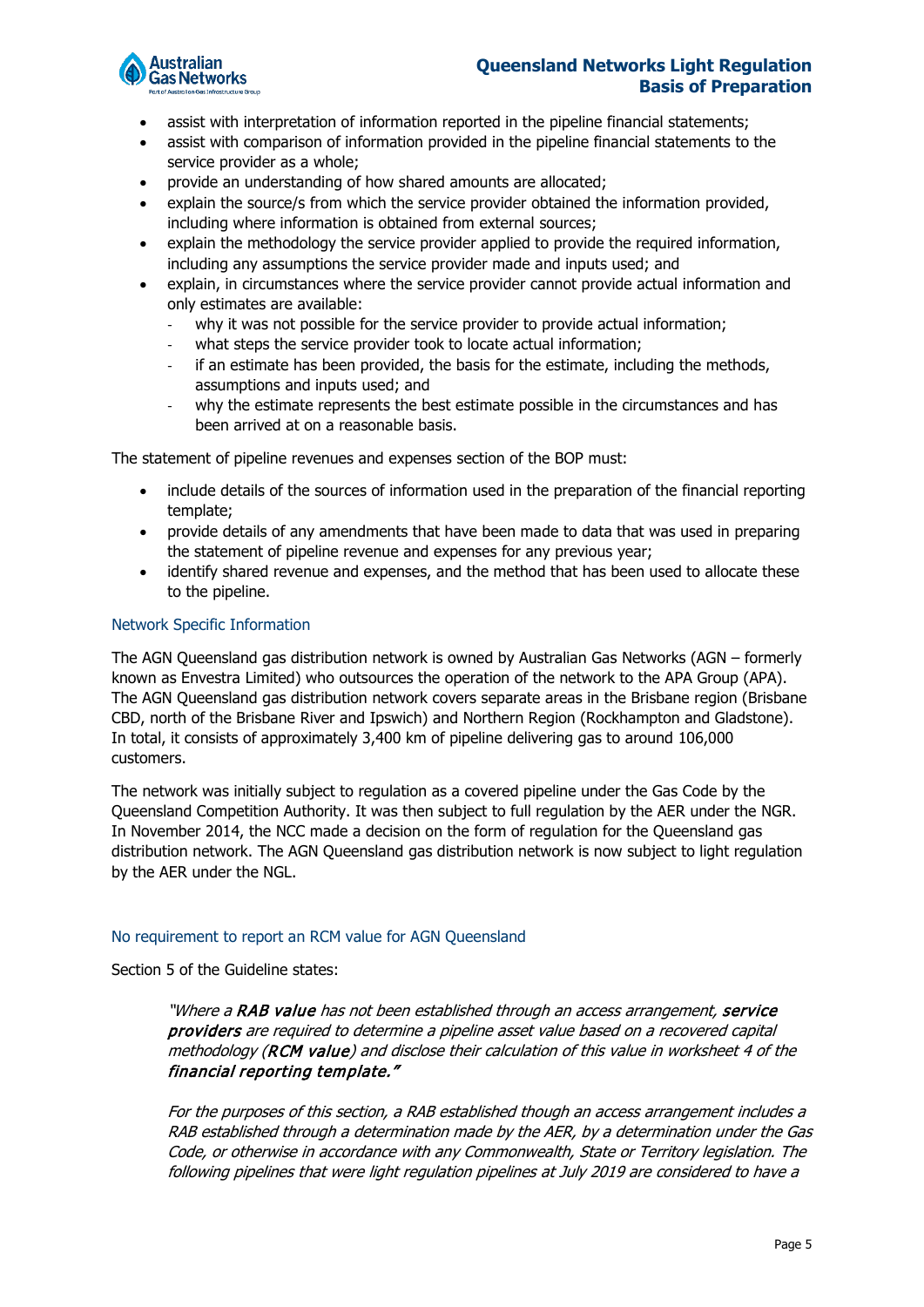

RAB established under an access arrangement: Moomba to Sydney, Central West Pipeline, Allgas Gas Distribution Network and Envestra Gas Distribution Network (Queensland). For these pipelines, service providers are not required to provide the RCM value. 2

An opening RAB value for AGN Queensland has been established from the previous access arrangement when the network was subject to full regulation consequently there is no requirement to report a recovered capital method value for its assets. Thus, in accordance with section 5 of the Guideline, Worksheet 4 is therefore not applicable for AGN Queensland.

#### Assurance Requirement

In accordance with section 10.4.1 of the Guideline an audit is required for the information contained the **Statement of Pipeline Revenues and Expenses (Table 2.1) and Statement of Pipeline Assets (Table 3.1)** and the accompanying BOP in accordance with ASA 805 Special Considerations—Audits of Single Financial Statements and Specific Elements and ASA 800 Special Considerations—Audits of Financial Reports Prepared in Accordance with Special Purpose Frameworks, Accounts or Items of a Financial Statement.

As AGN Queensland is required to report a RAB value in accordance with Section 5 of the Guideline, there is no requirement to conduct the limited assurance review for Worksheet 4.

A limited assurance review is required of the weighted average price information in the financial reporting template and the accompanying BOP. This review is to be provided in accordance with ASRE 2405 Review of Historical Financial Information Other than a Financial Report. Worksheet 5. Weighted average price reported in the financial reporting template is blank in accordance with Section 7.3 of the Guideline as the actual pricing is already presented on the AGN website, thus the actual prices are presented in Worksheet 5.2 of the financial reporting template. There is no audit or review requirement on Worksheet 5.2.

No assurance is required for the remaining worksheets in the template.

<sup>&</sup>lt;sup>2</sup> AER 2019, Final – Light regulation – Financial reporting guideline – 31 October 20219, page 21.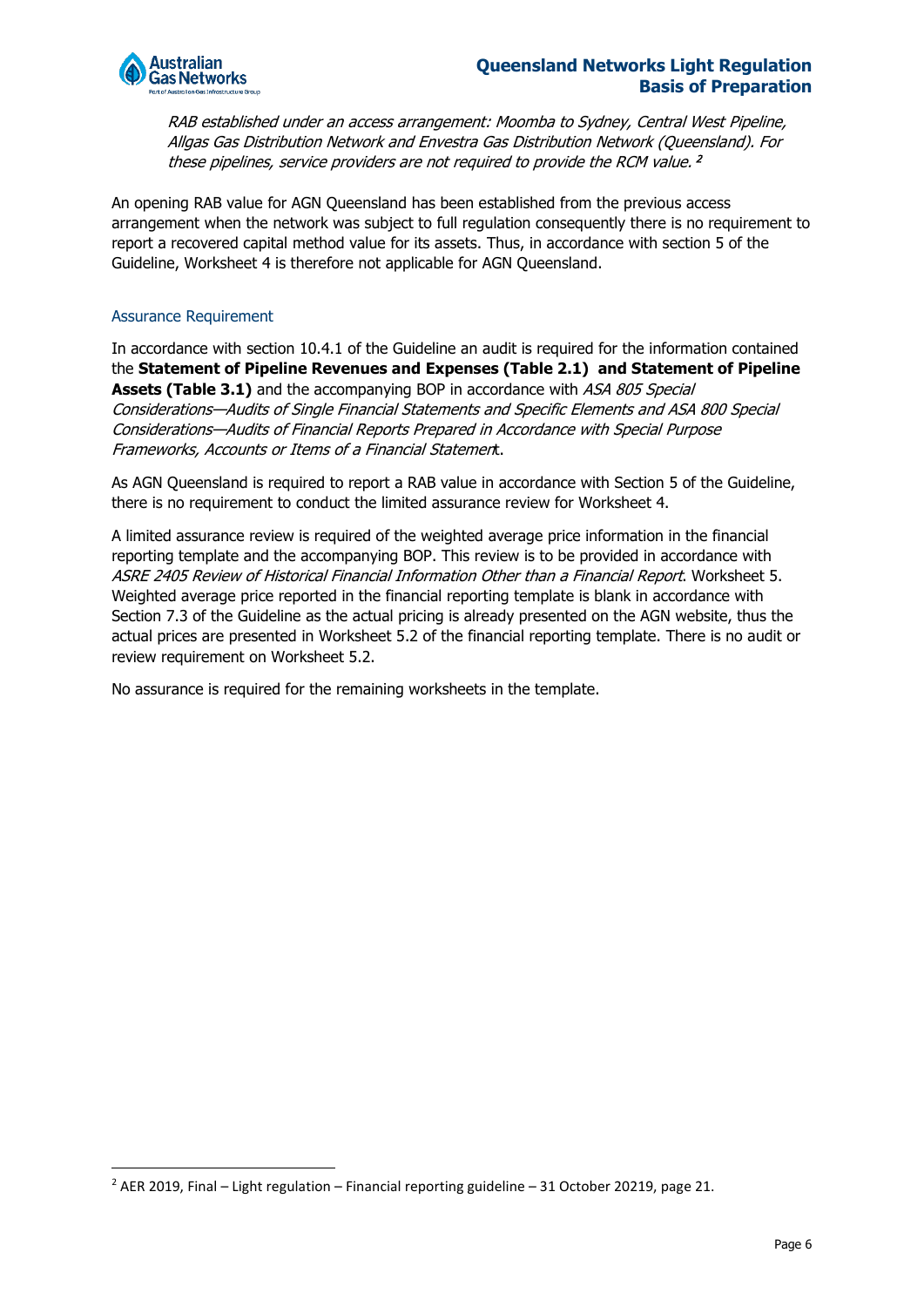

## **1. Pipeline Information**

### 1.1. Pipeline details

| <b>Variable</b>      | Data Source, Methodology and Assumptions Actual / Estimate                                                                                        |        | Justification (if estimated) | <b>Guideline</b><br><b>Reference</b> |
|----------------------|---------------------------------------------------------------------------------------------------------------------------------------------------|--------|------------------------------|--------------------------------------|
| Pipeline location    | Queensland General Terms and Conditions                                                                                                           | Actual |                              |                                      |
| Pipeline length (km) | Data is compiled based on historic snapshots<br>captured from GIS system, with snapshots taken<br>at year-end dates.                              | Actual |                              |                                      |
| Number of customers  | Customer number data was sourced from APA's<br>customer care and billing (CC&B) database.                                                         | Actual |                              |                                      |
| Service Type         | AGN Queensland provides distribution services as detailed in the Queensland General Terms and Condition, which can be found on<br>the AGN website |        |                              |                                      |

### <span id="page-6-0"></span>1.2. Pipeline services provided

<span id="page-6-2"></span><span id="page-6-1"></span>

| <b>Variable</b>                                                                                              | Data Source, Methodology and Assumptions Actual / Estimate                                                                                                                                                                             | Justification (if estimated) | <b>Guideline</b><br><b>Reference</b> |
|--------------------------------------------------------------------------------------------------------------|----------------------------------------------------------------------------------------------------------------------------------------------------------------------------------------------------------------------------------------|------------------------------|--------------------------------------|
| Transportation<br>services, Stand-alone<br>compression services,<br>Storage services and<br>Trading services | AGN Queensland does not deliver Transmission Services.                                                                                                                                                                                 |                              |                                      |
| Other                                                                                                        | AGN Queensland provides distribution services as detailed in the Queensland General Terms and Condition, which can be found on<br>the AGN website.<br>AGN did provide services to related parties in the year ending 31 December 2020. |                              |                                      |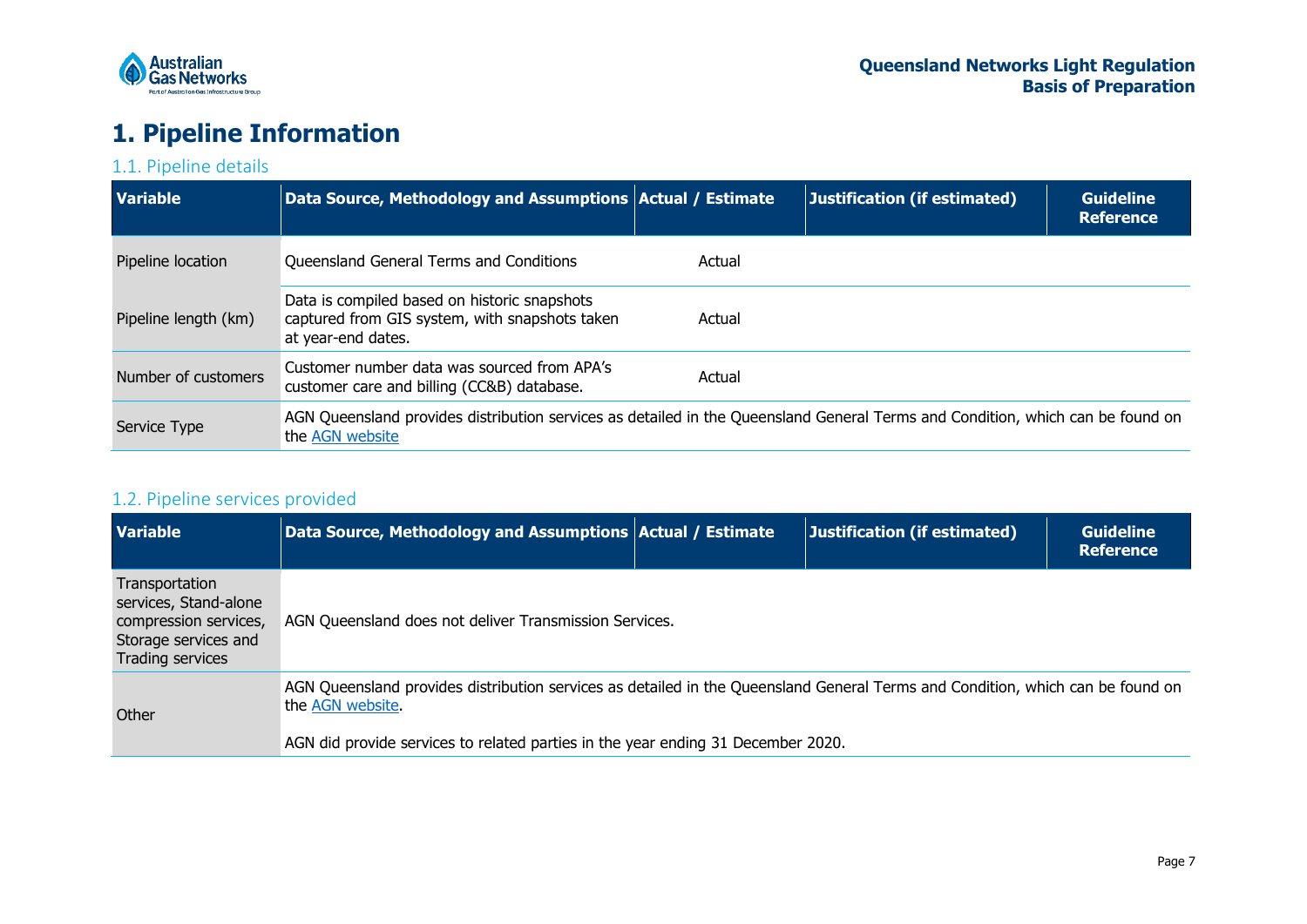

## **1.1. Financial Summary**

#### <span id="page-7-1"></span><span id="page-7-0"></span>1.1.1.a Inputs **Variable 19th 20 Source, Methodology and Assumptions Actual / Estimate 10 | Justification (if estimated) 10 | Guideline Reference** 2011/12 to 2020 This schedule is broken down into financial years with each column from column E to G representing the July to June financial years (FY2012-2014) as reported by AGN Ltd (formerly known as Envestra Ltd). In August 2014 Envestra Ltd was acquired by the CK Group and subsequently changed its reporting year to January - December from the year commencing January 2015. Columns I to N represent calendar years 2015 to 2020 which corresponds to the current reporting period for AGN Ltd. In order to transition from financial year (Jul – Jun) to calendar year (Jan - Dec) column H in the worksheet presents 6 months of data from Jul to Dec 2014. The financial amounts reported in this table for calendar years 2015 to 2019 have been calculated by averaging two financial years (i.e. calendar year 2015 represents the average of financial years 2014/15 and 2015/16). The financial amounts reported in this table for calendar year 2020 are based on AGN Queensland's actual Capex for the 6-month period Jul - Dec 2020 plus half the capex for the 2019/20 financial year. Further, regulatory depreciation has been calculated in the Roll Forward Model (RFM) for 6 months, by escalating 6 months of actual Capex (Jul-Dec 2020) by the Weighted Average Cost of Capital (WACC) and by dividing the depreciation amount, as initially calculated in the RFM, by 2 plus half the depreciation for the 2019/20 financial year. The table below shows the applicable periods in Table 1.1.1 Financial Summary in Worksheet 1.1. Column E F G H I J K L M N Column Heading 2011-12 2012-13 2013-14 2014 2015 2016 2017 2018 2019 2020 Period (months) 12 12 12 6 12 12 12 12 12 Range Jul - Jun Jul - Jun Jul - Jun Jul - Jun Jul-Dec Jan - Dec Jan - Dec Jan - Dec Jan - Dec Jan - Dec Jan - Dec CPI Inputs for CPI in this table are linked to the CPI row of Table 3.1 – Pipeline assets.<br>
Prow of Table 3.1 – Pipeline assets. Nominal WACC The assumptions and sources that support nie assumptions and sources that support<br>Nominal WACC are presented in Appendix A. Actual Section 6.0 Opening Asset Base (\$m, Nominal) - RAB value The amounts shown in this table for Opening Asset Base – RAB value are linked to the Nominal Opening Regulatory Asset Base amounts for each category of assets listed in Table 3 – Pipeline assets (i.e. the sum of opening RAB values for all asset categories). Actual Section 4.1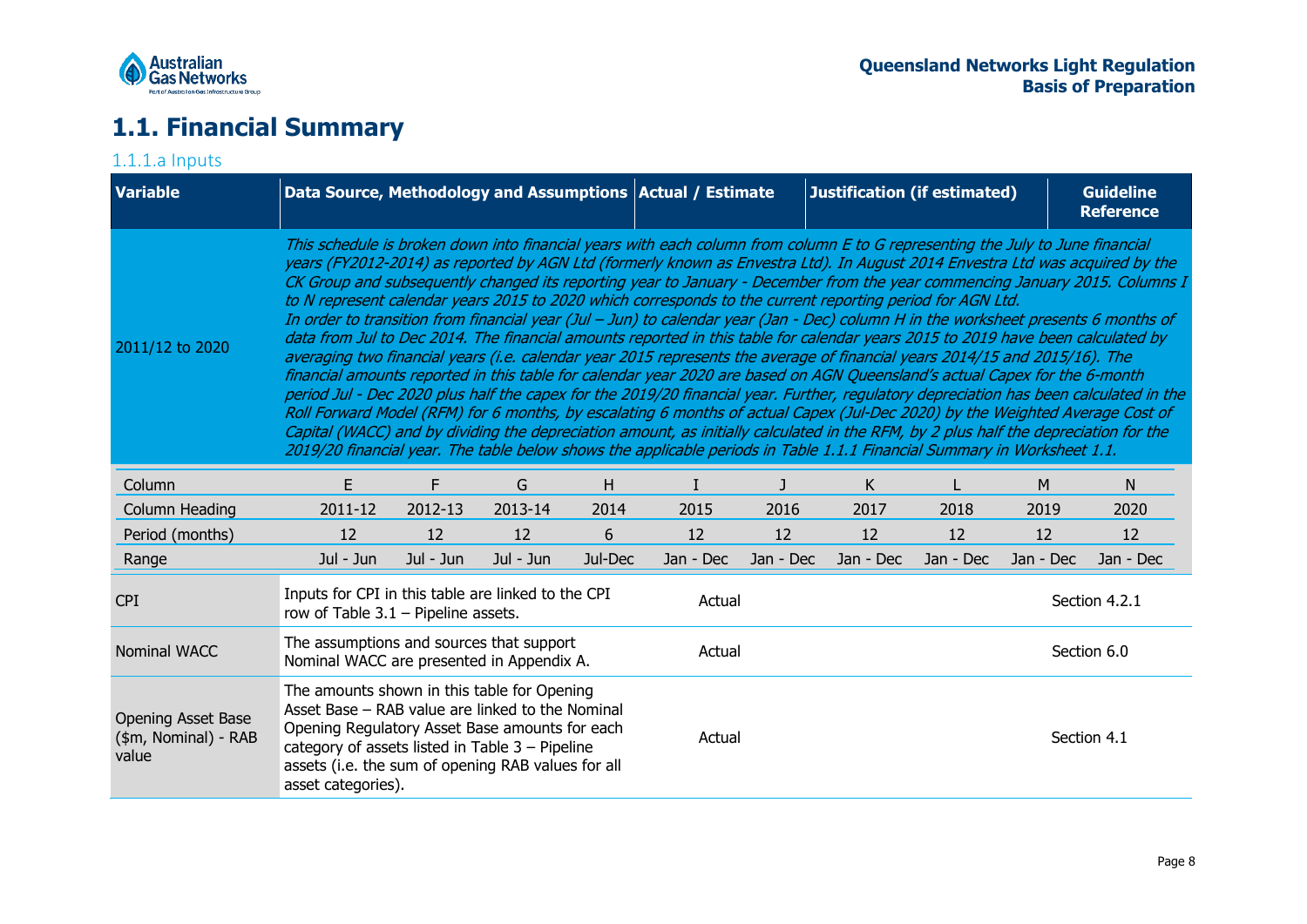

| <b>Variable</b>           | Data Source, Methodology and Assumptions   Actual / Estimate                                                                                                                                                                                                                                                                                                                                                                                                                                                                                                                                                                                                                                                              |        | Justification (if estimated) | <b>Guideline</b><br><b>Reference</b> |
|---------------------------|---------------------------------------------------------------------------------------------------------------------------------------------------------------------------------------------------------------------------------------------------------------------------------------------------------------------------------------------------------------------------------------------------------------------------------------------------------------------------------------------------------------------------------------------------------------------------------------------------------------------------------------------------------------------------------------------------------------------------|--------|------------------------------|--------------------------------------|
| Capex (\$m, Nominal)      | The amounts of Capex shown in this table are<br>linked to the Nominal Capex, Additions and<br>Improvements Capitalised amounts for each<br>category of assets listed in Table 3 - Pipeline<br>assets (i.e. the sum of Capex and additions for all<br>asset categories). Due to the transition from<br>financial (Jul-Jun) year to calendar (Jan-Dec)<br>year, the 2015-2019 are based on the average of<br>the corresponding financial years. Formulae<br>adjustments are also made to account for part<br>years.                                                                                                                                                                                                         | Actual |                              | Section 3.2.2                        |
| <b>Total Contribution</b> | This category is not applicable to AGN<br>Queensland and has therefore been left blank in<br>the financial reporting template.                                                                                                                                                                                                                                                                                                                                                                                                                                                                                                                                                                                            |        |                              |                                      |
| Disposal (at cost)        | The amounts of Disposals shown in this table are<br>linked to the Disposals for each category of assets<br>listed in Table $3$ – Pipeline assets (i.e. the sum of<br>disposals for all asset categories).                                                                                                                                                                                                                                                                                                                                                                                                                                                                                                                 | Actual |                              | Section 3.2.2                        |
| Opex (\$m, Nominal)       | Amounts reported for Opex in this table have<br>been derived with reference to AGN Limited's SAP<br>General Ledger (GL), amounts recorded in APA's<br>Oracle finance system along with the ring fenced<br>accounts (RFA's) which are provided to AGN by<br>APA. Through the RFAs (which are explained in<br>further detail in Appendix D) and working papers<br>prepared by AGN Limited, these amounts are<br>allocated to the various regulated, light regulated<br>and unregulated assets owned by AGN Limited.<br>Expenditure recorded against relevant account<br>codes in the GL has been mapped to total Opex in<br>this table and the other expenditure categories<br>shown in the Light Regulation template (e.g. | Actual |                              | Section 3.1.1.2                      |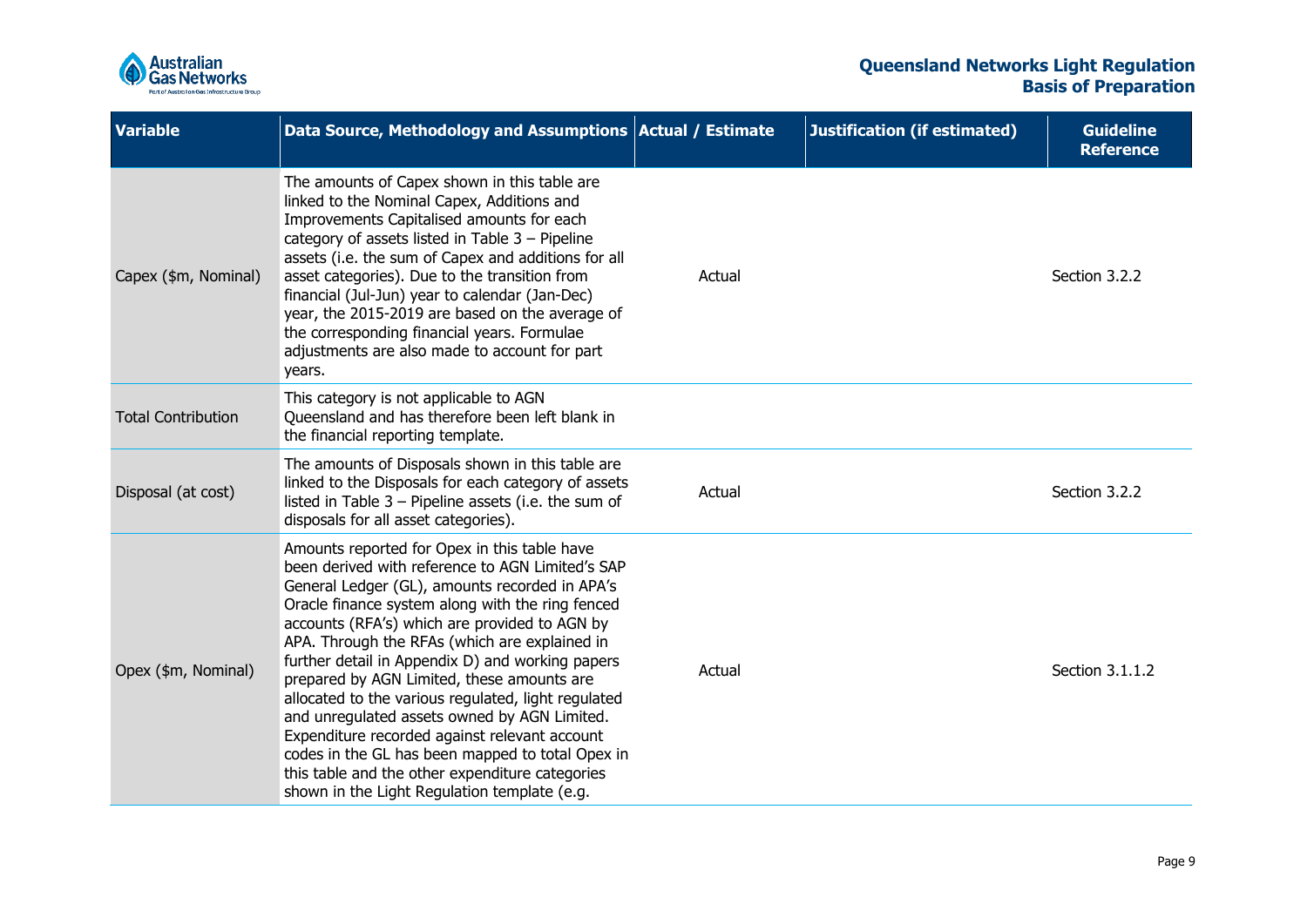

| <b>Variable</b>                       | Data Source, Methodology and Assumptions   Actual / Estimate                                                                |          | Justification (if estimated)                                                                                                                                                                                                                                                                                                                                                                                                                                                                           | <b>Guideline</b><br><b>Reference</b> |
|---------------------------------------|-----------------------------------------------------------------------------------------------------------------------------|----------|--------------------------------------------------------------------------------------------------------------------------------------------------------------------------------------------------------------------------------------------------------------------------------------------------------------------------------------------------------------------------------------------------------------------------------------------------------------------------------------------------------|--------------------------------------|
|                                       | Table $2.1$ – Statement of Pipeline Revenues and<br>Expenses).                                                              |          |                                                                                                                                                                                                                                                                                                                                                                                                                                                                                                        |                                      |
| Net Tax Liabilities (\$m,<br>Nominal) | The calculations and assumptions that support<br>the amounts reported for Net Tax Liabilities are<br>set out in Appendix C. | Estimate | The amounts of Net Tax<br>Liabilities reported in this table<br>are derived by the calculations<br>set out in Appendix C, consistent<br>with the methodology applied<br>under the regulatory building<br>blocks approach. Given these<br>calculations are for the purpose<br>of determining the regulatory<br>allowances for Income Tax,<br>rather than representing the<br>actual tax expenses for AGN<br>Limited, the amounts reported<br>are classified as estimated<br>information by AGN Limited. | Section 3.2.6                        |

### 1.1.1.b Building Block Revenue (\$m, Nominal) - RAB value

<span id="page-9-0"></span>

| <b>Variable</b>   | Data Source, Methodology and Assumptions Actual / Estimate                                                                                                                                                                                                         |                                     | Justification (if estimated)                                  | <b>Guideline</b><br><b>Reference</b> |
|-------------------|--------------------------------------------------------------------------------------------------------------------------------------------------------------------------------------------------------------------------------------------------------------------|-------------------------------------|---------------------------------------------------------------|--------------------------------------|
| Return on Capital | The amounts of Return on Capital shown in this<br>table are calculated by the formula as provided by<br>the AER in the financial information template.<br>Return on Capital amounts are based on the<br>Nominal WACC figures reported separately in this<br>table. |                                     |                                                               | Section 6.0                          |
| Return of Capital | The amounts shown for Return of Capital are<br>linked to the amounts of Depreciation for each                                                                                                                                                                      | Estimate (Calculated by<br>AER RFM) | The regulatory depreciation<br>amounts reported in this table | Section 3.2.5                        |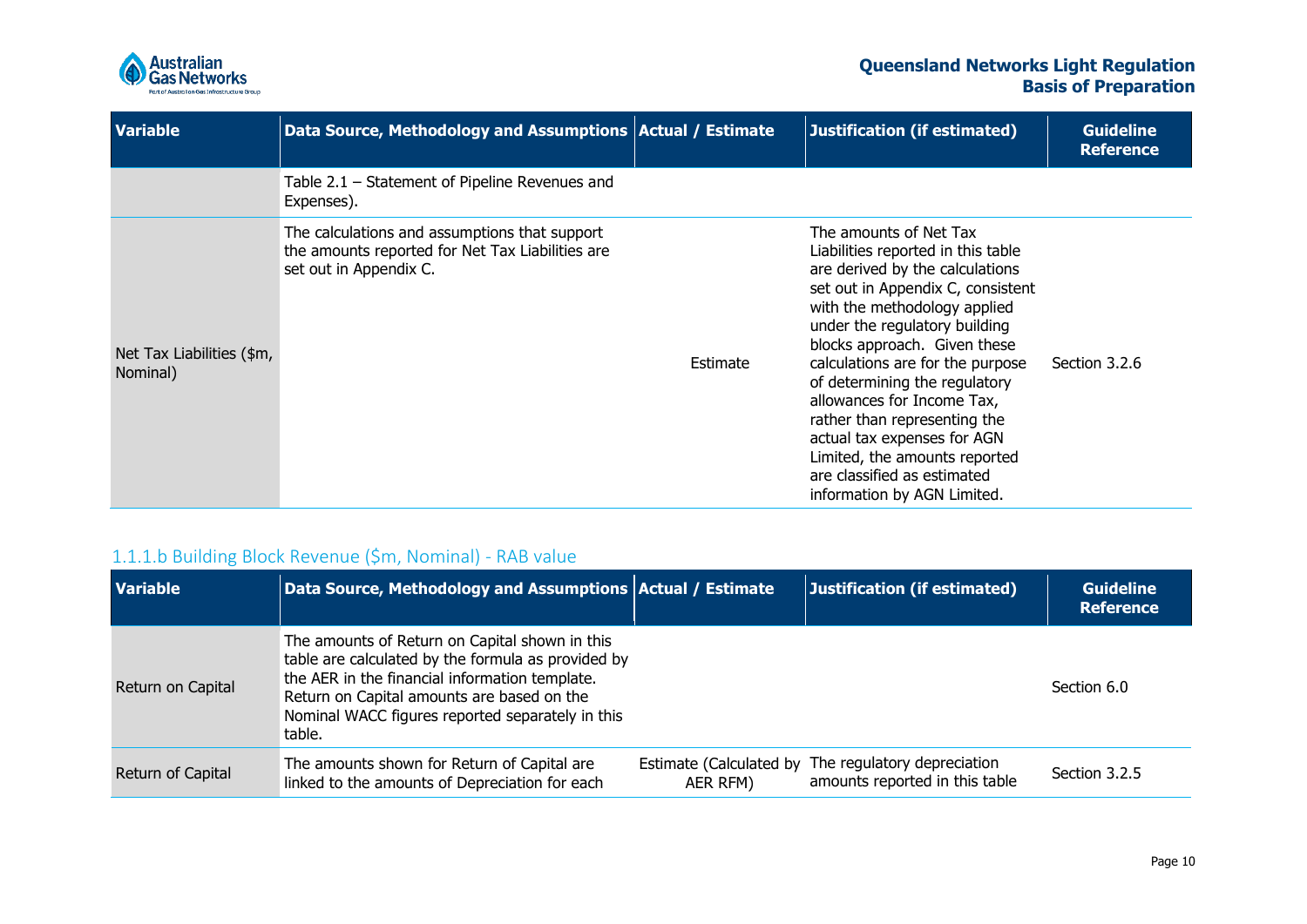

| Variable                     | Data Source, Methodology and Assumptions   Actual / Estimate                                                                                                                                                                                                                                                                                                                                                                                                                                                                                                                                                                                                                                                                                                                                                                                                                                                                                                                                                                           |        | <b>Justification (if estimated)</b>                                                                                                                                                                                                                                                                                      | <b>Guideline</b><br><b>Reference</b> |
|------------------------------|----------------------------------------------------------------------------------------------------------------------------------------------------------------------------------------------------------------------------------------------------------------------------------------------------------------------------------------------------------------------------------------------------------------------------------------------------------------------------------------------------------------------------------------------------------------------------------------------------------------------------------------------------------------------------------------------------------------------------------------------------------------------------------------------------------------------------------------------------------------------------------------------------------------------------------------------------------------------------------------------------------------------------------------|--------|--------------------------------------------------------------------------------------------------------------------------------------------------------------------------------------------------------------------------------------------------------------------------------------------------------------------------|--------------------------------------|
|                              | asset class, as reported in Table $3.1$ – Pipeline<br>assets (e.g. the sum of depreciation for all asset<br>classes each year). Due to the transition from<br>financial (Jul-Jun) year to calendar (Jan-Dec) year<br>the 2015-2019 are based on the average of the<br>corresponding financial years. Formulae<br>adjustments are also made to account for part<br>years                                                                                                                                                                                                                                                                                                                                                                                                                                                                                                                                                                                                                                                                |        | are sourced from the Roll<br>Forward Model (RFM) for AGN<br>Queensland as published on the<br>AGN Limited website.<br>Given the regulatory depreciation<br>information is not statutory<br>accounting information, it has<br>been classified as an estimate for<br>the purposes of this financial<br>reporting template. |                                      |
| <b>Operating Expenditure</b> | Amounts reported for Operating Expenditure in<br>this table have been derived with reference to<br>AGN Limited's SAP General Ledger (GL) and<br>amounts recorded in APA's Oracle finance system,<br>which are recorded in summary form in AGN<br>Limited's GL. The ring-fenced accounts provided<br>by APA (as explained in Appendix D) present a<br>regulatory view of the information recorded in its<br>Oracle finance system. Expenditure recorded<br>against relevant account codes in the GL has<br>been mapped to the total Operating Expenditure<br>in this table and the other expenditure categories<br>shown in the Light Regulation template (e.g.<br>Table 2.1 - Statement of Pipeline Revenues and<br>Expenses). In addition to the direct Opex<br>reported by APA, an allocation of AGN Limited's<br>operating costs has been made based on various<br>allocation factors depending on the cost category<br>(e.g. based on customer numbers, customer<br>growth or RAB). Further details are provided in<br>Appendix B. | Actual |                                                                                                                                                                                                                                                                                                                          | Section 3.1                          |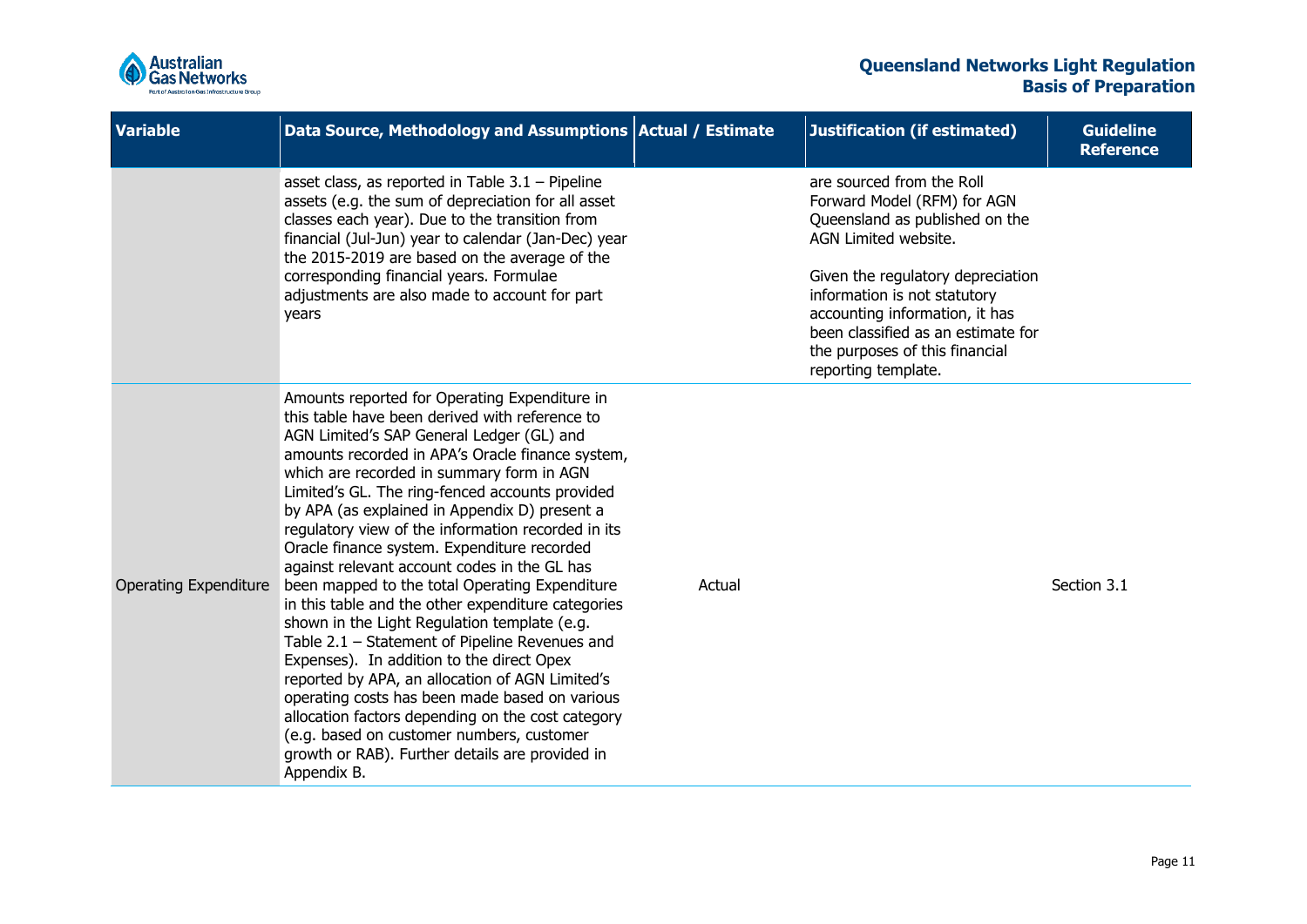

| <b>Variable</b>       | Data Source, Methodology and Assumptions Actual / Estimate                                                                                                                                                                                                                                                                                                                                                                                                                                                           |          | Justification (if estimated)                                                                                                                                                                                                                                                                                                                                                                                                                                                                           | <b>Guideline</b><br><b>Reference</b> |
|-----------------------|----------------------------------------------------------------------------------------------------------------------------------------------------------------------------------------------------------------------------------------------------------------------------------------------------------------------------------------------------------------------------------------------------------------------------------------------------------------------------------------------------------------------|----------|--------------------------------------------------------------------------------------------------------------------------------------------------------------------------------------------------------------------------------------------------------------------------------------------------------------------------------------------------------------------------------------------------------------------------------------------------------------------------------------------------------|--------------------------------------|
| Net Tax Liabilities   | The calculations and assumptions that support<br>Net Tax Liabilities are set out in Appendix C.                                                                                                                                                                                                                                                                                                                                                                                                                      | Estimate | The amounts of Net Tax<br>Liabilities reported in this table<br>are derived by the calculations<br>set out in Appendix C, consistent<br>with the methodology applied<br>under the regulatory building<br>blocks approach. Given these<br>calculations are for the purpose<br>of determining the regulatory<br>allowances for Income Tax,<br>rather than representing the<br>actual tax expenses for AGN<br>Limited, the amounts reported<br>are classified as estimated<br>information by AGN Limited. | Section 3.2.6                        |
| <b>Actual Revenue</b> | Actual Revenue includes haulage and ancillary<br>reference services revenue sourced from AGN<br>Limited's SAP General Ledger and associated<br>working papers prepared for the purpose of<br>categorising revenue for regulatory and other<br>management reporting purposes. Ancillary non-<br>reference services and other unregulated-type<br>services revenue has been deducted to reflect the<br>equivalent of revenue formerly classified as<br>regulated under full regulation as per the Nation<br>Gas Rules. | Actual   |                                                                                                                                                                                                                                                                                                                                                                                                                                                                                                        | Section 3.1                          |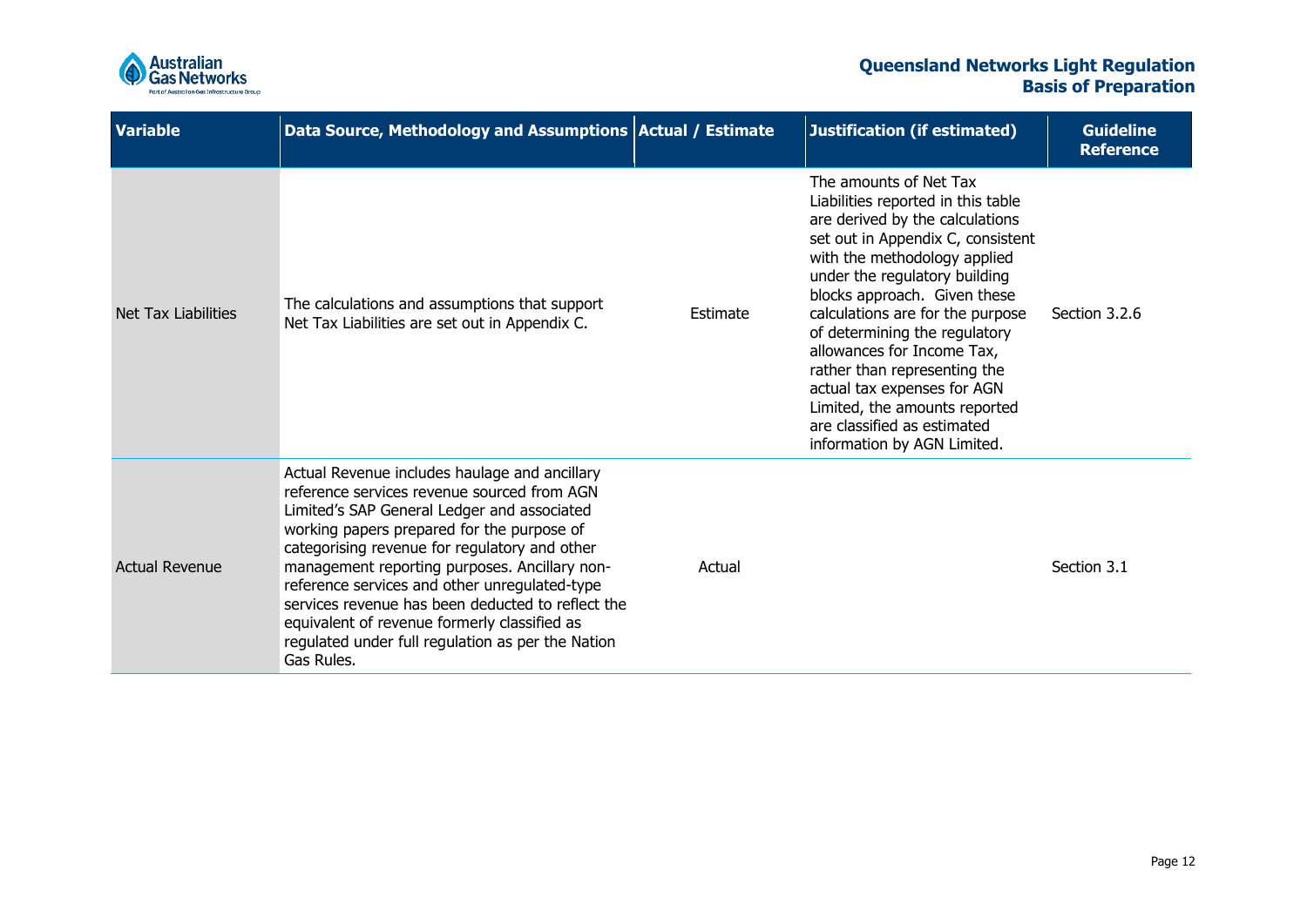

### 1.1.1.c Recovered Capital (\$m, Nominal) - if applicable

| <b>Variable</b> | Data Source, Methodology and Assumptions Actual / Estimate | Justification (if estimated) | <b>Guideline</b><br><b>Reference</b> |
|-----------------|------------------------------------------------------------|------------------------------|--------------------------------------|
|                 | Not Applicable to AGN Queensland                           |                              |                                      |

## **2. Statement of pipeline revenues and expenses**

### 2.1.a Direct Revenue

| <b>Variable</b>       | Data Source, Methodology and Assumptions Actual / Estimate                                                                                                                         |        | <b>Justification (if estimated)</b> | <b>Guideline</b><br><b>Reference</b> |
|-----------------------|------------------------------------------------------------------------------------------------------------------------------------------------------------------------------------|--------|-------------------------------------|--------------------------------------|
| 2020                  | AGN had no related parties during the year ending 31 December 2020. This is the first full reporting year, thus, the previous<br>reporting period is not required to be populated. |        |                                     |                                      |
| Total service revenue | The amount shown in this table is linked to the<br>total direct revenue as shown in Table $2.1.1 -$<br>Revenue by Service.                                                         | Actual |                                     | Section 3.1.1.1                      |
| Other direct revenue  | There is no other direct revenue attributable to<br>AGN Queensland. All non-reference and<br>unregulated revenue has been excluded.                                                |        |                                     |                                      |

### <span id="page-12-0"></span>2.1.b Indirect revenue allocated

<span id="page-12-3"></span><span id="page-12-2"></span><span id="page-12-1"></span>

| <b>Variable</b> | Data Source, Methodology and Assumptions   Actual / Estimate                                                                                            |        | Justification (if estimated) | <b>Guideline</b><br><b>Reference</b> |  |
|-----------------|---------------------------------------------------------------------------------------------------------------------------------------------------------|--------|------------------------------|--------------------------------------|--|
| Other revenue   | This field of the AER's financial reporting template<br>is linked to total indirect revenue as shown in<br>Table $2.3.1$ – Indirect Revenue Allocation. | Actual |                              | Section 3.1.3                        |  |
|                 | AGN Limited has no indirect revenue to report for<br>AGN Queensland, as noted below in Table 2.3.1.                                                     |        |                              |                                      |  |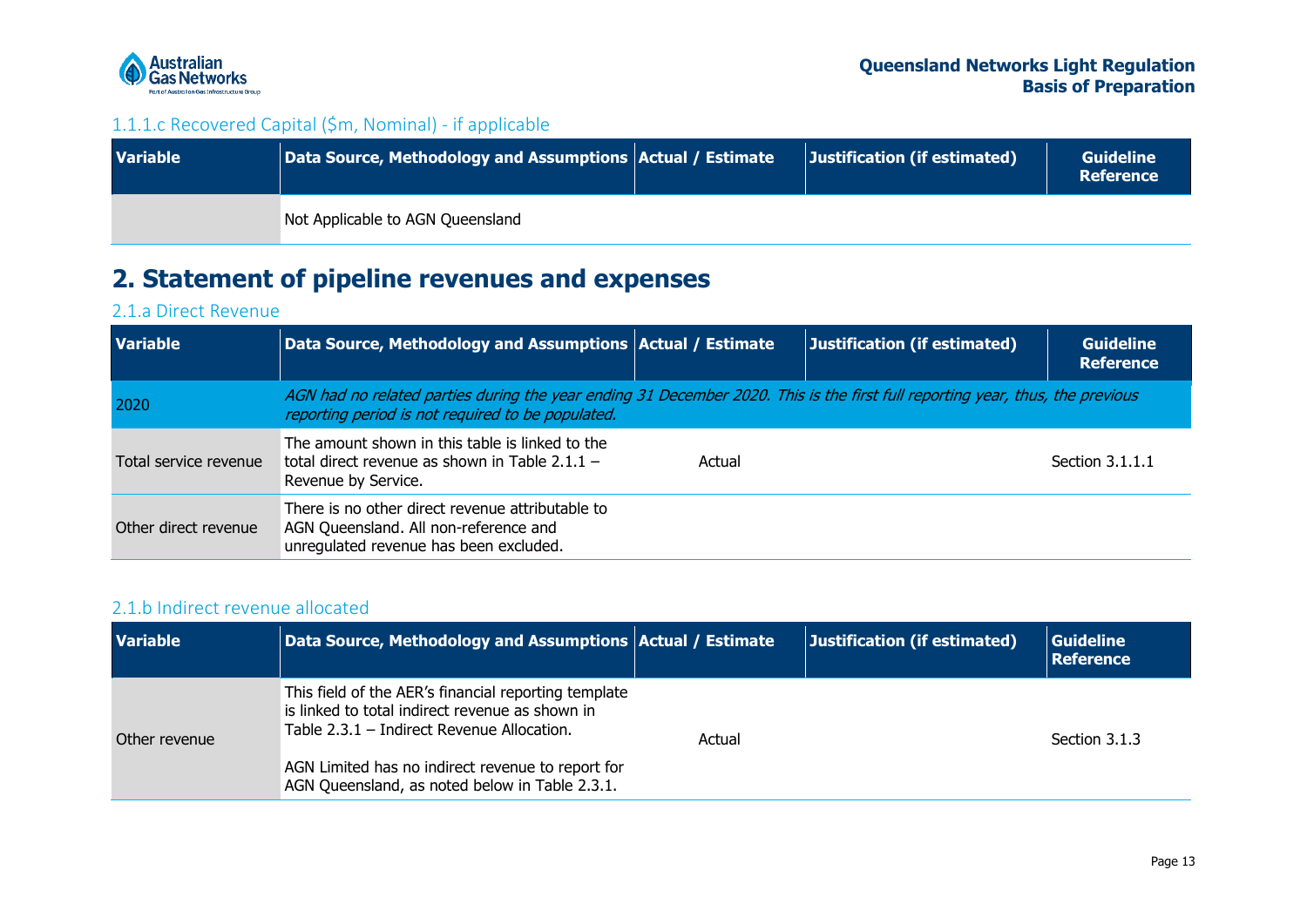

<span id="page-13-0"></span>

| <b>Variable</b>            | Data Source, Methodology and Assumptions Actual / Estimate                                                                                                                                                                                                                                                                                                                                                                                                                                                                                                                                                                                                                                                                                                                                                                                                                                                                                                                                                                                                                                                                                                                                                                                                                                                                                                                                                                                                                                                                                                |        | Justification (if estimated) | <b>Guideline</b><br><b>Reference</b> |
|----------------------------|-----------------------------------------------------------------------------------------------------------------------------------------------------------------------------------------------------------------------------------------------------------------------------------------------------------------------------------------------------------------------------------------------------------------------------------------------------------------------------------------------------------------------------------------------------------------------------------------------------------------------------------------------------------------------------------------------------------------------------------------------------------------------------------------------------------------------------------------------------------------------------------------------------------------------------------------------------------------------------------------------------------------------------------------------------------------------------------------------------------------------------------------------------------------------------------------------------------------------------------------------------------------------------------------------------------------------------------------------------------------------------------------------------------------------------------------------------------------------------------------------------------------------------------------------------------|--------|------------------------------|--------------------------------------|
| 2020                       | Refer to Appendix D for a description of the systems and processes that support AGN Limited's cost capture and reporting of<br>operating costs (Direct and Shared Costs) as presented below.<br>Cost allocation information is provided in Appendix B. For guidance on certain expenditure categories that may be included or<br>excluded from operating costs for regulatory purposes.<br>Unless explained otherwise below, expenditure information for AGN Queensland has been primarily sourced from the Ring Fenced<br>Accounts (RFAs) which are explained in further detail within Appendix D and reconciled to the AGN Limited SAP general ledger.<br>This information is used to complete the AER's financial information templates and are categorised as "Direct Costs" in table 2.1 of<br>the template (other than depreciation which is sourced from the Roll Forward Model (RFM)).<br>As set out in Appendix D, AGN Limited's internal operating expenditure for its corporate management and administration costs is<br>captured in the SAP general ledger by account code, department and state. AGN Queensland's share of these costs (as reported in<br>Table 2.1 of the template), is determined using the processes set out in Appendix B of this Basis of Preparation document.<br>AGN Limited does not capitalise any of its general corporate management and administration costs for the purpose of regulatory<br>accounting and reporting, unless it can be specifically linked to a capital project (i.e. corporate IT projects). |        |                              |                                      |
| Repairs and<br>maintenance | Expenditure reported in this category is the<br>expenditure incurred by AGN Limited in relation to<br>the repair and maintenance activities for the AGN<br>Queensland light regulation pipeline.<br>The repair and maintenance of AGN Queensland's<br>light regulation pipeline has been contracted to<br>APA under the Operating and Management<br>Agreement (OMA). It is noted that APA incurs<br>other Opex costs in providing these services to<br>AGN Limited (e.g. general and administrative<br>costs), however all such costs are effectively<br>bundled into the monthly charges from APA. For<br>this reason, all expenditure incurred under the                                                                                                                                                                                                                                                                                                                                                                                                                                                                                                                                                                                                                                                                                                                                                                                                                                                                                                | Actual |                              | Section 3.1.1.2                      |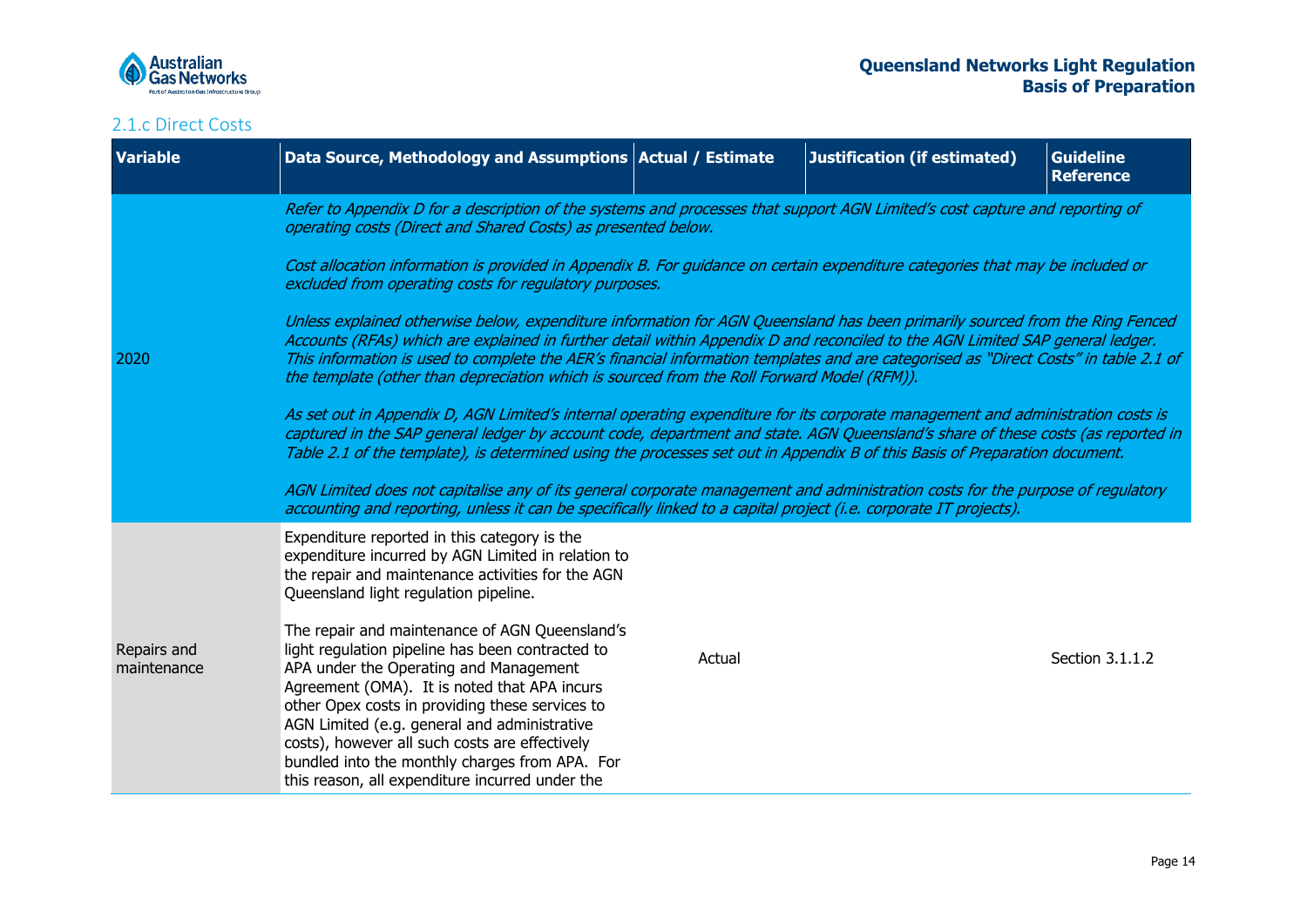<span id="page-14-0"></span>

| <b>Variable</b> | Data Source, Methodology and Assumptions   Actual / Estimate                                                                                                                                                                                                                                                                                                                                                                                                                                                                                                                                                                                                                                                                                                                                                  | Justification (if estimated) | <b>Guideline</b><br><b>Reference</b> |
|-----------------|---------------------------------------------------------------------------------------------------------------------------------------------------------------------------------------------------------------------------------------------------------------------------------------------------------------------------------------------------------------------------------------------------------------------------------------------------------------------------------------------------------------------------------------------------------------------------------------------------------------------------------------------------------------------------------------------------------------------------------------------------------------------------------------------------------------|------------------------------|--------------------------------------|
|                 | OMA with APA that is not Capex, is classified as<br>Repairs and Maintenance expenditure.<br>APA's network overheads include an allocation of<br>the Network Management Fee (NMF) paid by AGN<br>Limited, including for AGN Queensland, which for<br>statutory accounting purposes remains in<br>capitalised network overheads (i.e. 65% of the<br>NMF is capitalised for statutory accounting<br>purposes). During the July 2011 to June 2016<br>period AGN changed its classification of NMF from<br>Capex to Opex to reflect the AER's decision to<br>include the expenditures associated with the<br>proposed NMF in AGN's forecast Opex for the<br>$2011/12$ to 2015/16 period <sup>3</sup> . This change was<br>implemented by AGN from July 2012 onwards.<br>Piecemeal mains replacement costs are also |                              |                                      |
|                 | transferred from Capex to Opex.<br>In addition, an adjustment has been made to<br>remove Repairs and Maintenance expenditure<br>associated with unregulated revenues of AGN<br>Queensland, which have also been removed from<br>the revenue amounts reported for AGN<br>Queensland.<br>Amounts reported for Repairs and Maintenance<br>and each other category of expenditure in this<br>table have been derived with reference to AGN                                                                                                                                                                                                                                                                                                                                                                        |                              |                                      |

<sup>&</sup>lt;sup>3</sup> AER Draft Decision, *Envestra Ltd Access arrangement proposal for the Qld gas network*, p 136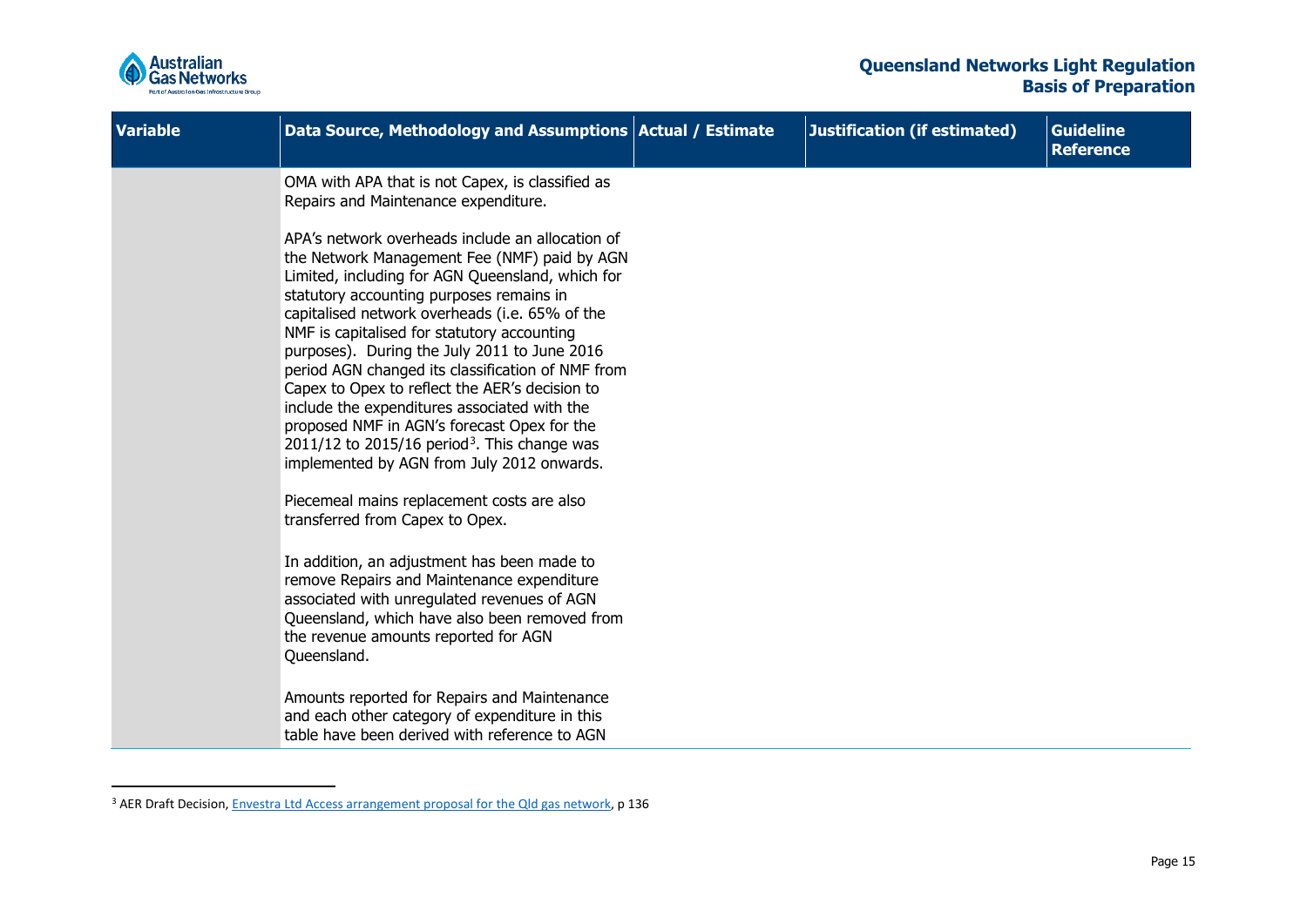

| <b>Variable</b>                          | Data Source, Methodology and Assumptions Actual / Estimate                                                                                                                                                                                        |                                     | <b>Justification (if estimated)</b>                                                                                                                                                                                                                                                                                                                                                           | <b>Guideline</b><br><b>Reference</b> |
|------------------------------------------|---------------------------------------------------------------------------------------------------------------------------------------------------------------------------------------------------------------------------------------------------|-------------------------------------|-----------------------------------------------------------------------------------------------------------------------------------------------------------------------------------------------------------------------------------------------------------------------------------------------------------------------------------------------------------------------------------------------|--------------------------------------|
|                                          | Limited's SAP General Ledger (GL) and the APA<br>ring-fenced accounts (RFA's).                                                                                                                                                                    |                                     |                                                                                                                                                                                                                                                                                                                                                                                               |                                      |
| Wages                                    | AGN Queensland does not incur direct wage<br>costs, as these activities are outsourced to APA<br>under the OMA. Wages are therefore included in<br>the total repairs and maintenance cost shown<br>above which are charged to AGN Limited by APA. | Actual                              |                                                                                                                                                                                                                                                                                                                                                                                               | Section 3.1.1.2                      |
| Depreciation                             | Depreciation has been calculated using the Roll<br>Forward Model included with this information<br>pack and published on the AGN Limited website.                                                                                                 | Estimate (Calculated by<br>AER RFM) | The regulatory depreciation<br>amounts reported in this table<br>has been sourced from the Roll<br>Forward Model (RFM) for AGN<br>Queensland as published on the<br>AGN Limited website.<br>Given the regulatory depreciation<br>information is not statutory<br>accounting information it has<br>been classified as an estimate for<br>the purposes of this financial<br>reporting template. | Section 3.1.1.2                      |
| Insurance                                | Insurance costs are disclosed separately as part<br>of shared costs in Table 2.4.1 against the<br>category "Other shared costs"                                                                                                                   | Actual                              |                                                                                                                                                                                                                                                                                                                                                                                               | Section 3.1.1.2                      |
| Licence and regulatory<br>costs          | Licence and regulatory costs include licence fees<br>paid to Resources Safety & Health Queensland.                                                                                                                                                | Actual                              |                                                                                                                                                                                                                                                                                                                                                                                               | Section 3.1.1.2                      |
| Directly attributable<br>finance charges | AGN Queensland has no directly attributable<br>finance charges to report. Borrowing costs are<br>disclosed as a category of shared costs in Table<br>2.4.1.                                                                                       | Actual                              |                                                                                                                                                                                                                                                                                                                                                                                               | Section 3.1.1.2                      |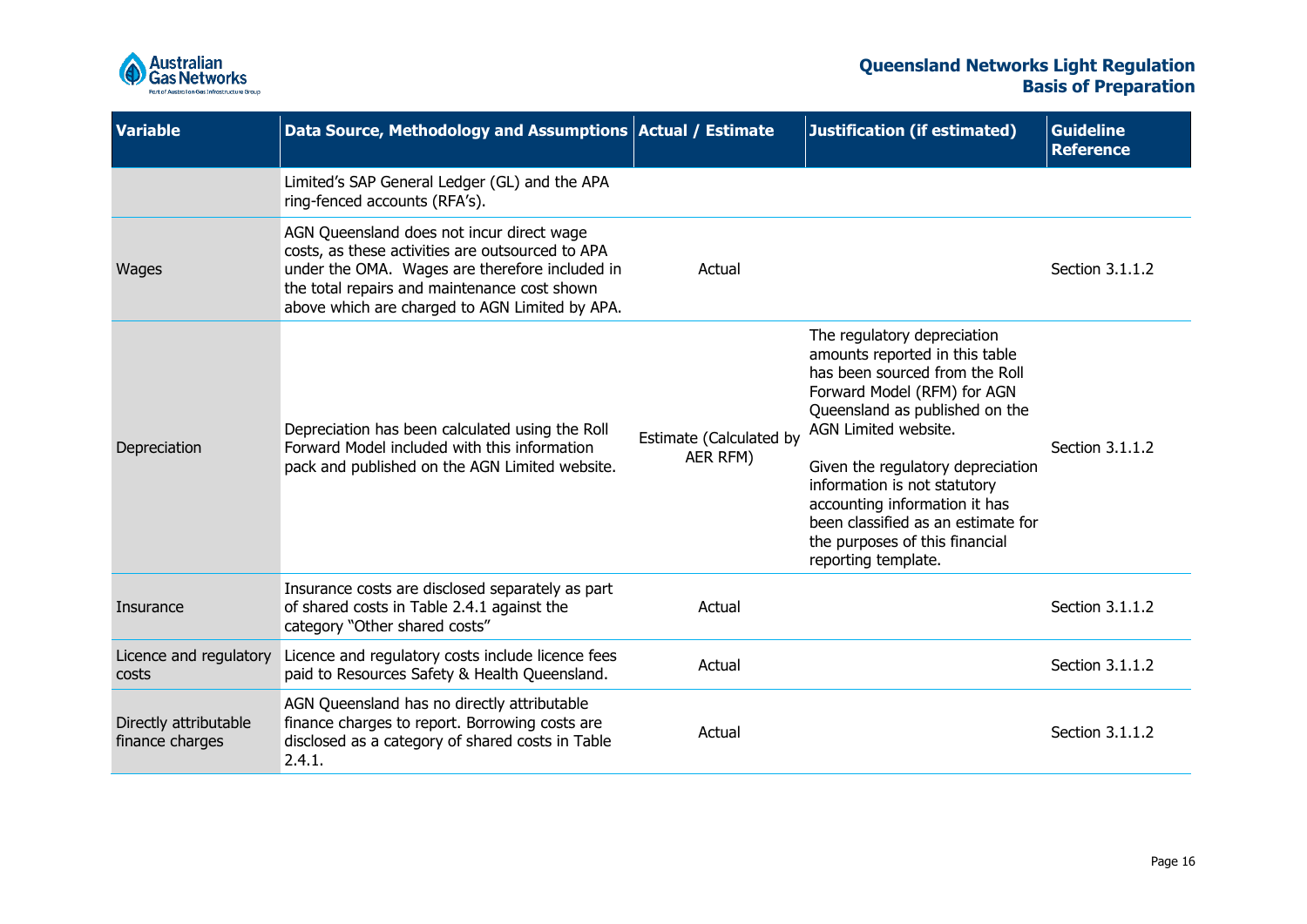

| <b>Variable</b>             | Data Source, Methodology and Assumptions Actual / Estimate                                                                                                                                                                                                                                                          |          | Justification (if estimated)                                                                                                                                                                                                      | <b>Guideline</b><br><b>Reference</b> |
|-----------------------------|---------------------------------------------------------------------------------------------------------------------------------------------------------------------------------------------------------------------------------------------------------------------------------------------------------------------|----------|-----------------------------------------------------------------------------------------------------------------------------------------------------------------------------------------------------------------------------------|--------------------------------------|
| Leasing and rental<br>costs | AGN Queensland does not incur direct leasing and<br>rental costs, as these activities are outsourced to<br>APA under the OMA or are allocated by AGN<br>Limited as a shared cost. Leasing and rental<br>costs related to the OMA with APA are included in<br>the total repairs and maintenance cost shown<br>above. | Actual   |                                                                                                                                                                                                                                   | Section 3.1.1.2                      |
| Other direct costs          | Unaccounted for gas (UAFG) is shown in this cost<br>category.                                                                                                                                                                                                                                                       | Estimate | Due to the 9-month revision<br>period described in Chapter 11 of<br>the AEMO Retail Market<br>Procedures (Queensland), UAFG<br>is initially estimated and<br>subsequently trued-up once<br>actual final volumes are<br>published. | Section 3.1.1.2                      |

### 2.1.d Shared Costs

<span id="page-16-0"></span>

| <b>Variable</b> | Data Source, Methodology and Assumptions Actual / Estimate                                                                                                                                                                                                                                                                                                                                                                 |          | Justification (if estimated)                                                                                                                                              | <b>Guideline</b><br><b>Reference</b> |
|-----------------|----------------------------------------------------------------------------------------------------------------------------------------------------------------------------------------------------------------------------------------------------------------------------------------------------------------------------------------------------------------------------------------------------------------------------|----------|---------------------------------------------------------------------------------------------------------------------------------------------------------------------------|--------------------------------------|
| 2020            | Refer to Appendix D for a description of the systems and processes that support AGN Limited's cost capture and reporting of<br>operating costs, particularly in relation to shared costs allocated to AGN Queensland by AGN Limited as presented below.<br>A full explanation of the allocators used and reasons for their use, consistent with the AGN Limited Cost Allocation Methodology,<br>are set out in Appendix B. |          |                                                                                                                                                                           |                                      |
| Employee costs  | This cell in Table 2.1 is linked to the Employee<br>costs input cell in Table $2.4.1$ – Shared cost<br>allocation.                                                                                                                                                                                                                                                                                                         | Estimate | Due to the process of allocating<br>AGN Limited's total in-house<br>labour, which requires relevant<br>personnel (who are employed at<br>the group level) to estimate the | Section 3.2.7                        |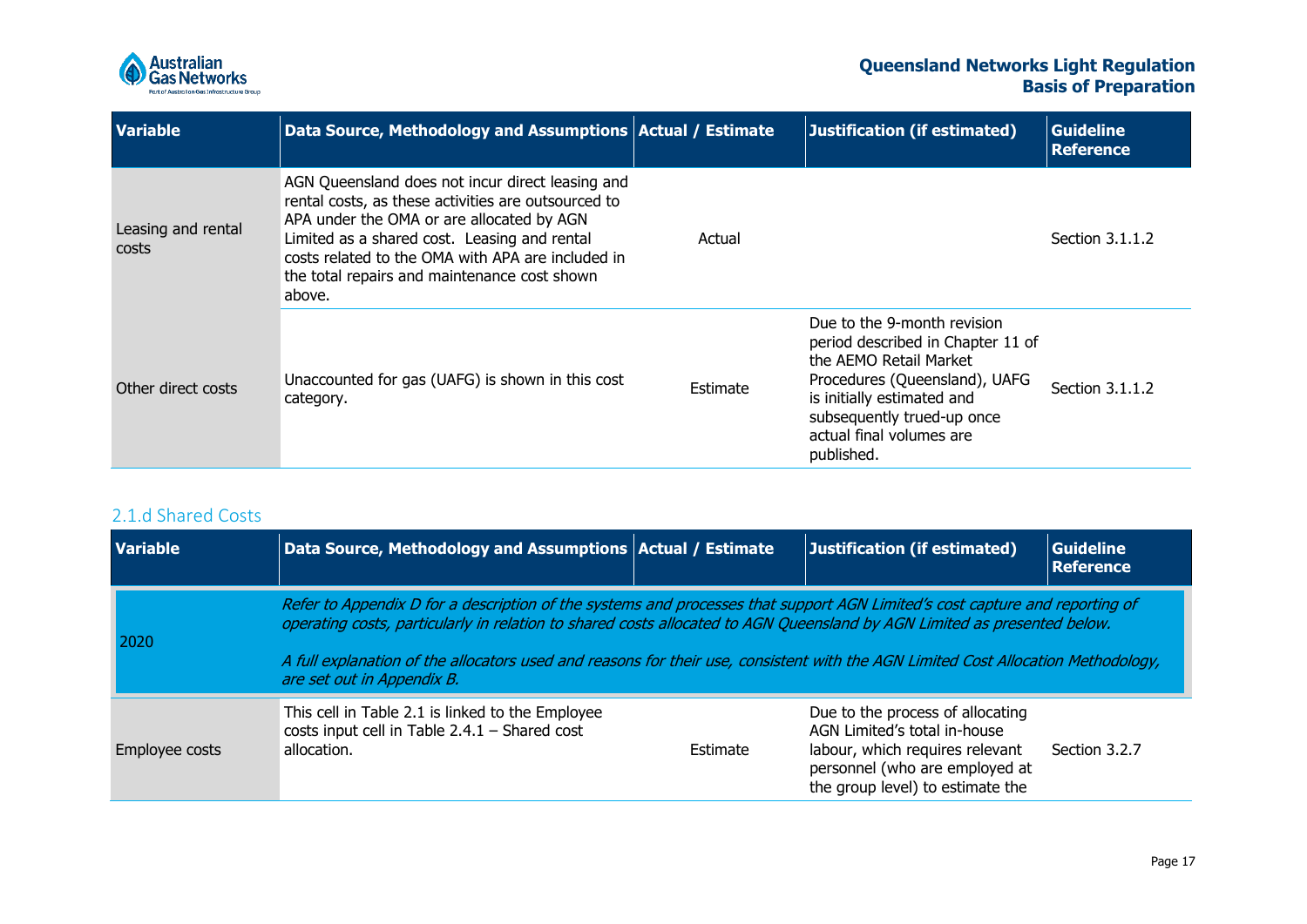

| <b>Variable</b>                                      | Data Source, Methodology and Assumptions Actual / Estimate                                                                                         |                                     | <b>Justification (if estimated)</b>                                                                                                                                                                                                                                                                                                                                                           | <b>Guideline</b><br><b>Reference</b> |
|------------------------------------------------------|----------------------------------------------------------------------------------------------------------------------------------------------------|-------------------------------------|-----------------------------------------------------------------------------------------------------------------------------------------------------------------------------------------------------------------------------------------------------------------------------------------------------------------------------------------------------------------------------------------------|--------------------------------------|
|                                                      |                                                                                                                                                    |                                     | time spent on each state and<br>between regulated and<br>unregulated businesses, the<br>resulting amounts reported are<br>considered estimated information<br>by AGN Limited.                                                                                                                                                                                                                 |                                      |
| Information<br>technology and<br>communication costs | This cell in Table 2.1 is linked to the Information<br>Technology and Communication costs input cell in<br>Table $2.4.1$ – Shared cost allocation. | Actual                              |                                                                                                                                                                                                                                                                                                                                                                                               | Section 3.2.7                        |
| Indirect operating<br>Expenses                       | This cell in Table 2.1 is linked to the Indirect<br>Operating Expenses input cell in Table 2.4.1 -<br>Shared cost allocation.                      | Actual                              |                                                                                                                                                                                                                                                                                                                                                                                               | Section 3.2.7                        |
| Shared asset<br>depreciation                         | This cell in Table 2.1 is linked to the Shared Asset<br>Depreciation input cell in Table 2.4.1 - Shared<br>cost allocation.                        | Estimate (Calculated by<br>AER RFM) | The regulatory depreciation<br>amounts reported in this table<br>has been sourced from the Roll<br>Forward Model (RFM) for AGN<br>Queensland as published on the<br>AGN Limited website.<br>Given the regulatory depreciation<br>information is not statutory<br>accounting information it has<br>been classified as an estimate for<br>the purposes of this financial<br>reporting template. | Section 3.2.7                        |
| Rental and leasing<br>costs                          | This cell in Table 2.1 is linked to the Rental and<br>Leasing costs input cell in Table $2.4.1$ – Shared<br>cost allocation.                       | Actual                              |                                                                                                                                                                                                                                                                                                                                                                                               | Section 3.2.7                        |
| Borrowing costs                                      | This cell in Table 2.1 is linked to the Borrowing<br>costs input cell in Table $2.4.1$ – Shared cost<br>allocation.                                | Actual                              |                                                                                                                                                                                                                                                                                                                                                                                               | Section 3.2.7                        |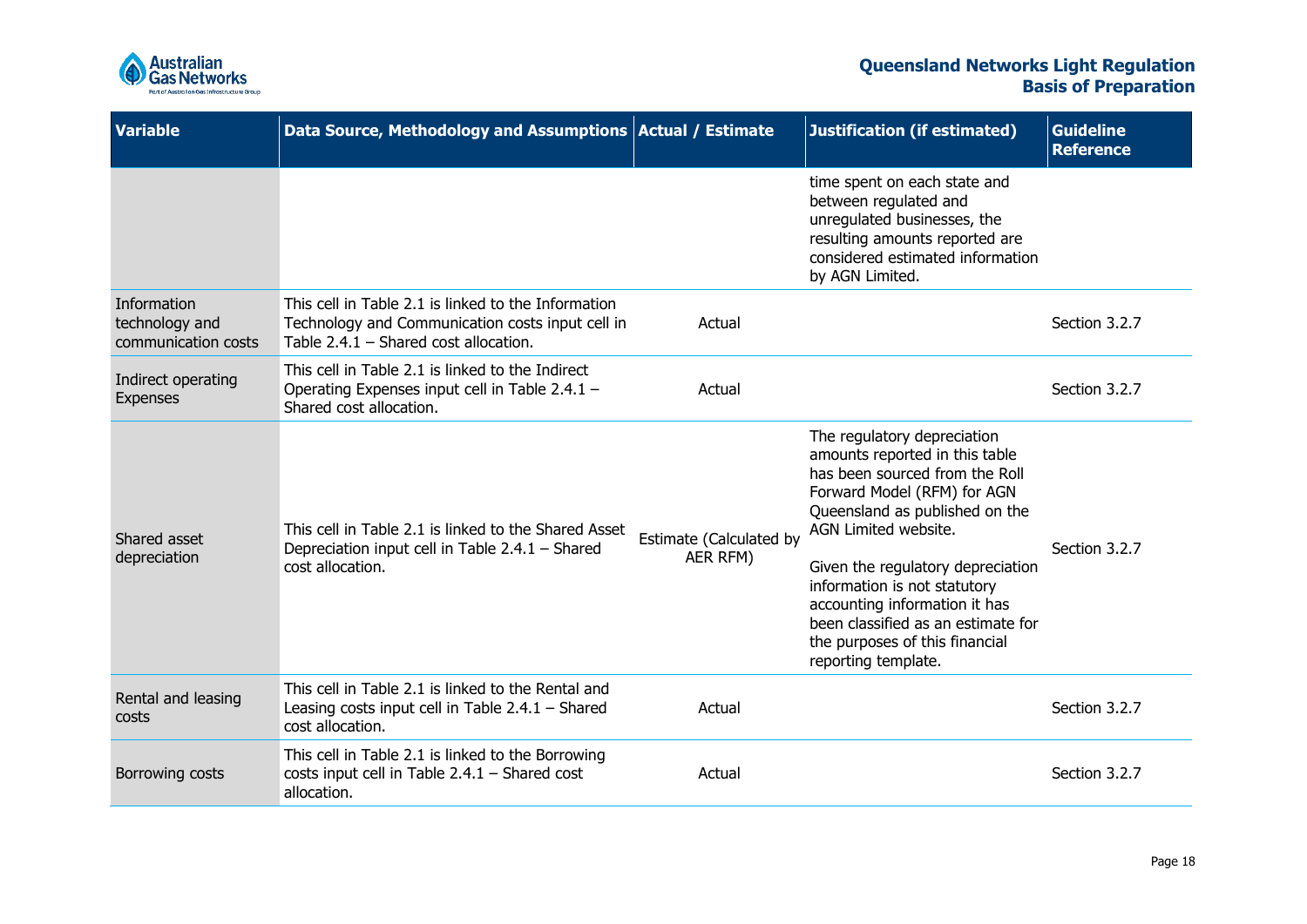

| <b>Variable</b>                                                | Data Source, Methodology and Assumptions Actual / Estimate                                                                                |        | Justification (if estimated) | <b>Guideline</b><br><b>Reference</b> |
|----------------------------------------------------------------|-------------------------------------------------------------------------------------------------------------------------------------------|--------|------------------------------|--------------------------------------|
| Loss from sale of<br>shared fixed assets                       | This cell in Table 2.1 is linked to the Loss from<br>Sale of Shared Fixed Assets input cell in Table<br>$2.4.1$ – Shared cost allocation. | Actual |                              | Section 3.2.7                        |
| <b>Impairment Losses</b><br>(nature of the<br>impairment loss) | This cell in Table 2.1 is linked to the Impairment<br>Losses input cell in Table $2.4.1$ – Shared cost<br>allocation.                     | Actual |                              | Section 3.2.7                        |
| Other shared costs                                             | This cell in Table 2.1 is linked to the Other Shared<br>costs input cell in Table $2.4.1$ – Shared cost<br>allocation.                    | Actual |                              | Section 3.2.7                        |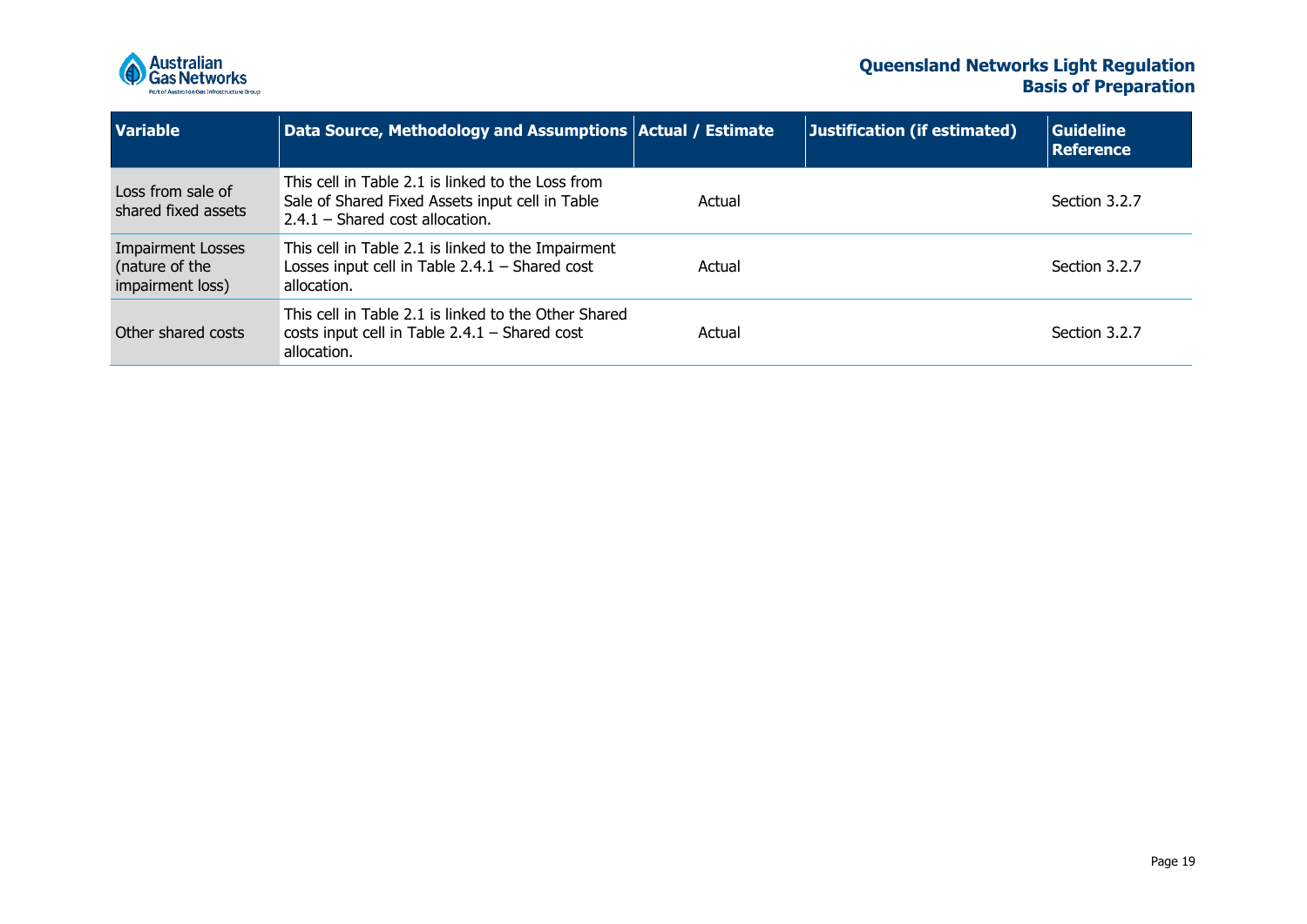

## **2.1. Revenue by service**

### 2.1.1.a Direct Revenue

<span id="page-19-1"></span><span id="page-19-0"></span>

| <b>Variable</b>                                                     | Data Source, Methodology and Assumptions   Actual / Estimate                                                                                                                                                                                    |        | <b>Justification (if estimated)</b> | <b>Guideline</b><br><b>Reference</b> |
|---------------------------------------------------------------------|-------------------------------------------------------------------------------------------------------------------------------------------------------------------------------------------------------------------------------------------------|--------|-------------------------------------|--------------------------------------|
| 2020                                                                | AGN had no related parties during the year ending 31 December 2020. This is the first full reporting year, thus, the previous<br>reporting period is not required to be populated.                                                              |        |                                     |                                      |
| Firm forward haul<br>transportation services                        | Not applicable to AGN Queensland networks                                                                                                                                                                                                       |        |                                     | Section 3.1.1                        |
| Interruptible or as<br>available<br>transportation services         | Not applicable to AGN Queensland networks                                                                                                                                                                                                       |        |                                     | Section 3.1.1                        |
| <b>Backhaul services</b>                                            | Not applicable to AGN Queensland networks                                                                                                                                                                                                       |        |                                     | Section 3.1.1                        |
| Firm stand-alone<br>compression service                             | Not applicable to AGN Queensland networks                                                                                                                                                                                                       |        |                                     | Section 3.1.1                        |
| Interruptible or as<br>available stand-alone<br>compression service | Not applicable to AGN Queensland networks                                                                                                                                                                                                       |        |                                     | Section 3.1.1                        |
| Park and park and loan<br>services                                  | Not applicable to AGN Queensland networks                                                                                                                                                                                                       |        |                                     | Section 3.1.1                        |
| Capacity trading<br>service                                         | Not applicable to AGN Queensland networks                                                                                                                                                                                                       |        |                                     | Section 3.1.1                        |
| In pipe trading service                                             | Not applicable to AGN Queensland networks                                                                                                                                                                                                       |        |                                     | Section 3.1.1                        |
| Distribution/transmissi<br>on revenue                               | The amount reported in this table has been<br>sourced from AGN Limited's SAP General Ledger<br>and associated working papers prepared for the<br>purpose of categorising revenue for regulatory<br>and other management reporting purposes. The | Actual |                                     | Section 3.2.7                        |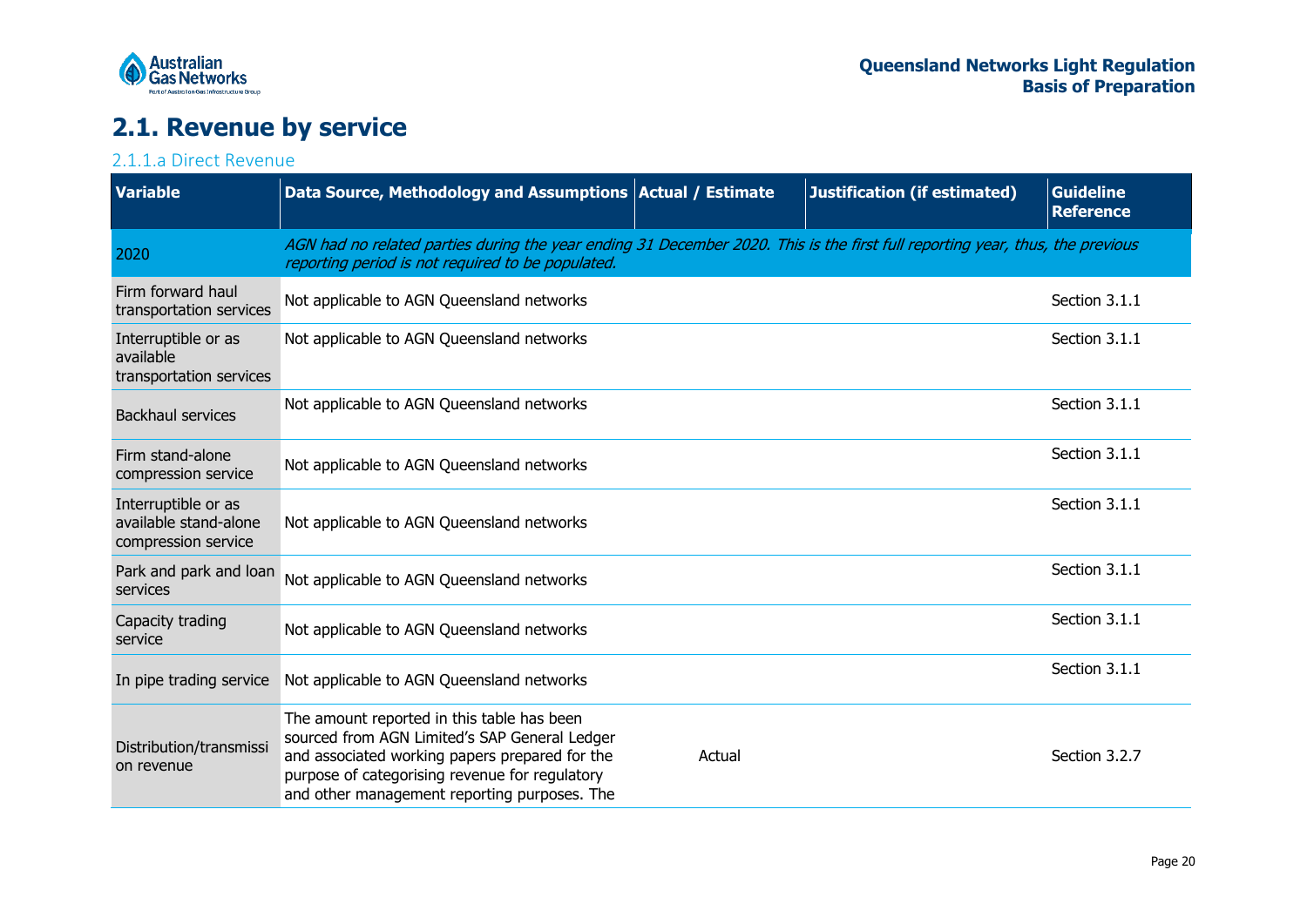

| <b>Variable</b>                     | Data Source, Methodology and Assumptions Actual / Estimate                                                                                                                                                                                                                                                                                                                                               |        | <b>Justification (if estimated)</b> | <b>Guideline</b><br><b>Reference</b> |
|-------------------------------------|----------------------------------------------------------------------------------------------------------------------------------------------------------------------------------------------------------------------------------------------------------------------------------------------------------------------------------------------------------------------------------------------------------|--------|-------------------------------------|--------------------------------------|
|                                     | revenue has been separated from revenue<br>generated by other unregulated assets by<br>reference to these associated working papers and<br>quarterly revenue reconciliations provided by APA.<br>Ancillary non-reference services and other<br>unregulated-type services revenue has been<br>deducted to reflect the equivalent of revenue<br>formerly classified as regulated under full<br>regulation. |        |                                     |                                      |
| Customer contribution<br>revenue    | Capital contributions received from customers are<br>not treated as operating income but deducted<br>from the related Capex incurred by AGN<br>Queensland, such that the net cost is reflected in<br>the RAB. Hence there are no capital contributions<br>revenue to report in this table. This is linked to<br>table 2.2.1.                                                                             | Actual |                                     | Section 3.1.1                        |
| Government<br>contribution revenue  | Capital contributions received from Government<br>bodies is not treated as operating income but<br>rather deducted from the related Capex incurred<br>by AGN Queensland, such that the net cost is<br>reflected in the RAB. Hence there is no<br>Government contributions revenue to report in<br>this table. This is linked to table 2.2.2.                                                             | Actual |                                     | Section 3.1.1                        |
| Profit from sale of<br>fixed assets | AGN Limited has no amount to report for Profit<br>from sale of fixed assets in 2020.<br>Profits from the sale of fixed assets can be<br>sourced from AGN Queensland's SAP GL which is<br>used to account for AGN Queensland's Property,<br>Plant and Equipment assets and which is                                                                                                                       | Actual |                                     | Section 3.1.1                        |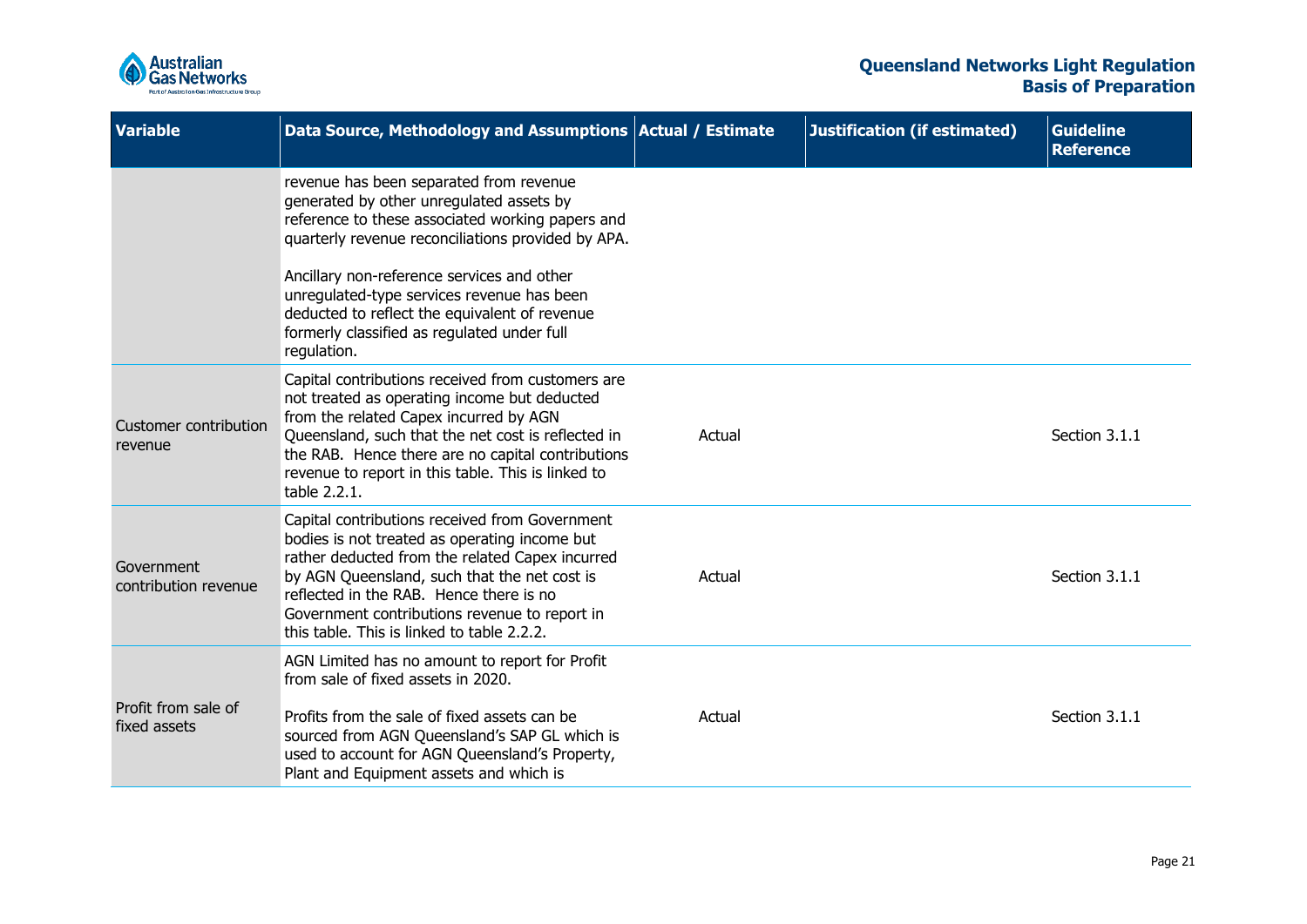

| <b>Variable</b>      | Data Source, Methodology and Assumptions   Actual / Estimate                                                                                                                                                                                                                                                                                                                                                                                                                                                                                                                                                                                                                                                                                                                                                                                          |        | Justification (if estimated) | <b>Guideline</b><br><b>Reference</b> |
|----------------------|-------------------------------------------------------------------------------------------------------------------------------------------------------------------------------------------------------------------------------------------------------------------------------------------------------------------------------------------------------------------------------------------------------------------------------------------------------------------------------------------------------------------------------------------------------------------------------------------------------------------------------------------------------------------------------------------------------------------------------------------------------------------------------------------------------------------------------------------------------|--------|------------------------------|--------------------------------------|
|                      | integrated to a Fixed Asset Register for AGN<br>Queensland.                                                                                                                                                                                                                                                                                                                                                                                                                                                                                                                                                                                                                                                                                                                                                                                           |        |                              |                                      |
| Other direct revenue | This category is mainly comprised of ancillary<br>reference services (ARS) as listed in the published<br>tariff schedules shown in worksheet 5.2. AGN<br>Limited utilises APA to provide the services<br>categorised as ARS. The information to report<br>ARS revenue against the categories shown in this<br>table has been sourced initially from data<br>provided by APA via its billing system Customer<br>Care and Billing (CC&B) which also enables the<br>recording of revenue reported in the RFAs each<br>year. This data, provided by APA, lists revenue<br>against service types that enables AGN Limited to<br>identify revenue for ARS services, amongst other<br>types of services (e.g. Non-reference services).<br>APA reconciles the revenue figures provided to<br>AGN Limited to its own General Ledger to ensure<br>its accuracy. | Actual |                              | Section 3.1.1                        |

## **2.2 Revenue contributions**

### 2.2.1 Customer contributions received

<span id="page-21-1"></span><span id="page-21-0"></span>

| <b>Variable</b> | Data Source, Methodology and Assumptions Actual / Estimate                                                                                                                                                                                                                                                                                                                    |  | Justification (if estimated) | Guideline<br>Reference |  |
|-----------------|-------------------------------------------------------------------------------------------------------------------------------------------------------------------------------------------------------------------------------------------------------------------------------------------------------------------------------------------------------------------------------|--|------------------------------|------------------------|--|
| 2020            | Capital contributions received from customers are not treated as operating income but rather deducted from the related Capex<br>incurred by AGN Limited to ensure that only that part of Capex which was funded by the business (gross Capex less customer<br>contribution) is included in the RAB. Hence there is no Customer contributions revenue to report in this table. |  |                              |                        |  |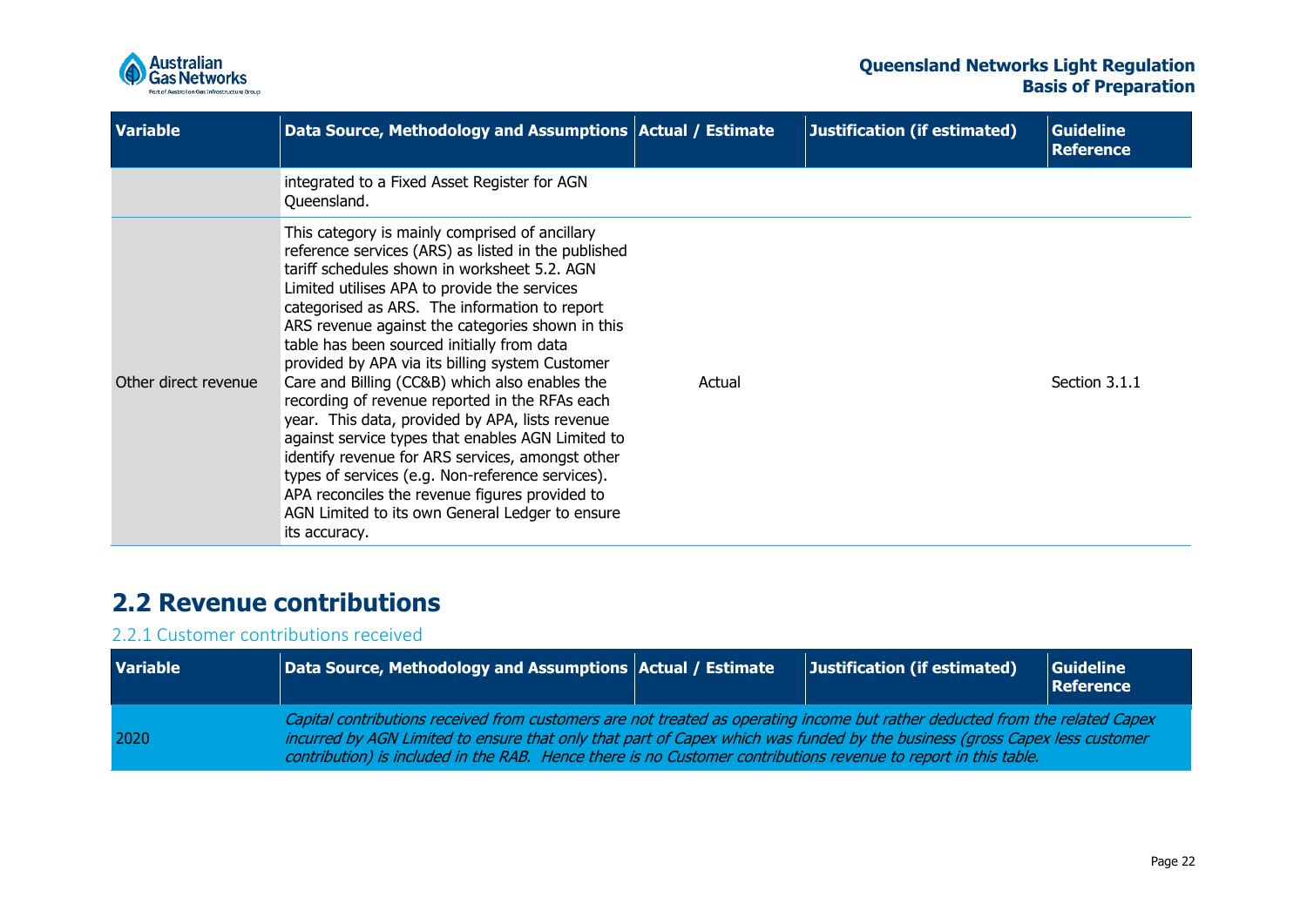

### 2.2.2 Government contributions received

| <b>Variable</b> | $\vert\vert$ Data Source, Methodology and Assumptions $\vert$ Actual / Estimate $\vert$                                                                                                                                                                                                                                                                                                                  | Justification (if estimated) | Guideline<br>Reference |
|-----------------|----------------------------------------------------------------------------------------------------------------------------------------------------------------------------------------------------------------------------------------------------------------------------------------------------------------------------------------------------------------------------------------------------------|------------------------------|------------------------|
| 2020            | Capital contributions received from Government bodies is not treated as operating income but rather deducted from the related<br>Capex incurred by AGN Limited to ensure that only that part of Capex which was funded by the business (gross Capex less<br>customer and government contribution) is included in the RAB. Hence there is no Government contributions revenue to report in<br>this table. |                              |                        |

## **2.3 Indirect revenue**

### 2.3.1 Indirect revenue allocation

<span id="page-22-2"></span><span id="page-22-1"></span><span id="page-22-0"></span>

| <b>Variable</b> | Data Source, Methodology and Assumptions Actual / Estimate                                                                                                                                                            |  | Justification (if estimated) | <b>Guideline</b><br><b>Reference</b> |  |
|-----------------|-----------------------------------------------------------------------------------------------------------------------------------------------------------------------------------------------------------------------|--|------------------------------|--------------------------------------|--|
| 2020            | AGN Queensland has earned no indirect revenue to report in this table of the AER's financial information template.                                                                                                    |  |                              |                                      |  |
|                 | By way of further explanation, other revenue items such as ancillary non-reference services and damages, were not subject to<br>requiation and have therefore been excluded from revenue reported for AGN Queensland. |  |                              |                                      |  |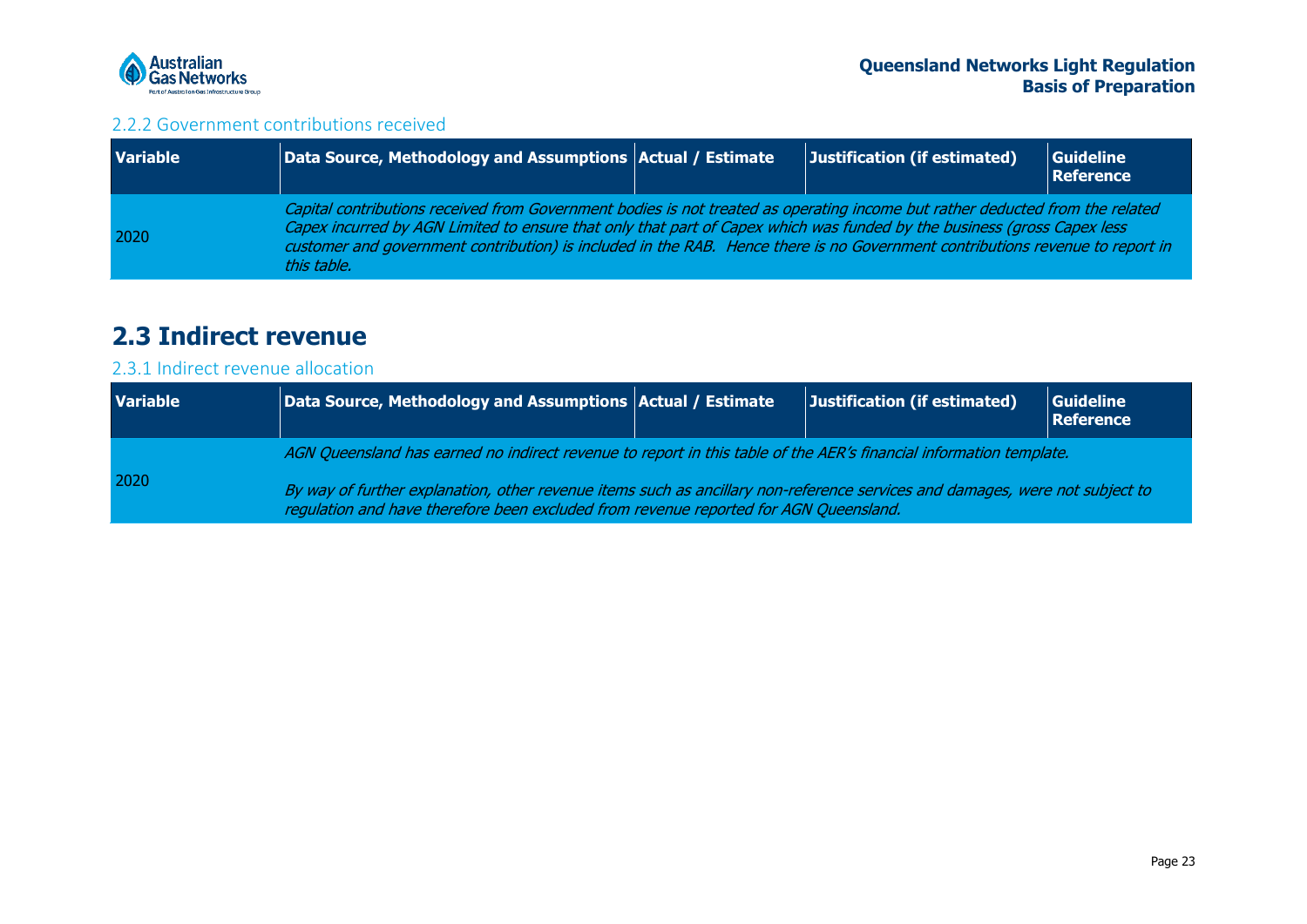

## **2.4 Shared Costs**

### 2.4.1.a Shared cost allocation

<span id="page-23-1"></span><span id="page-23-0"></span>

| <b>Variable</b>                                      | Data Source, Methodology and Assumptions   Actual / Estimate                                                                                                                                                                                                                                                                                                                                                                                                                                                                                                                                                                                                                                                                                                                                                                                                                                                                                                                        |          | Justification (if estimated)                                                                                                                                                                                                                                                                                                                             | <b>Guideline</b><br><b>Reference</b> |
|------------------------------------------------------|-------------------------------------------------------------------------------------------------------------------------------------------------------------------------------------------------------------------------------------------------------------------------------------------------------------------------------------------------------------------------------------------------------------------------------------------------------------------------------------------------------------------------------------------------------------------------------------------------------------------------------------------------------------------------------------------------------------------------------------------------------------------------------------------------------------------------------------------------------------------------------------------------------------------------------------------------------------------------------------|----------|----------------------------------------------------------------------------------------------------------------------------------------------------------------------------------------------------------------------------------------------------------------------------------------------------------------------------------------------------------|--------------------------------------|
| 2020                                                 | Refer to Appendix D for a description of the systems and processes that support AGN Limited's cost capture and reporting of<br>operating costs, particularly in relation to Shared Costs allocated to AGN Queensland by AGN Limited as presented below.<br>A full explanation of the allocators used and reasons for their use, consistent with the AGN Limited Cost Allocation Methodology,<br>are set out in Appendix B.<br>Unless otherwise set out below, the amounts reported in this table have been sourced from AGN Limited's SAP General Ledger and<br>working papers prepared by AGN Limited for the purpose of allocating shared costs amongst the separate regulated (including light<br>regulation) and unregulated pipelines owned by AGN Limited, including AGN Queensland. The amounts reported in this table have<br>been reconciled to AGN Limited's SAP General Ledger.<br>AGN had no transactions with related parties during the year ending 31 December 2020. |          |                                                                                                                                                                                                                                                                                                                                                          |                                      |
| Employee costs                                       | Employee costs for AGN personnel are pooled<br>across AGN's operations and allocated on the<br>basis of the increase in customer numbers, or<br>directly where possible, in accordance with the<br>processes set out in Appendix B.                                                                                                                                                                                                                                                                                                                                                                                                                                                                                                                                                                                                                                                                                                                                                 | Estimate | Due to the process of allocating<br>AGN Limited's total in-house<br>labour which requires relevant<br>personnel who are employed at<br>the group level, to estimate the<br>time spent on each state and<br>between regulated and<br>unregulated businesses, the<br>resulting amounts reported are<br>considered estimated information<br>by AGN Limited. | Section 3.2.7                        |
| Information technology<br>and communication<br>costs | AGN Queensland has no costs to separately<br>report for shared Information Technology and<br>Communication costs, as these costs are included<br>in the charges from APA which are reported in<br>Repairs and Maintenance and also in Other                                                                                                                                                                                                                                                                                                                                                                                                                                                                                                                                                                                                                                                                                                                                         | Actual   |                                                                                                                                                                                                                                                                                                                                                          | Section 3.2.7                        |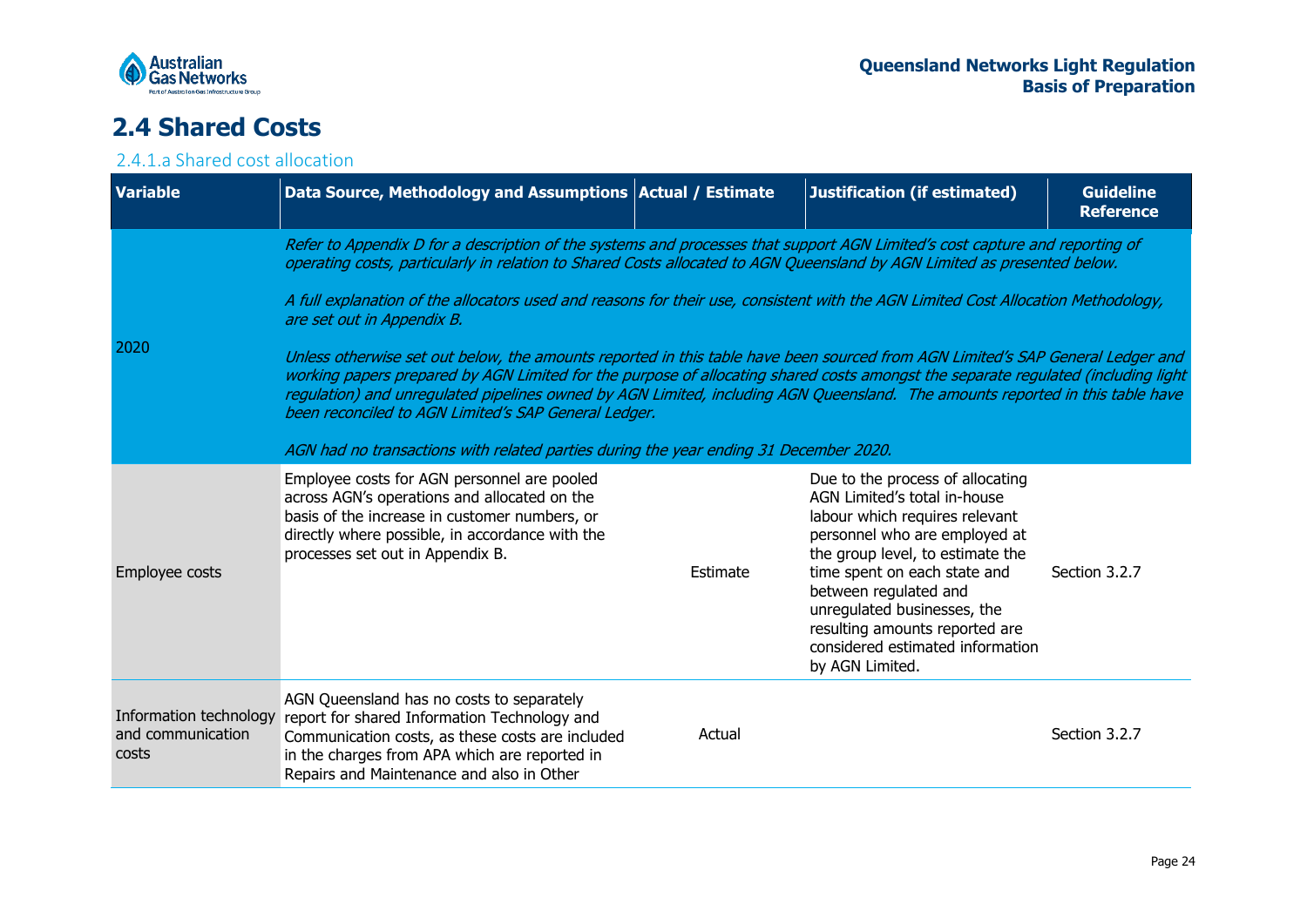

| <b>Variable</b>                | Data Source, Methodology and Assumptions Actual / Estimate                                                                                                                                                                                                                                                                                                                               |                                     | <b>Justification (if estimated)</b>                                                                                                                                                                                                                                                                                                                                                            | <b>Guideline</b><br><b>Reference</b> |
|--------------------------------|------------------------------------------------------------------------------------------------------------------------------------------------------------------------------------------------------------------------------------------------------------------------------------------------------------------------------------------------------------------------------------------|-------------------------------------|------------------------------------------------------------------------------------------------------------------------------------------------------------------------------------------------------------------------------------------------------------------------------------------------------------------------------------------------------------------------------------------------|--------------------------------------|
|                                | Shared costs. Depreciation for shared IT assets is<br>reported in Shared Asset Depreciation below.                                                                                                                                                                                                                                                                                       |                                     |                                                                                                                                                                                                                                                                                                                                                                                                |                                      |
| Indirect operating<br>expenses | AGN Queensland has no costs to report which are<br>treated as Indirect Operating Expenses.                                                                                                                                                                                                                                                                                               | Actual                              |                                                                                                                                                                                                                                                                                                                                                                                                | Section 3.2.7                        |
| Shared asset<br>depreciation   | Amounts reported for Shared Asset Depreciation<br>represent depreciation on shared IT assets (as<br>shown in the RFM) utilised by AGN Queensland.<br>The amount reported has been adjusted to<br>deduct a share of depreciation for AGN<br>Queensland's unregulated activities based on the<br>number of unregulated asset customers as a<br>percentage of all AGN Queensland customers. | Estimate (Calculated by<br>AER RFM) | The regulatory depreciation<br>amounts reported in this table<br>has been sourced from the Roll<br>Forward Model (RFM) for AGN<br>Queensland as published on the<br>AGN Limited website.<br>Given the regulatory depreciation<br>information is not statutory<br>accounting information, it has<br>been classified as an estimate for<br>the purposes of this financial<br>reporting template. | Section 3.2.7                        |
| Rental and leasing<br>costs    | AGN Queensland has no shared Rental and<br>Leasing costs to separately report in this financial<br>reporting template. Other Shared costs includes<br>an allocation of office rental costs to AGN<br>Queensland from AGN Limited, which has been<br>done in accordance with the processes set out in<br>Appendix B.                                                                      | Actual                              |                                                                                                                                                                                                                                                                                                                                                                                                | Section 3.2.7                        |
| Borrowing costs                | AGN Limited manages its debt facilities for the<br>group as a whole, therefore expenditure reported<br>in this category represents an allocation of the<br>total borrowing costs associated with debt raising<br>by AGN Limited. Costs have been allocated to<br>AGN Queensland in accordance with the<br>processes set out in Appendix B.                                               | Actual                              |                                                                                                                                                                                                                                                                                                                                                                                                | Section 3.2.7                        |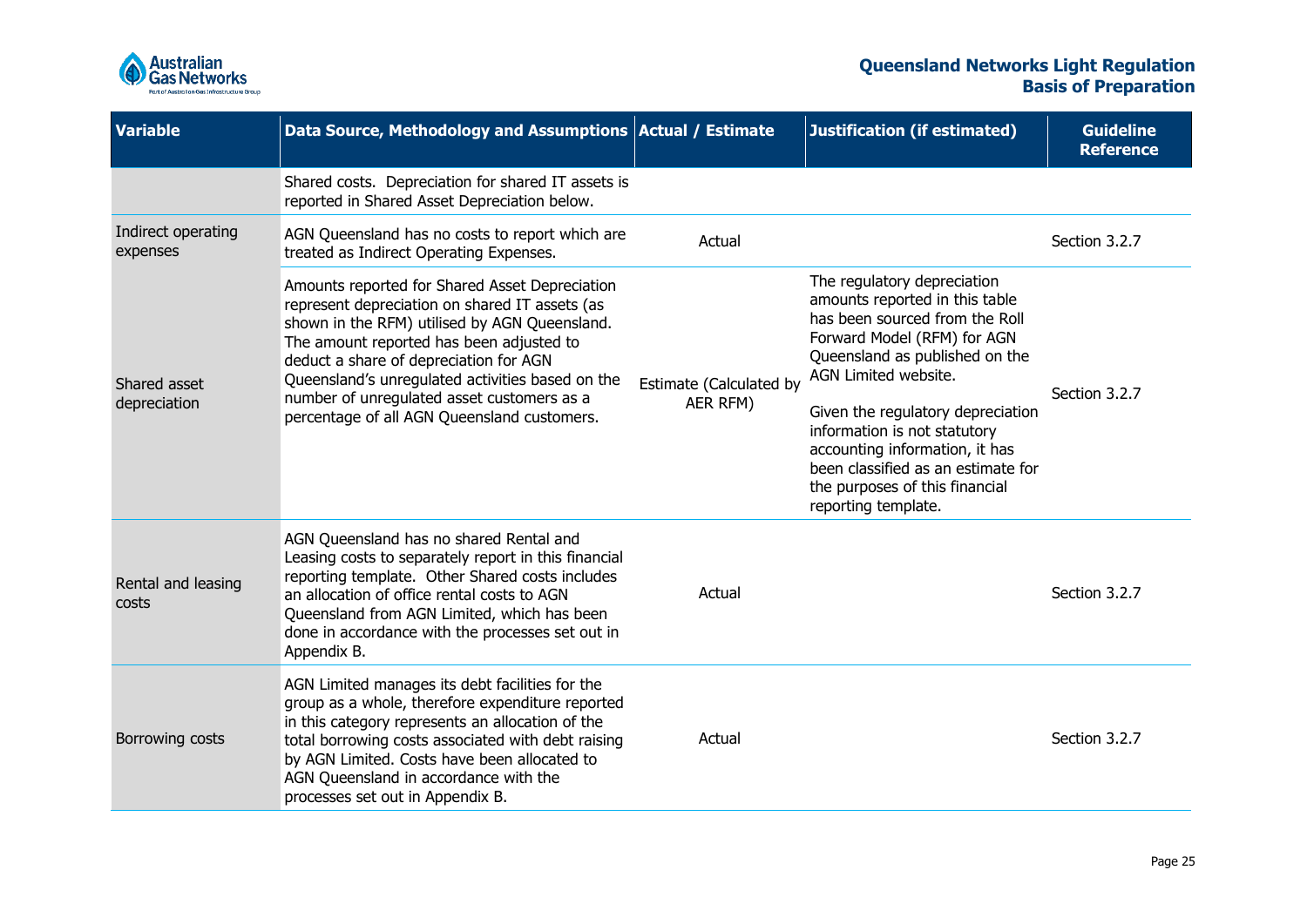

| <b>Variable</b>                             | Data Source, Methodology and Assumptions Actual / Estimate                                                                                                                                                                                                                                                                                                                                                                                                                                                  |        | <b>Justification (if estimated)</b> | <b>Guideline</b><br><b>Reference</b> |
|---------------------------------------------|-------------------------------------------------------------------------------------------------------------------------------------------------------------------------------------------------------------------------------------------------------------------------------------------------------------------------------------------------------------------------------------------------------------------------------------------------------------------------------------------------------------|--------|-------------------------------------|--------------------------------------|
|                                             | Expenditure reported for borrowing/debt raising<br>costs comprise the following fees and charges<br>paid in relation to raising debt financing for AGN<br>Limited:<br>Agents fees<br>Registrar fees<br>Rating agent fees<br>Establishment/extension fees<br>Legal fees<br>Roadshow and associated travelling costs<br>As set out in Appendix B, these costs are<br>allocated to each jurisdiction based on the<br>Regulatory Asset Base (RAB) values, including<br>AGN Queensland's light regulated assets. |        |                                     |                                      |
| Losses from sales of<br>shared fixed assets | AGN Queensland has no Losses from Sales of<br>Shared Fixed Assets to report.                                                                                                                                                                                                                                                                                                                                                                                                                                | Actual |                                     | Section 3.2.7                        |
| Impairment losses                           | AGN Queensland has no Impairment Losses to<br>report.                                                                                                                                                                                                                                                                                                                                                                                                                                                       | Actual |                                     | Section 3.2.7                        |
| Other shared costs                          | The nature of other shared costs as shown in this table are listed below:                                                                                                                                                                                                                                                                                                                                                                                                                                   |        |                                     |                                      |
| Insurance                                   | Insurance costs are pooled across AGN Limited's<br>operations and allocated based on customer<br>numbers in accordance with the processes set out<br>in Appendix B.                                                                                                                                                                                                                                                                                                                                         | Actual |                                     | Section 3.2.7                        |
| Professional                                | Professional Costs which may include general<br>legal, consulting and audit costs are pooled across                                                                                                                                                                                                                                                                                                                                                                                                         | Actual |                                     | Section 3.2.7                        |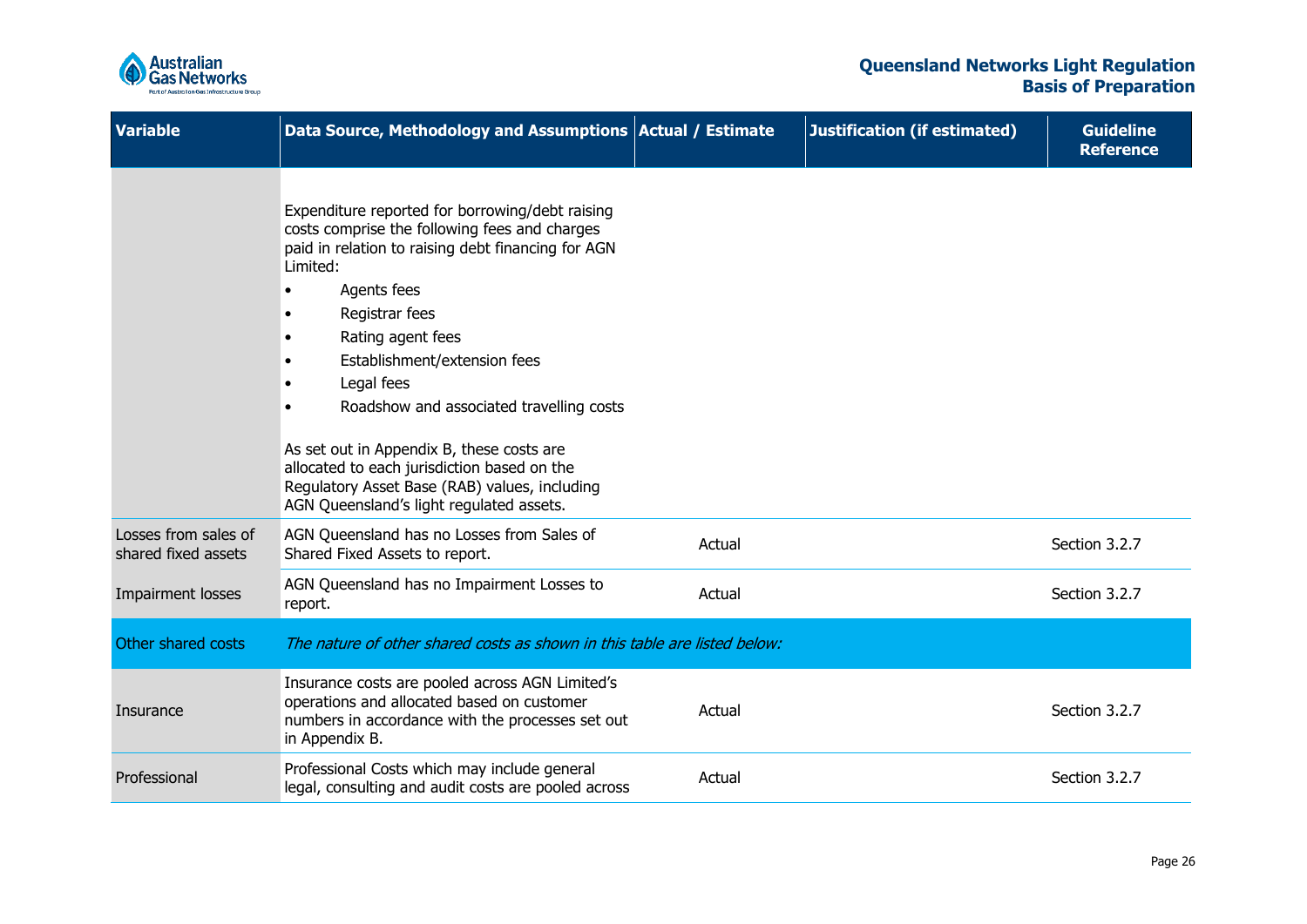

| <b>Variable</b> | Data Source, Methodology and Assumptions   Actual / Estimate                                                                                                                                                                                                                                          |        | <b>Justification (if estimated)</b> | <b>Guideline</b><br><b>Reference</b> |
|-----------------|-------------------------------------------------------------------------------------------------------------------------------------------------------------------------------------------------------------------------------------------------------------------------------------------------------|--------|-------------------------------------|--------------------------------------|
|                 | AGN Limited's operations and allocated on the<br>basis of the increase in customer numbers, or<br>directly where possible, in accordance with the<br>processes set out in Appendix B.                                                                                                                 |        |                                     |                                      |
| Corporate       | Corporate Costs which may include ASIC and<br>other corporate fees are pooled across AGN<br>Limited's operations and allocated on the basis of<br>customer numbers in accordance with the<br>processes set out in Appendix B.                                                                         | Actual |                                     | Section 3.2.7                        |
| Marketing       | Marketing (costs relating to promoting the use of<br>natural gas and rebates to customers) are pooled<br>across AGN Limited's operations and allocated on<br>the basis of the increase in customer numbers, or<br>directly where possible, in accordance with the<br>processes set out in Appendix B. | Actual |                                     | Section 3.2.7                        |
| Other           | Other costs (e.g. office expenses, travel,<br>entertainment, conferences etc.) are pooled<br>across AGN Limited's operations and allocated on<br>the basis of either customer numbers, RAB or<br>directly where possible, in accordance with the<br>processes set out in Appendix B.                  | Actual |                                     | Section 3.2.7                        |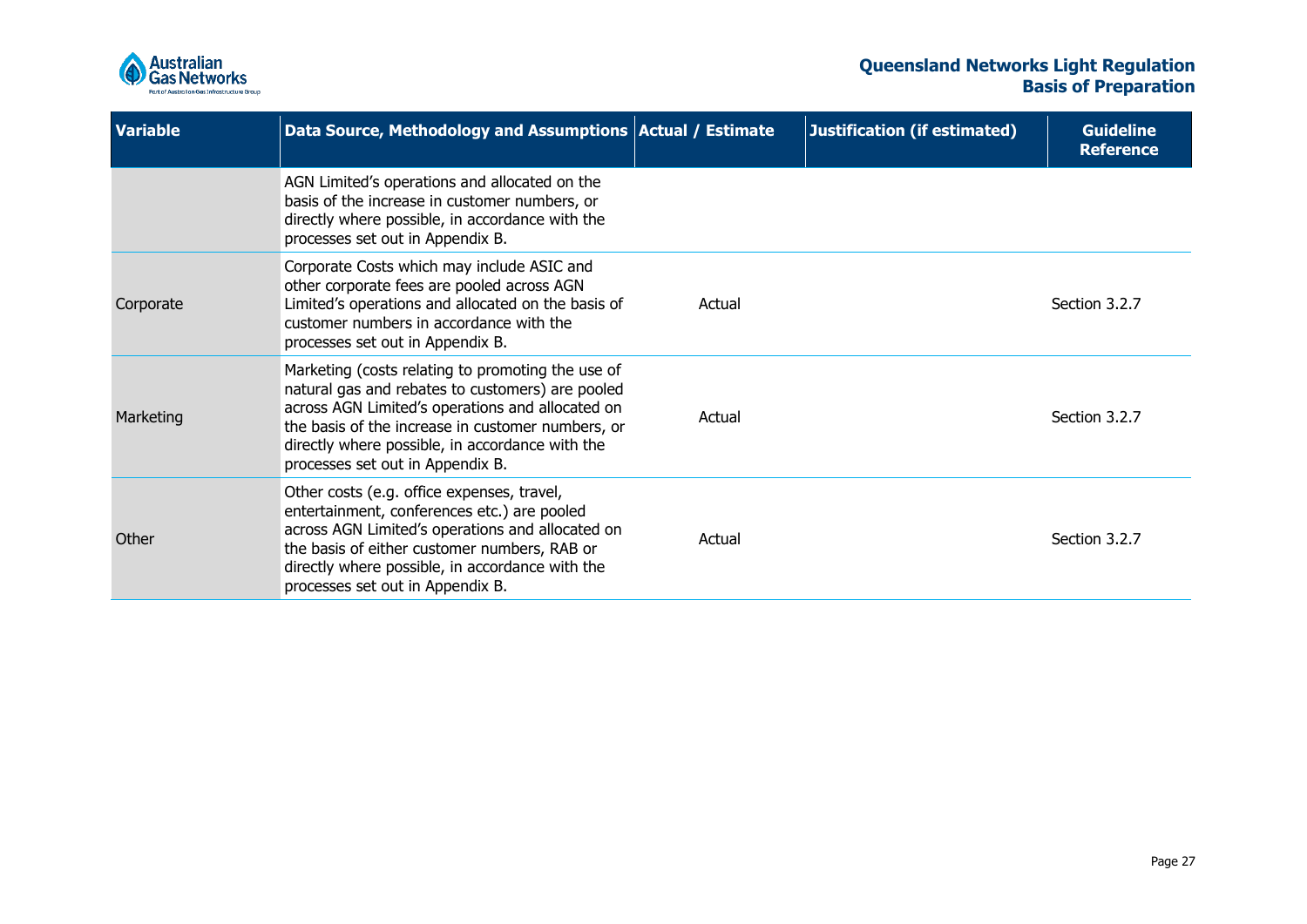

## **3. Statement of pipeline assets**

### 3.1.a Pipeline assets

<span id="page-27-1"></span><span id="page-27-0"></span>

| <b>Variable</b>                                                                            | Data Source, Methodology and Assumptions   Actual / Estimate                                                                                                                                                                                                                                                                                                                                                                                                                                                                                                                                      |        | <b>Justification (if estimated)</b> | <b>Guideline</b><br><b>Reference</b>                                                                                                                                           |
|--------------------------------------------------------------------------------------------|---------------------------------------------------------------------------------------------------------------------------------------------------------------------------------------------------------------------------------------------------------------------------------------------------------------------------------------------------------------------------------------------------------------------------------------------------------------------------------------------------------------------------------------------------------------------------------------------------|--------|-------------------------------------|--------------------------------------------------------------------------------------------------------------------------------------------------------------------------------|
|                                                                                            | Refer to the Roll Forward Model (RFM) included in the pack posted on AGN's website for details of depreciation, Capex, disposals,<br>capital contributions and RAB amounts associated with the categories in this table.                                                                                                                                                                                                                                                                                                                                                                          |        |                                     |                                                                                                                                                                                |
| 2011-12 to 2020                                                                            | Refer to Appendix D for a description of the systems and processes that support AGN Limited's cost capture and reporting of Capex<br>as presented below. These systems and processes provide the necessary level of detail required for AGN Limited to report against<br>the categories of Capex shown in the financial reporting template.                                                                                                                                                                                                                                                       |        |                                     |                                                                                                                                                                                |
| Note that 2011-12 to<br>2019-20 are full<br>financial years whereas<br>"2020-20" is only 6 | The amounts of Nominal Capex shown in table 3.1 Pipeline assets, are shown net of customer and government contributions. The<br>amounts of these customer and government contributions is separately reported in the Roll Forward Model for AGN Queensland<br>against each category of Capex.                                                                                                                                                                                                                                                                                                     |        |                                     |                                                                                                                                                                                |
| months from July to<br>December 2020                                                       | The amounts of Capex reported in this table has been reconciled to the SAP General Ledger for AGN Queensland, which is used to<br>account for its Property, Plant and Equipment assets and to the annual movements in the Fixed Asset Register for AGN<br>Queensland.                                                                                                                                                                                                                                                                                                                             |        |                                     |                                                                                                                                                                                |
|                                                                                            | Note that the Roll forward Model (RFM) used to source the data disclosed in this table is based on July - June financial year. To<br>retain the continuity of the previously established RAB, table 3.1 follows the same July - June financial year format until the<br>2020/21 financial year. The 2020/21 financial year presented in the table is only the first 6 months of that year (July - December<br>2020). Actual capex from July to December 2020 has been disclosed in this column along with RFM depreciation which has been<br>divided by 2 to emulate a half year of depreciation. |        |                                     |                                                                                                                                                                                |
| Nominal Opening<br><b>Regulatory Asset Base</b>                                            | Prior to light regulation in November 2014 AGN<br>Queensland was subject to full regulation. In<br>accordance with the Financial Reporting Guideline<br>for Light Regulation (the "Guideline"), the<br>previously determined asset value under full<br>regulation has been used as the opening RAB.<br>The last approved access arrangement for AGN<br>Queensland was for the period 2011-2016,                                                                                                                                                                                                   | Actual |                                     | Section 1.1.1 of the<br>Guideline states:<br>Where one exists,<br>the last previously<br>determined asset<br>value from an<br>access<br>arrangement under<br>the NGR, Gas Code |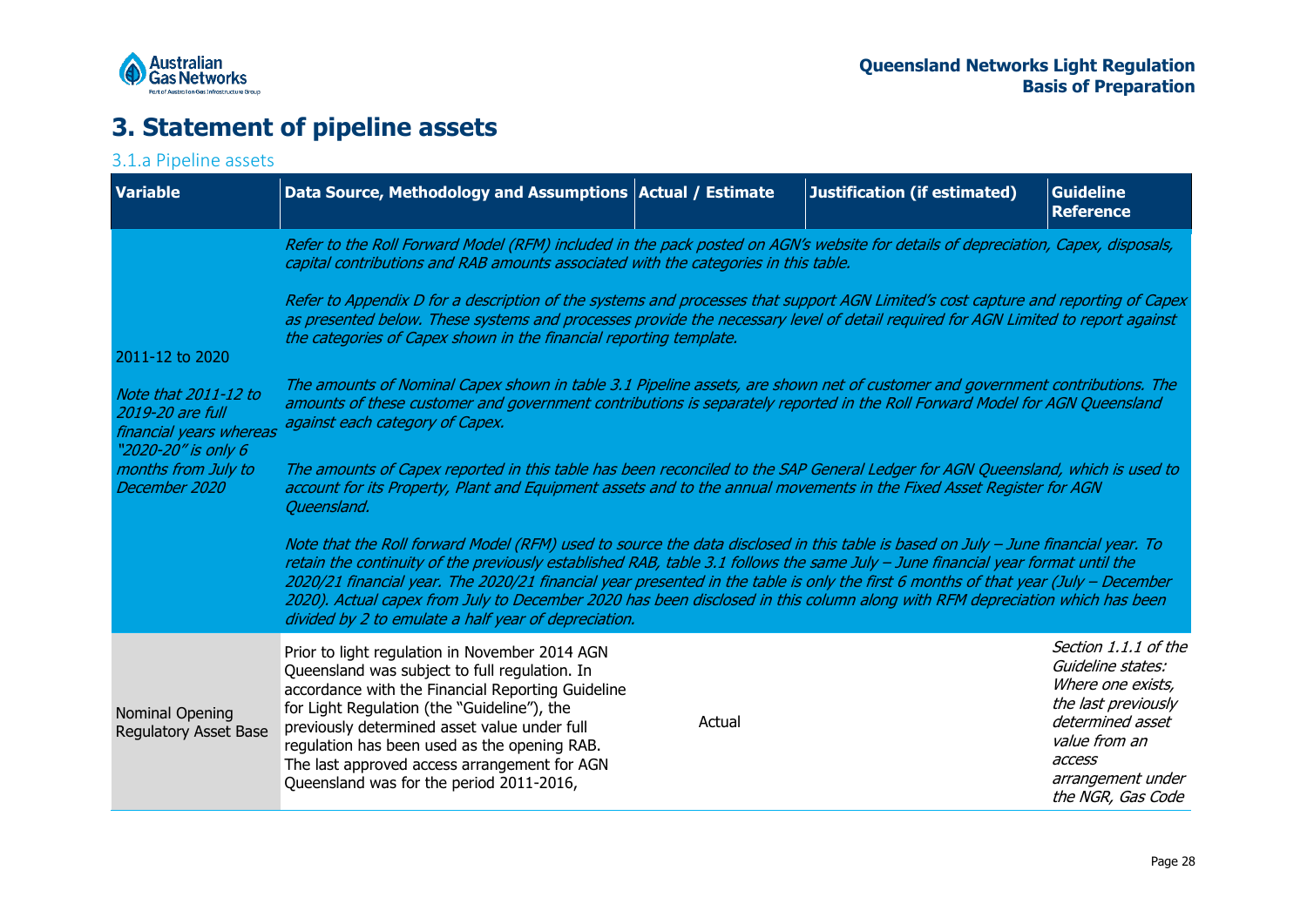<span id="page-28-0"></span>

| <b>Variable</b>                                                   | Data Source, Methodology and Assumptions   Actual / Estimate                                                                                                                                                                                                                                                                                                                                                                                                                                                                                                                     |        | <b>Justification (if estimated)</b> | <b>Guideline</b><br><b>Reference</b>                                                                                                                                                                           |
|-------------------------------------------------------------------|----------------------------------------------------------------------------------------------------------------------------------------------------------------------------------------------------------------------------------------------------------------------------------------------------------------------------------------------------------------------------------------------------------------------------------------------------------------------------------------------------------------------------------------------------------------------------------|--------|-------------------------------------|----------------------------------------------------------------------------------------------------------------------------------------------------------------------------------------------------------------|
|                                                                   | consequently the last determined RAB was June<br>2011.                                                                                                                                                                                                                                                                                                                                                                                                                                                                                                                           |        |                                     | or other<br>Commonwealth,<br>State or Territory<br>legislation is to be<br>used to determine<br>the opening asset<br>value, which is<br>then to be rolled<br>forward in<br>accordance with<br>the RFM Material |
| Nominal Capex and<br>Additions and<br>Improvements<br>capitalised | Capex reported for all years has been identified<br>with reference to the expenditure captured in<br>APA's Oracle finance system against relevant<br>Capex categories. For 2019 and 2020, a small<br>share of AGN IT project capex has been allocated<br>to Queensland.<br>During the July 2011 to June 2016 period AGN<br>changed its classification of NMF from Capex to<br>Opex to reflect the AER's decision to include the<br>expenditures associated with the proposed NMF <sup>4</sup> .<br>Piecemeal mains replacement costs are also<br>transferred from Capex to Opex. | Actual |                                     | Section 3.2.2                                                                                                                                                                                                  |

<sup>&</sup>lt;sup>4</sup> AER Draft Decision, Envestra Ltd Access arrangement proposal for the Qld gas network, p 13[6 https://www.aer.gov.au/system/files/Envestra%20draft%20decision%20-%20Qld.pdf](https://aus01.safelinks.protection.outlook.com/?url=https%3A%2F%2Fwww.aer.gov.au%2Fsystem%2Ffiles%2FEnvestra%2520draft%2520decision%2520-%2520Qld.pdf&data=04%7C01%7CJoe.dodorico%40agig.com.au%7C6ccf59a6912d4f1a020208d90aec2019%7Cf9871c9bc8aa4e58abdf2f0e67acb74a%7C0%7C0%7C637552831530934560%7CUnknown%7CTWFpbGZsb3d8eyJWIjoiMC4wLjAwMDAiLCJQIjoiV2luMzIiLCJBTiI6Ik1haWwiLCJXVCI6Mn0%3D%7C1000&sdata=S0AXae%2FtxhGqAENvjESsgtyzH5%2BbkSeBX9kmr7lMy0c%3D&reserved=0)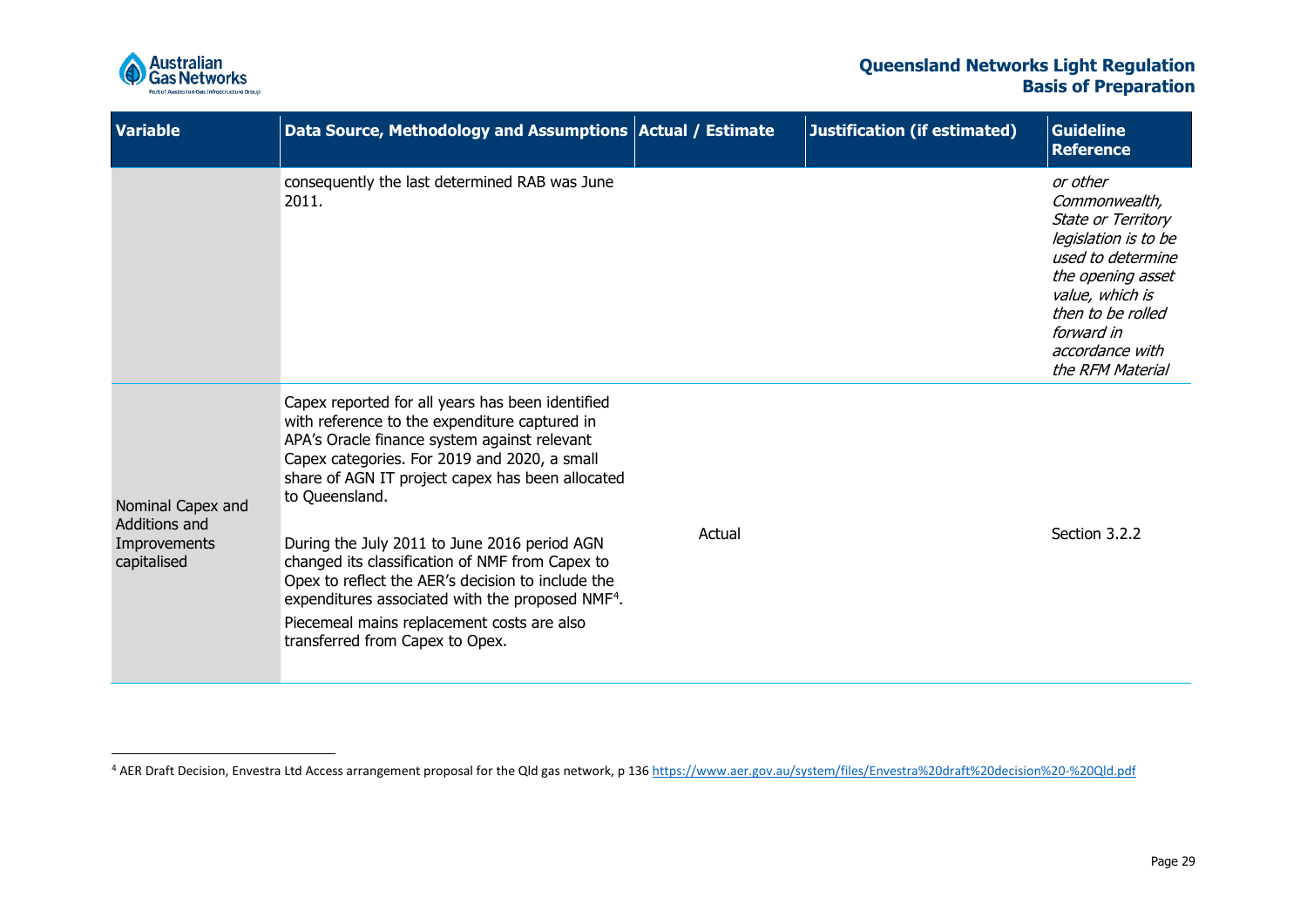

| <b>Variable</b>         | Data Source, Methodology and Assumptions Actual / Estimate                                                                                                                                                                                                                                                                                                                                                                                                   |                                     | <b>Justification (if estimated)</b>                                                                                                                                                                                                                                                                                                                                                           | <b>Guideline</b><br><b>Reference</b> |
|-------------------------|--------------------------------------------------------------------------------------------------------------------------------------------------------------------------------------------------------------------------------------------------------------------------------------------------------------------------------------------------------------------------------------------------------------------------------------------------------------|-------------------------------------|-----------------------------------------------------------------------------------------------------------------------------------------------------------------------------------------------------------------------------------------------------------------------------------------------------------------------------------------------------------------------------------------------|--------------------------------------|
|                         | In accordance with the calculations incorporated<br>in the Roll Forward Model (RFM) capex is adjusted<br>by a 6 month period of WACC.                                                                                                                                                                                                                                                                                                                        |                                     |                                                                                                                                                                                                                                                                                                                                                                                               |                                      |
| Depreciation            | Depreciation has been calculated using the<br>regulatory asset lives for each asset class which<br>are consistent with the asset lives disclosed in the<br>respective Roll Forward Models and as described<br>in section 3.1.1.a of this Basis of Preparation.<br>In accordance with the calculations incorporated<br>in the Roll Forward Model (RFM) regulatory<br>nominal depreciation includes an adjustment for<br>inflation.                            | Estimate (Calculated by<br>AER RFM) | The regulatory depreciation<br>amounts reported in this table<br>has been sourced from the Roll<br>Forward Model (RFM) for AGN<br>Queensland as published on the<br>AGN Limited website.<br>Given the regulatory depreciation<br>information is not statutory<br>accounting information it has<br>been classified as an estimate for<br>the purposes of this financial<br>reporting template. | Section 3.2.5                        |
| <b>Disposals</b>        | Disposals are recorded as proceeds received<br>when an asset is disposed of, as they are<br>considered to be a return of capital. Asset<br>disposals are relatively infrequent due to the<br>nature of the assets employed to operate the<br>network. The amounts of disposals reported in<br>this table have been sourced from the SAP<br>General Ledger for AGN Queensland and which<br>are also recorded in the Roll Forward Model for<br>AGN Queensland. | Actual                              |                                                                                                                                                                                                                                                                                                                                                                                               | Section 3.2.2                        |
| <b>Asset Categories</b> | As required by the Guideline, Pipeline assets have been reported in the following classes of assets.                                                                                                                                                                                                                                                                                                                                                         |                                     |                                                                                                                                                                                                                                                                                                                                                                                               |                                      |
| Pipelines               | Includes the RFM asset categories of "Mains" and<br>"Inlets"                                                                                                                                                                                                                                                                                                                                                                                                 |                                     |                                                                                                                                                                                                                                                                                                                                                                                               | Section 3.2.1                        |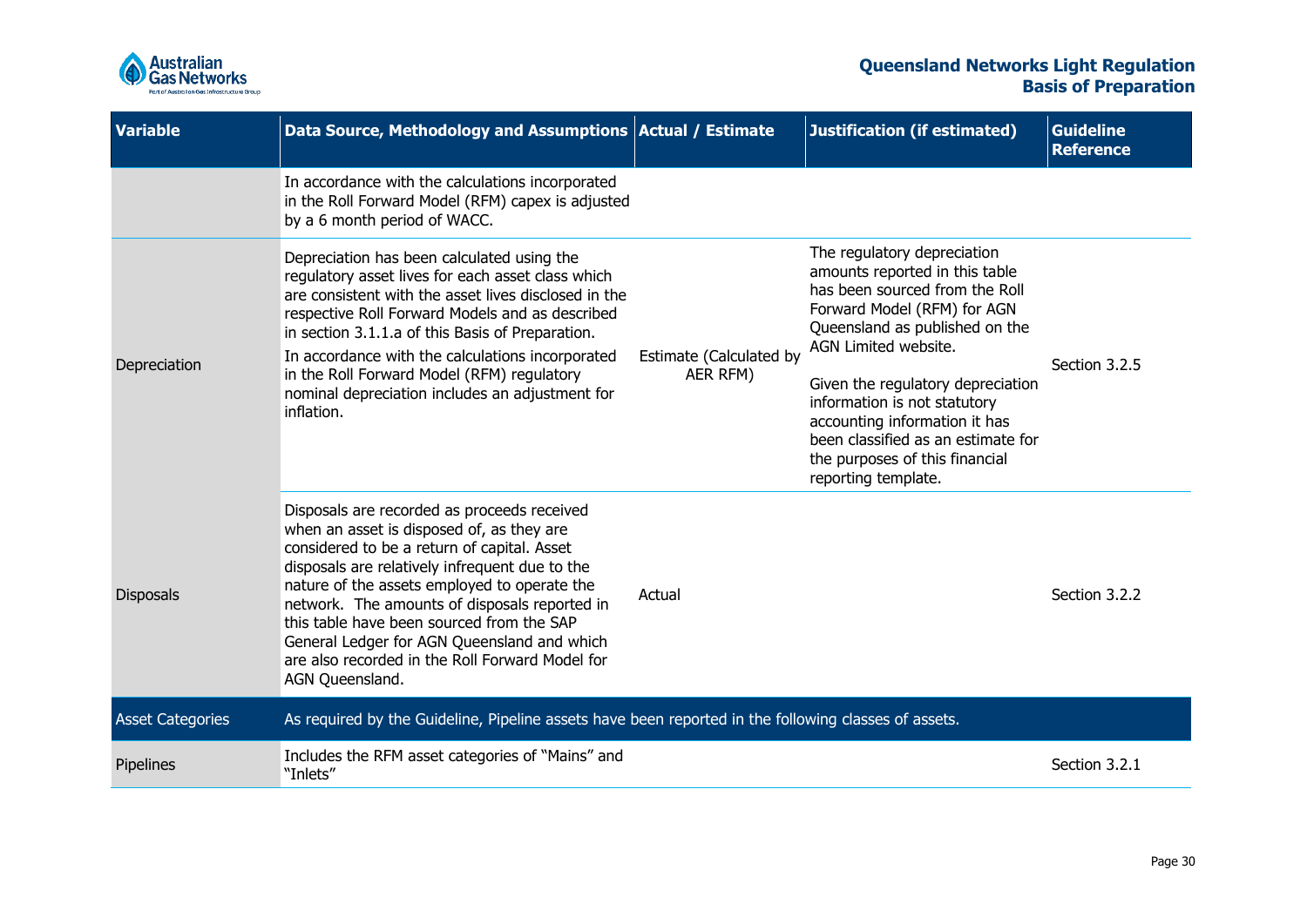

| <b>Variable</b>                                        | Data Source, Methodology and Assumptions Actual / Estimate                                                                                                                                                                                                                                                                                                                                                          | <b>Justification (if estimated)</b> | <b>Guideline</b><br><b>Reference</b> |
|--------------------------------------------------------|---------------------------------------------------------------------------------------------------------------------------------------------------------------------------------------------------------------------------------------------------------------------------------------------------------------------------------------------------------------------------------------------------------------------|-------------------------------------|--------------------------------------|
| Compressors                                            | Not an AGN Queensland asset category                                                                                                                                                                                                                                                                                                                                                                                |                                     | Section 3.2.1                        |
| City Gates, supply<br>regulators and valve<br>stations | Includes the RFM asset categories of "Other<br>Distribution System Equipment"                                                                                                                                                                                                                                                                                                                                       |                                     | Section 3.2.1                        |
| Metering                                               | Includes the RFM asset categories of "Meters"                                                                                                                                                                                                                                                                                                                                                                       |                                     | Section 3.2.1                        |
| Odourant plants                                        | Not an AGN Queensland asset category                                                                                                                                                                                                                                                                                                                                                                                |                                     | Section 3.2.1                        |
| <b>SCADA</b><br>(Communications)                       | Includes the RFM asset categories of "Telemetry"                                                                                                                                                                                                                                                                                                                                                                    |                                     | Section 3.2.1                        |
| <b>Buildings</b>                                       | Not an AGN Queensland asset category                                                                                                                                                                                                                                                                                                                                                                                |                                     | Section 3.2.1                        |
| Land and easements                                     | Not an AGN Queensland asset category                                                                                                                                                                                                                                                                                                                                                                                |                                     | Section 3.2.1                        |
| Other depreciable<br>pipeline assets                   | Includes the RFM asset categories of "Other"                                                                                                                                                                                                                                                                                                                                                                        |                                     | Section 3.2.1                        |
| Leased pipeline assets                                 | Not an AGN Queensland asset category                                                                                                                                                                                                                                                                                                                                                                                |                                     | Section 3.2.1                        |
| Shared supporting<br>assets                            | Includes the RFM asset category "IT System".<br>These shared supporting assets includes Capex<br>for certain IT projects which are managed and<br>delivered at the AGIG group level since 2019. The<br>processes for allocation of AGIG group IT Capex,<br>including allocation to AGN Limited, of which a<br>portion is allocated to AGN Queensland, is set out<br>in the AGN Limited Cost Allocation Methodology. |                                     | Section 3.2.1                        |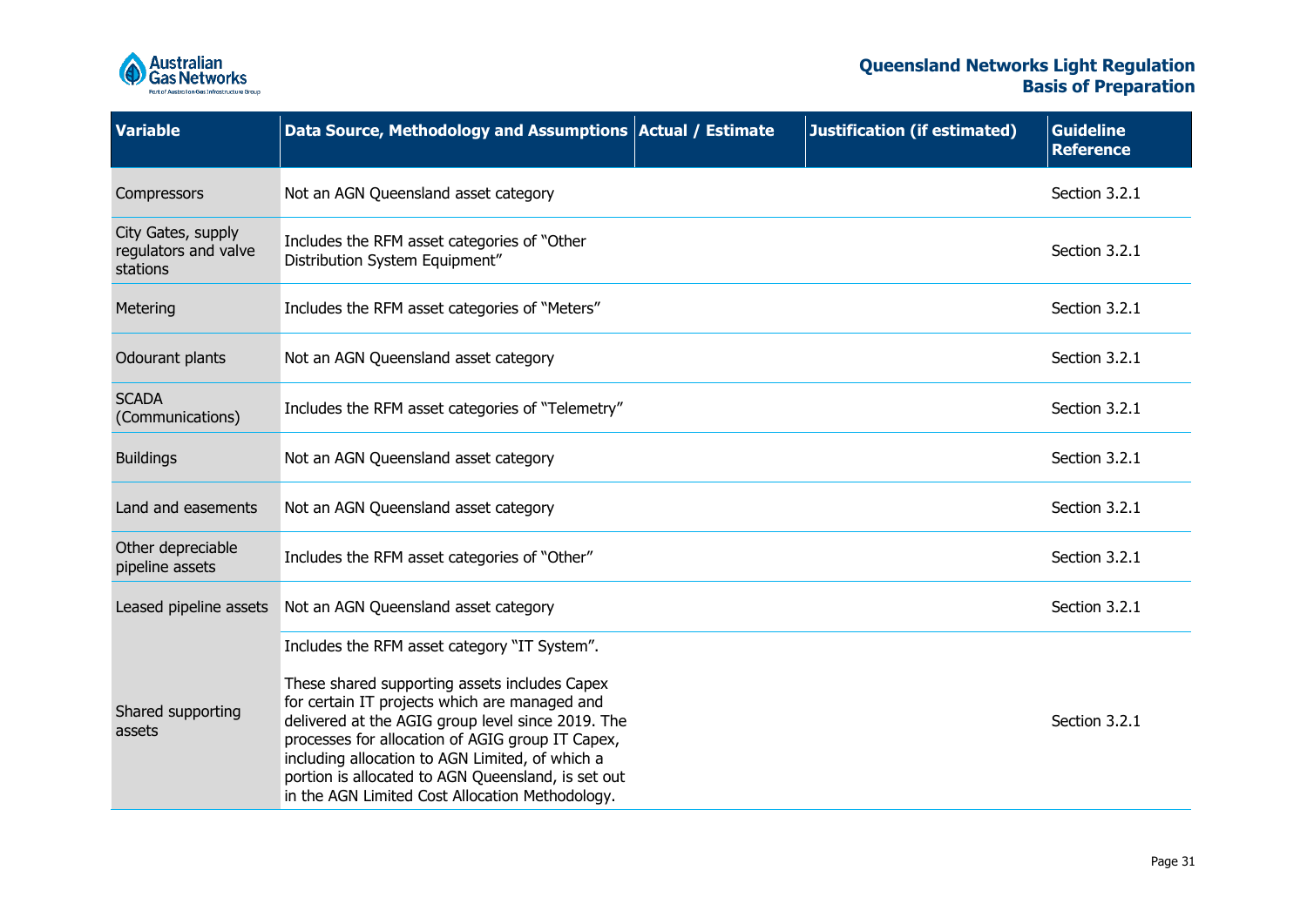

<span id="page-31-0"></span>

| <b>Variable</b>      | Data Source, Methodology and Assumptions Actual / Estimate                                                                                                                                                                                                                                                                                                                                                                                                                                                                                                                                                                                                                                                                               | Justification (if estimated) | <b>Guideline</b><br><b>Reference</b> |
|----------------------|------------------------------------------------------------------------------------------------------------------------------------------------------------------------------------------------------------------------------------------------------------------------------------------------------------------------------------------------------------------------------------------------------------------------------------------------------------------------------------------------------------------------------------------------------------------------------------------------------------------------------------------------------------------------------------------------------------------------------------------|------------------------------|--------------------------------------|
| Shared leased assets | Not an AGN Queensland asset category                                                                                                                                                                                                                                                                                                                                                                                                                                                                                                                                                                                                                                                                                                     |                              | Section 3.2.1                        |
| <b>CPI</b>           | Indexation each year is based on the CPI<br>weighted average of eight capital cities as<br>published by the Australian Bureau of Statistics.<br>For the years 2010-11 to 2015-16, the asset base<br>is indexed using lagged March CPI (for instance<br>for the year 2015-16, the asset base was indexed<br>using March 2015 divided by March 2014 CPI),<br>which reflects the Access Arrangement in place<br>during that period.<br>From 2016-17, the RAB was indexed using lagged<br>December CPI reflecting a similar change made<br>by the AER for fully regulated networks to shift<br>from a 3 month to 6 month lag. As an example,<br>the fully regulated South Australian network<br>shifted from March to December from 2016-17. |                              | Section 3.2.1                        |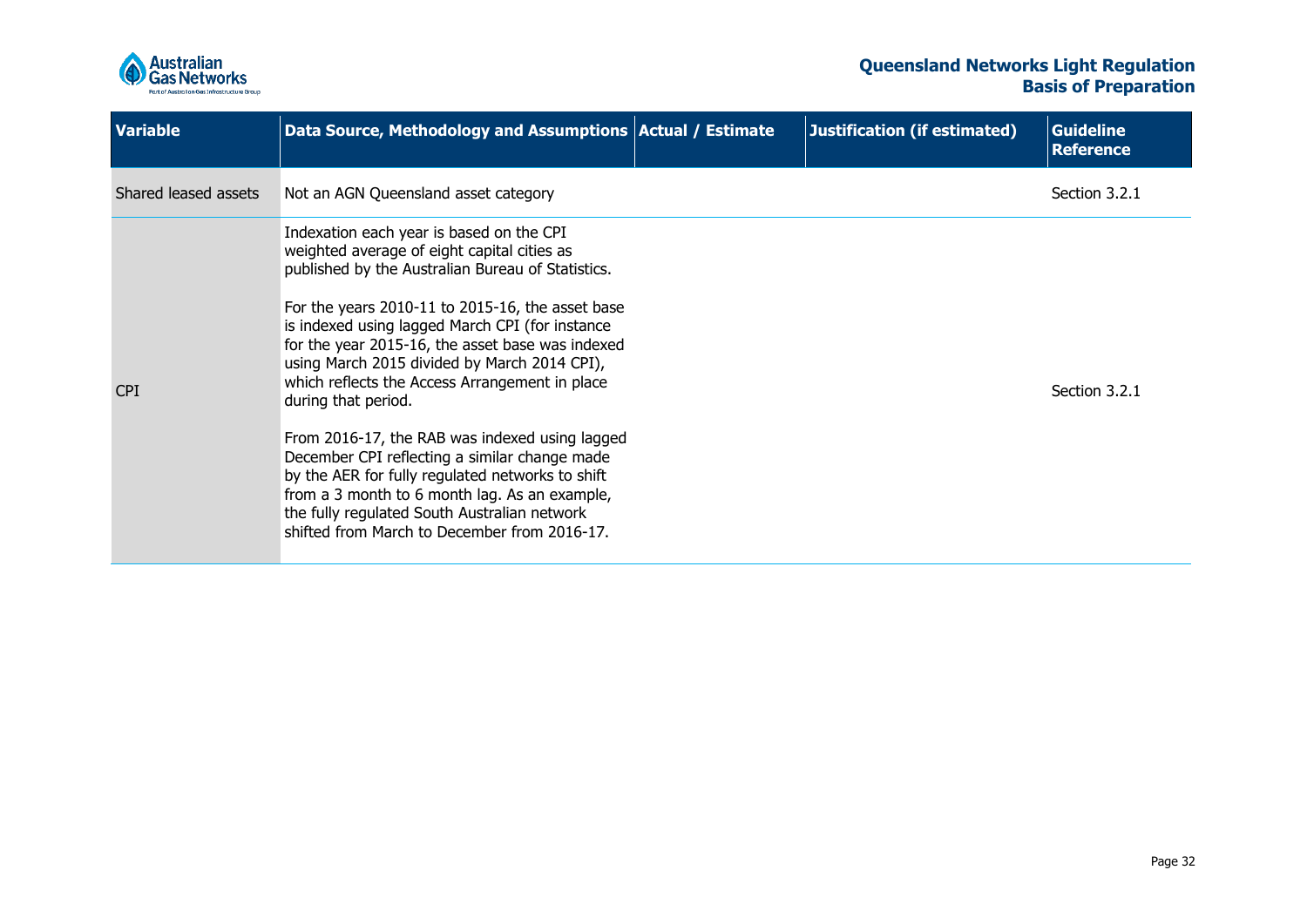

## **3.1 Pipeline asset useful life**

### 3.1.1.a Asset useful life

<span id="page-32-0"></span>

| <b>Variable</b>                                                                                | Data Source, Methodology and Assumptions   Actual / Estimate                                                                                                                                                                                                                                                                                                                                                                                                                                                                                                                                                                                                                                                                                                                                                                                                                              |  | <b>Justification (if estimated)</b> | <b>Guideline</b><br><b>Reference</b> |  |
|------------------------------------------------------------------------------------------------|-------------------------------------------------------------------------------------------------------------------------------------------------------------------------------------------------------------------------------------------------------------------------------------------------------------------------------------------------------------------------------------------------------------------------------------------------------------------------------------------------------------------------------------------------------------------------------------------------------------------------------------------------------------------------------------------------------------------------------------------------------------------------------------------------------------------------------------------------------------------------------------------|--|-------------------------------------|--------------------------------------|--|
|                                                                                                | Asset lives are sourced from the Roll Forward Model (RFM) and are mostly within the limits prescribed in the Guideline.                                                                                                                                                                                                                                                                                                                                                                                                                                                                                                                                                                                                                                                                                                                                                                   |  |                                     |                                      |  |
|                                                                                                | Our depreciation schedule is designed such that our assets are depreciated over their economic life and allows for changes in the<br>expected economic life of particular assets.                                                                                                                                                                                                                                                                                                                                                                                                                                                                                                                                                                                                                                                                                                         |  |                                     |                                      |  |
|                                                                                                | With the increasing use of renewable electricity, uncertainty around future energy models, and the Queensland Government's state<br>target to reach zero net emissions by 2050, there is uncertainty about the long-term future role of Queensland's natural gas<br>network. While detailed policies to achieve this target have not yet been established, we believe these policies will tighten in the<br>decades ahead, suggesting that in the absence of hydrogen being transported in the Queensland gas network (a prospect which is<br>not without technical challenges), an economic life ending in 2050 would be aligned with this policy.                                                                                                                                                                                                                                       |  |                                     |                                      |  |
| <b>Asset Life Changes</b><br>from 1 July 2016                                                  | Given the long-lived nature of some of our assets, this requires us to act now, as the relatively slow depreciation profile of network<br>assets means that delays will make it harder to act in the long run interests of consumers in the future as changes accelerate.<br>While significant uncertainty remains, since 1 July 2016 we have taken a conservative interim approach by adjusting the maximum<br>asset life for our mains and inlet assets to 40 years such that these assets will be fully depreciated by 2057. Additionally, the asset<br>life for our IT systems has been aligned with the five year maximum tax life recommended by the ATO for computer equipment<br>since 1 July 2016. This change in depreciation will result in a lower RAB which reduces the return of capital on our asset base and<br>the associated distribution prices for customers in 2021. |  |                                     |                                      |  |
|                                                                                                | Acquisition date is detailed as "Various" in table 3.1.1 as assets were acquired over various periods which represents the various<br>range of dates in the Fixed Asset Register. As the asset categories per the RFM do not exactly align to the asset categories<br>prescribed in the light regulation template, the useful lives disclosed in table 3.1.1 are the weighted average useful lives per the<br>access arrangement. This will vary year on year as the weighted average useful lives change.                                                                                                                                                                                                                                                                                                                                                                                |  |                                     |                                      |  |
| Pipelines<br>Compressors<br>City Gates, supply<br>regulators and valve<br>stations<br>Metering | The Roll Forward Model published on AGN's<br>website includes asset useful lives for these<br>categories.                                                                                                                                                                                                                                                                                                                                                                                                                                                                                                                                                                                                                                                                                                                                                                                 |  |                                     | Appendix A                           |  |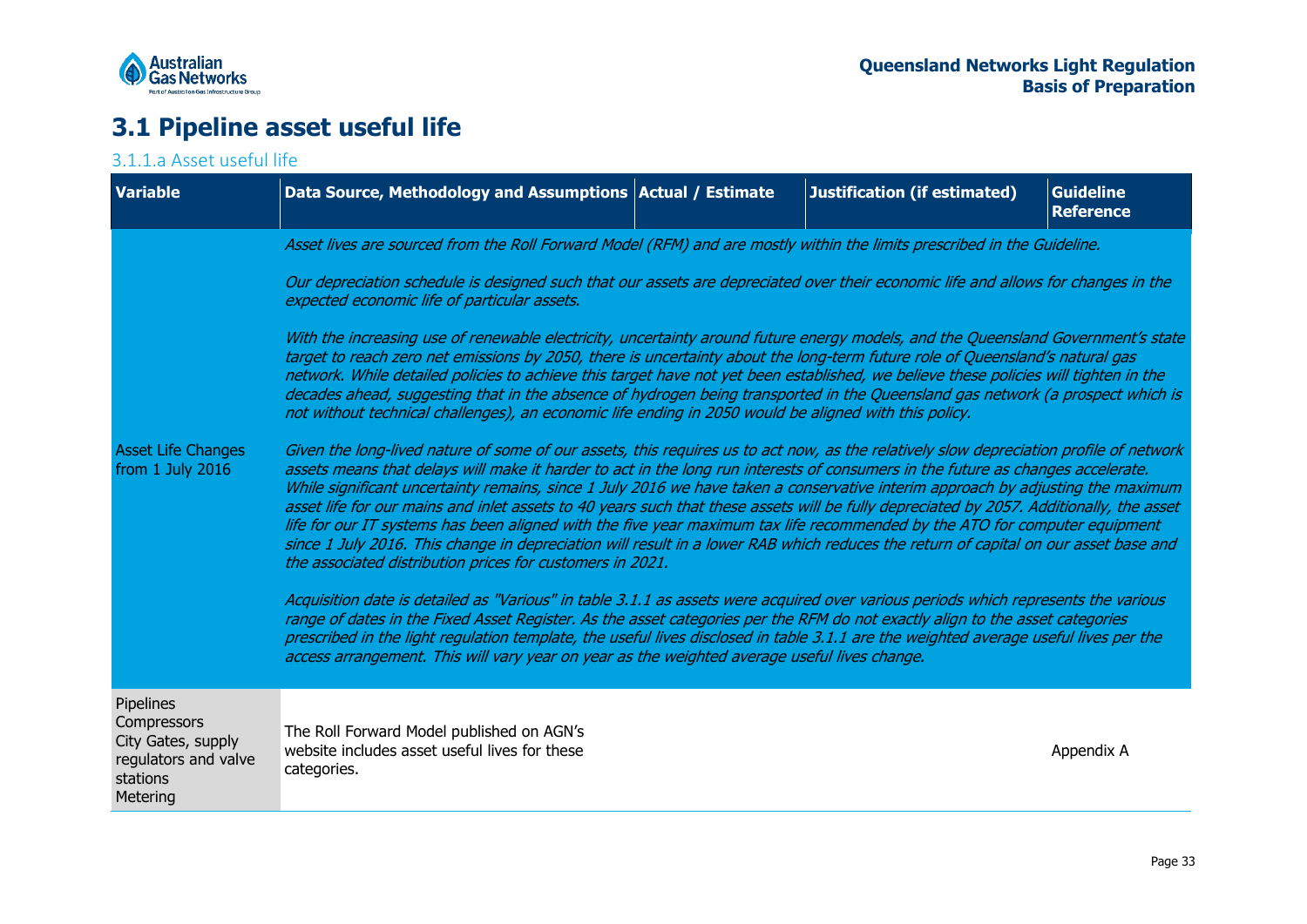

| <b>Variable</b>                                                                                                 | Data Source, Methodology and Assumptions   Actual / Estimate | Justification (if estimated) | <b>Guideline</b><br><b>Reference</b> |
|-----------------------------------------------------------------------------------------------------------------|--------------------------------------------------------------|------------------------------|--------------------------------------|
| Odourant plants<br><b>SCADA</b><br>(Communications)<br><b>Buildings</b><br>Other depreciable<br>pipeline assets |                                                              |                              |                                      |

## **3.2 Shared supporting assets**

### 3.2.1.a Shared supporting asset allocation

| <b>Variable</b> | $\vert\vert$ Data Source, Methodology and Assumptions $\vert$ Actual / Estimate $\vert$                                                                                                                                                                                                                                                                                                | Justification (if estimated) | Guideline<br>Reference |
|-----------------|----------------------------------------------------------------------------------------------------------------------------------------------------------------------------------------------------------------------------------------------------------------------------------------------------------------------------------------------------------------------------------------|------------------------------|------------------------|
| 2020            | Data has been sourced from the AER-approved opening RAB values from June 2011. The allocation to Queensland Light Regulated<br>networks is based on the total IT asset value for AGN Queensland multiplied by the percentage of Light Regulated customers,<br>compared to total customers (including unregulated asset customers i.e. the Wide Bay Pipeline and Distribution Network). |                              |                        |

## **4. Recovered capital**

### 4.1 Recovered capital method - pipeline assets

<span id="page-33-3"></span><span id="page-33-2"></span><span id="page-33-1"></span><span id="page-33-0"></span>

| <b>Variable</b> | Data Source, Methodology and Assumptions Actual / Estimate                                                                                                                                                                                                                                                                                                                    |  | Justification (if estimated) | Guideline<br><b>Reference</b> |  |  |  |
|-----------------|-------------------------------------------------------------------------------------------------------------------------------------------------------------------------------------------------------------------------------------------------------------------------------------------------------------------------------------------------------------------------------|--|------------------------------|-------------------------------|--|--|--|
| 2020            | An opening RAB value for AGN Queensland has been established from a previous access arrangement (2006-2011) when the<br>network was subject to full regulation. Consequently, there is no requirement to report a recovered capital method value for its<br>assets. In accordance with section 5 of the Guideline, Worksheet 4 is therefore not applicable to AGN Queensland. |  |                              |                               |  |  |  |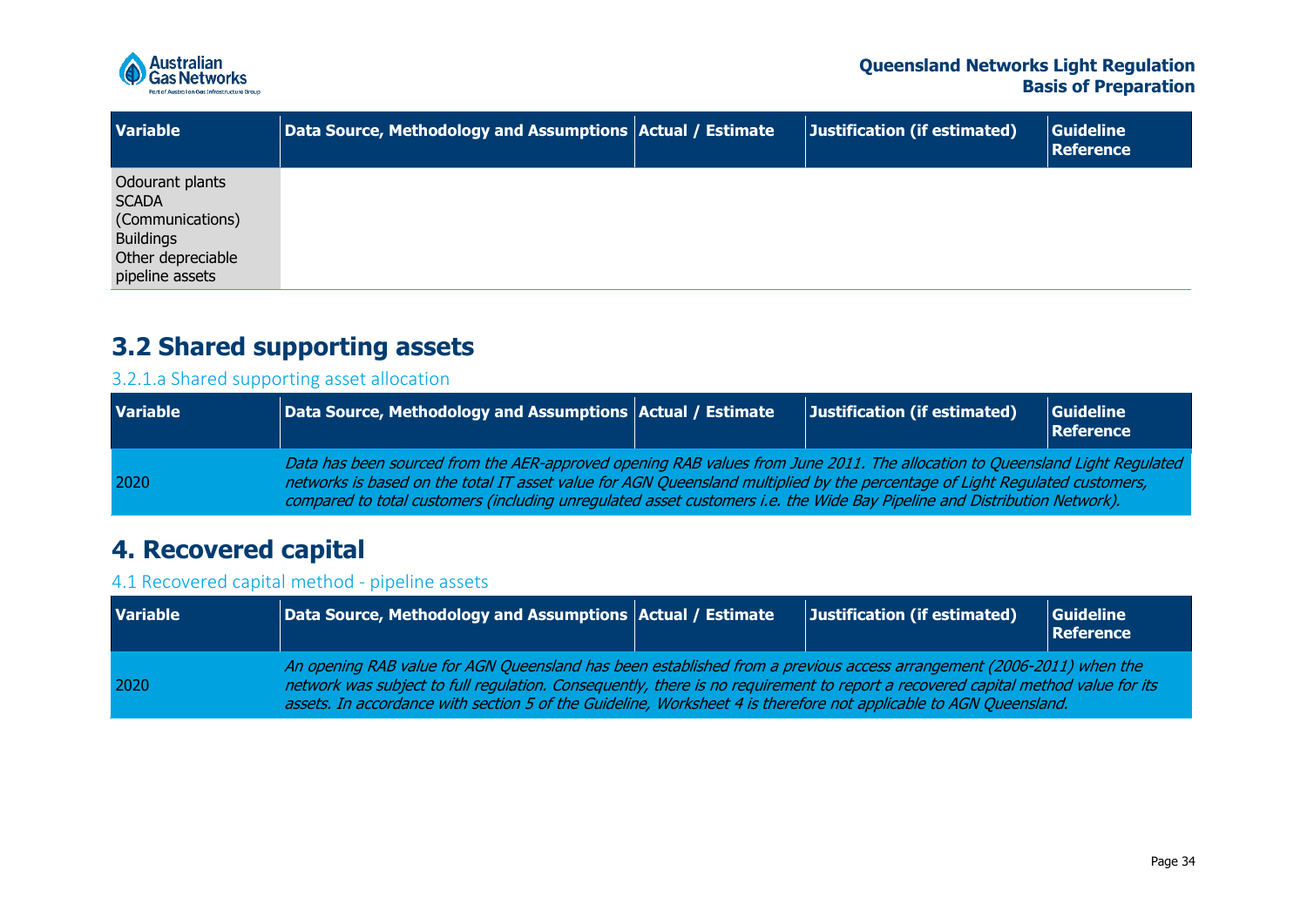

## **4.1 Pipelines capex**

### 4.1.1 Capital expenditure greater than 5% of construction cost

<span id="page-34-1"></span><span id="page-34-0"></span>

| <b>Variable</b> | Data Source, Methodology and Assumptions Actual / Estimate                                                                                                                                                                                                                                                                                                       |  | Justification (if estimated) | Guideline<br>Reference |  |  |  |
|-----------------|------------------------------------------------------------------------------------------------------------------------------------------------------------------------------------------------------------------------------------------------------------------------------------------------------------------------------------------------------------------|--|------------------------------|------------------------|--|--|--|
| 2020            | Capital expenditure amounts which are more than 5% of the construction cost are to be disclosed in worksheet 4.1 of the financial<br>reporting template. This worksheet only applies to pipelines adopting asset valuation using the recovered capital method. AGN<br>Queensland has not adopted this method, therefore this table 4.1.1 has not been completed. |  |                              |                        |  |  |  |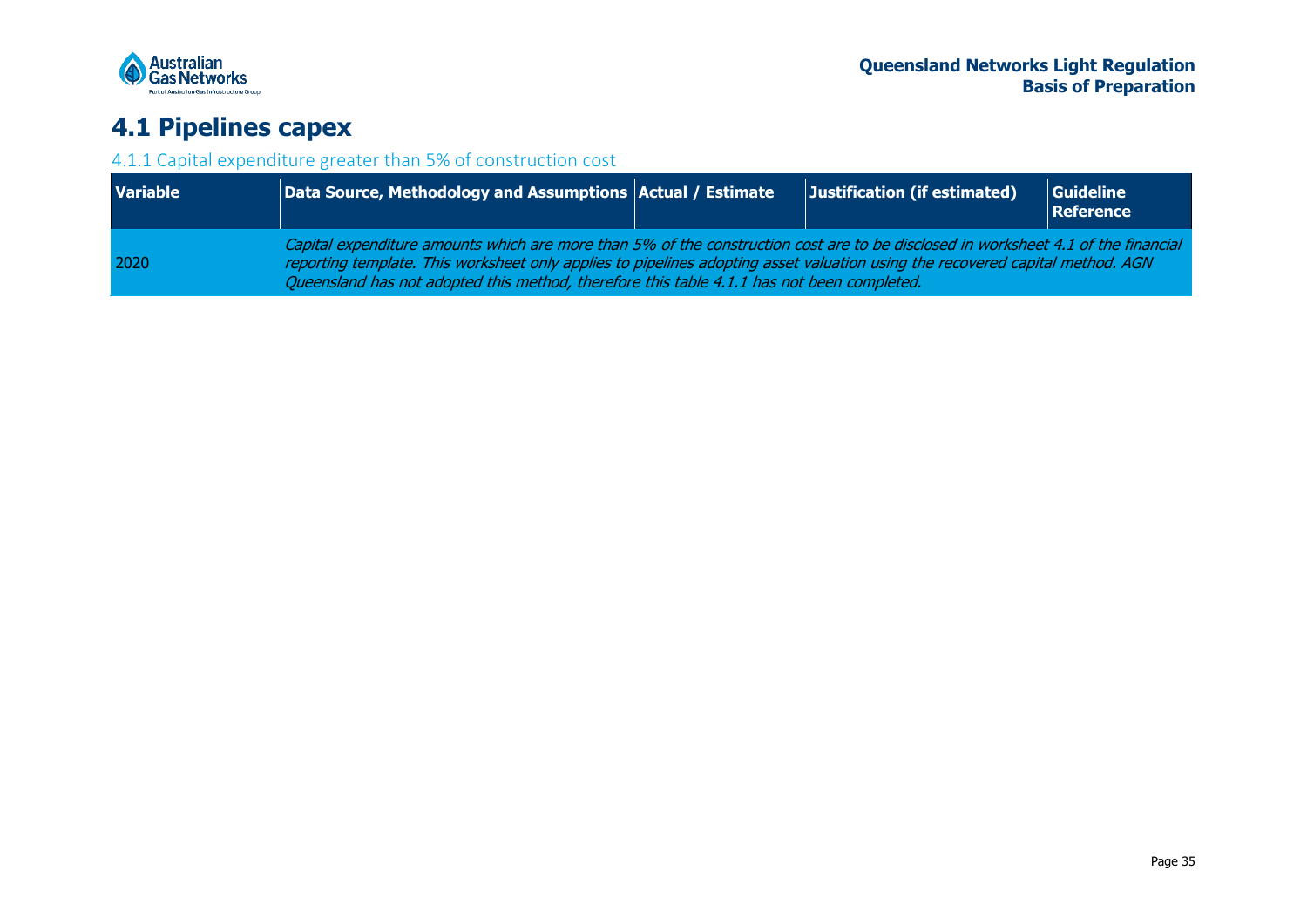

## **5. Weighted average price**

### 5.1 Weighted average prices

| <b>Variable</b>                                                                              | $\vert$ Data Source, Methodology and Assumptions $\vert$ Actual / Estimate                                                                                                                                                                                                                                                                                                                                                                                                                                                                                                                                                                                                       | Justification (if estimated) | <b>Guideline</b><br>Reference |
|----------------------------------------------------------------------------------------------|----------------------------------------------------------------------------------------------------------------------------------------------------------------------------------------------------------------------------------------------------------------------------------------------------------------------------------------------------------------------------------------------------------------------------------------------------------------------------------------------------------------------------------------------------------------------------------------------------------------------------------------------------------------------------------|------------------------------|-------------------------------|
| Calendar year 2020<br>comprising of six<br>months of 2019/20<br>and six months of<br>2020/21 | Section 7.3 of the Guideline states "Where the service provider's actual pricing is already presented on the service provider's<br>website, the service provider may use the blank template (worksheet 5.2 of the financial reporting template) to set out its pricing<br>information, in lieu of the format for presenting weighted average price information in worksheet 5.1 of the financial reporting<br>template." In AGN Queensland's case, actual pricing is already presented on its website and therefore the tariff schedules for<br>2019/20 and 2020/21 have been copied into worksheet 5.2 in lieu of the weighted average price information required in Table 5.1. |                              |                               |

## **5.1 Exempt WAP services**

### 5.1.1 AER exemptions

<span id="page-35-0"></span>

| <b>Variable</b> | $\vert$ Data Source, Methodology and Assumptions $\vert$ Actual / Estimate    | Justification (if estimated) | Guideline<br><b>Reference</b> |
|-----------------|-------------------------------------------------------------------------------|------------------------------|-------------------------------|
|                 | Not applicable to AGN Queensland because prices are published on its website. |                              |                               |

## <span id="page-35-1"></span>**5.2 Actual Pricing**

<span id="page-35-4"></span><span id="page-35-3"></span><span id="page-35-2"></span>

| <b>Variable</b>                                                                              | Data Source, Methodology and Assumptions $ $ Actual / Estimate                                                                                                                                                                                                                                                                                                                                                                                                                                                                                                                                                                                                                 | Justification (if estimated) | Guideline<br>Reference |
|----------------------------------------------------------------------------------------------|--------------------------------------------------------------------------------------------------------------------------------------------------------------------------------------------------------------------------------------------------------------------------------------------------------------------------------------------------------------------------------------------------------------------------------------------------------------------------------------------------------------------------------------------------------------------------------------------------------------------------------------------------------------------------------|------------------------------|------------------------|
| Calendar year 2020<br>comprising of six<br>months of 2019/20<br>and six months of<br>2020/21 | Section 7.3 of the Guideline states "Where the service provider's actual pricing is already presented on the service provider's<br>website, the service provider may use the blank template (worksheet 5.2 of the financial reporting template) to set out its pricing<br>information, in lieu of the format for presenting weighted average price information in worksheet 5.1 of the financial reporting<br>template." In AGN Queensland's case actual pricing is already presented on its website and therefore the tariff schedules for<br>2019/20 and 2020/21 have been copied into worksheet 5.2 in lieu of the weighted average price information required in worksheet |                              |                        |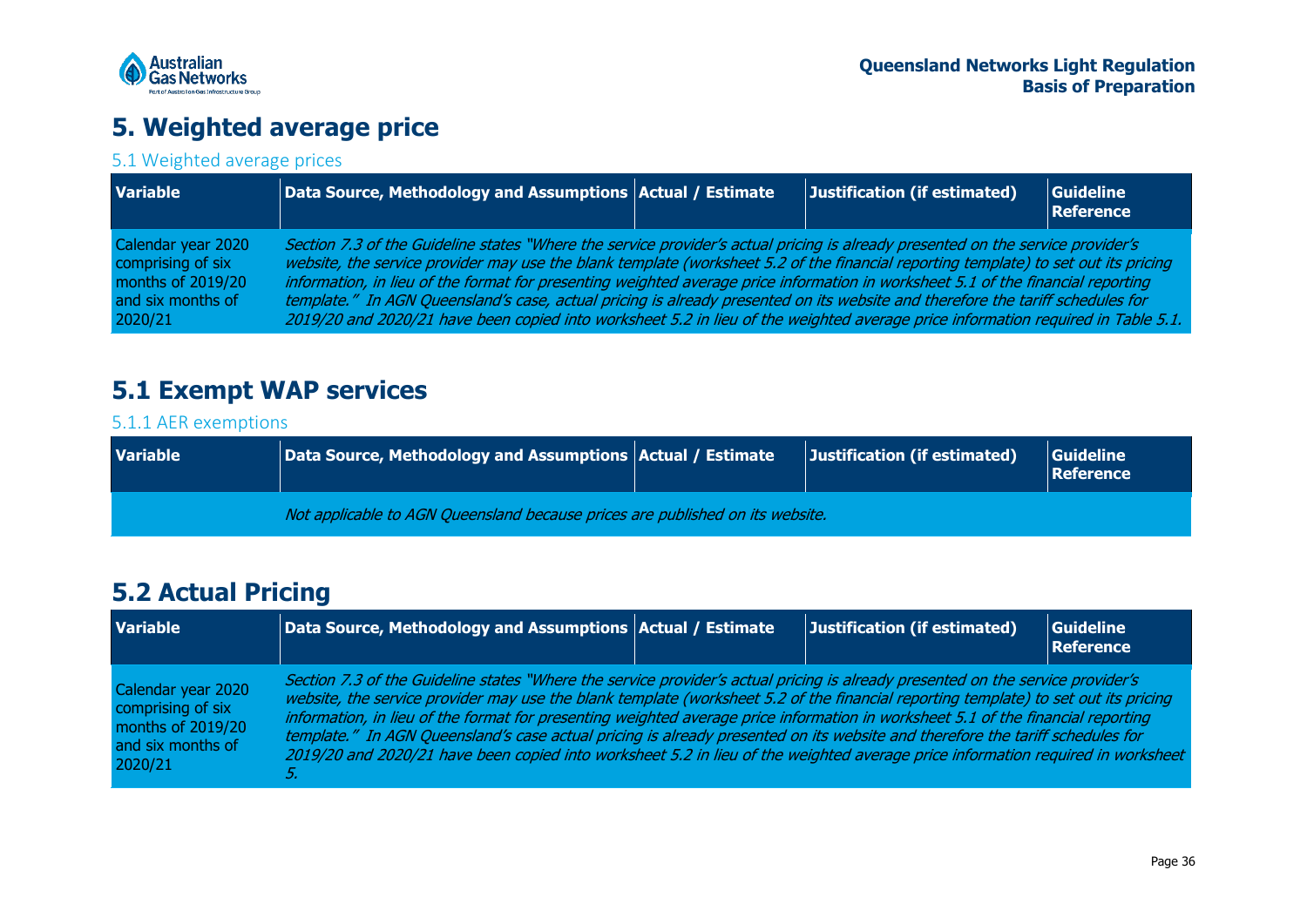

## <span id="page-36-0"></span>**Appendix A: Weighted Average Cost of Capital**

This information relates to rows 280 to 290 of the tab "RFM input" covering the WACC and inflation in the Roll Forward Model workbook.

The weighted average cost of capital information is based upon the similar information provided to the AER as part of our South Australian business. That is, we use the same WACC and inflation data that are used in South Australia. This is because our South Australian and Queensland networks are owned and governed together within AGN.

Data for 2010-11 to 2015-16 (columns G through L in the spreadsheet) are drawn from the AER's final decision for AGN South Australia made in May 2016, and more specifically the Roll Forward Model approved as part of that decision<sup>[5](#page-36-1)</sup>.

Data from 2016-17 to 2020-21 (columns M though Q in the spreadsheet) are drawn from our revised final plan provided to the AER on 13 January 2021<sup>[6](#page-36-2)</sup>. This RFM has not yet been approved by the AER, but the WACC numbers have been approved by the AER for 2016-17 to 2020-21 in its updated PTRM for our current SA Access Arrangement period<sup>7</sup>. The actual inflation numbers are year to December "8 capital city average" (ABS Cat no 6401.0) as per the AER approach for AGN SA.

In respect of how the data have been prepared, in every case, we have followed the approaches mandated by the AER. Further detail on:

- WACC is available in the 201[8](#page-36-4) Rate of Return Instrument $8$ ; and
- The Roll Forward Model and the PTRM is available in the handbooks<sup>[9](#page-36-5)</sup>.

<span id="page-36-1"></span><sup>5</sup> [https://www.aer.gov.au/networks-pipelines/determinations-access-arrangements/australian-gas-networks](https://www.aer.gov.au/networks-pipelines/determinations-access-arrangements/australian-gas-networks-sa-access-arrangement-2016-21/final-decision)[sa-access-arrangement-2016-21/final-decision -](https://www.aer.gov.au/networks-pipelines/determinations-access-arrangements/australian-gas-networks-sa-access-arrangement-2016-21/final-decision) see the "input" tab G176:L184

<span id="page-36-2"></span><sup>6</sup> [https://www.aer.gov.au/networks-pipelines/determinations-access-arrangements/australian-gas-networks](https://www.aer.gov.au/networks-pipelines/determinations-access-arrangements/australian-gas-networks-sa-access-arrangement-2021-26)[sa-access-arrangement-2021-26 -](https://www.aer.gov.au/networks-pipelines/determinations-access-arrangements/australian-gas-networks-sa-access-arrangement-2021-26) see the "RFM input" tab, rows 282 to 289

<span id="page-36-3"></span><sup>7</sup> [https://www.aer.gov.au/networks-pipelines/determinations-access-arrangements/australian-gas-networks](https://www.aer.gov.au/networks-pipelines/determinations-access-arrangements/australian-gas-networks-sa-access-arrangement-2016-21/update)[sa-access-arrangement-2016-21/update](https://www.aer.gov.au/networks-pipelines/determinations-access-arrangements/australian-gas-networks-sa-access-arrangement-2016-21/update) - and see row 18 of the "WACC" tab

<span id="page-36-4"></span><sup>8</sup> [https://www.aer.gov.au/networks-pipelines/guidelines-schemes-models-reviews/rate-of-return-instrument-](https://www.aer.gov.au/networks-pipelines/guidelines-schemes-models-reviews/rate-of-return-instrument-2018/final-decision)[2018/final-decision](https://www.aer.gov.au/networks-pipelines/guidelines-schemes-models-reviews/rate-of-return-instrument-2018/final-decision)

<span id="page-36-5"></span><sup>9</sup> [https://www.aer.gov.au/networks-pipelines/guidelines-schemes-models-reviews/gas-financial-models-roll](https://www.aer.gov.au/networks-pipelines/guidelines-schemes-models-reviews/gas-financial-models-roll-forward-and-revenue-2020)[forward-and-revenue-2020](https://www.aer.gov.au/networks-pipelines/guidelines-schemes-models-reviews/gas-financial-models-roll-forward-and-revenue-2020)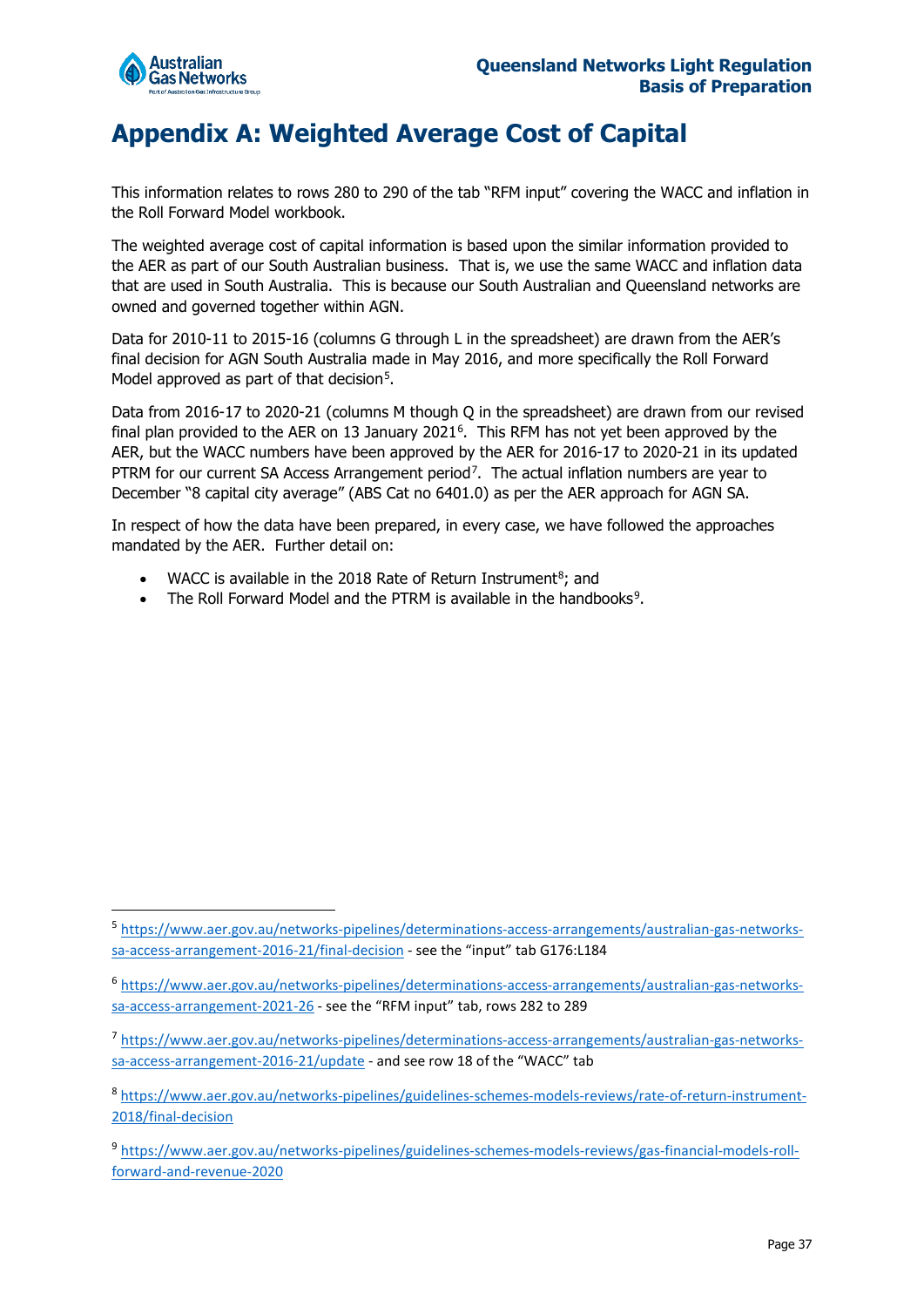

## <span id="page-37-0"></span>**Appendix B: Shared Cost Allocation Principles**

In accordance with section 3.2.7 of the Guideline, the following information is provided to support the allocation of shared costs to the AGN Queensland network:

The internal expenses incurred by AGN Limited that are not already directly attributed to AGN Queensland, are allocated by applying an appropriate causal cost driver, as outlined below. Cost categories may be directly allocated, indirectly allocated or a combination of both.

There are three drivers primarily used as the basis of indirectly allocating AGN's internal expenses.

- Existing customer numbers
- Increase in customer numbers; and
- Regulatory asset base

When used, these cost allocators have been selected as being an appropriate driver due to being the most significant trigger of consumption or utilisation of resources for given expenditure categories.

AGN Limited allocates its internal expenses to each of the regulated and unregulated pipelines it owns in South Australia, Victoria, Queensland, New South Wales, the Northern Territory and to any other unregulated business activities.

Table B1 below lists the categories within AGN's expenses and the method or driver with which they are typically allocated. For completeness, the table also lists items of expenditure that are directly allocated.

Expenditure allocated in accordance with this methodology is accounted for as operating expenditure in AGN Limited's regulatory reporting to the AER and encompasses all AGN Limited's internal functions.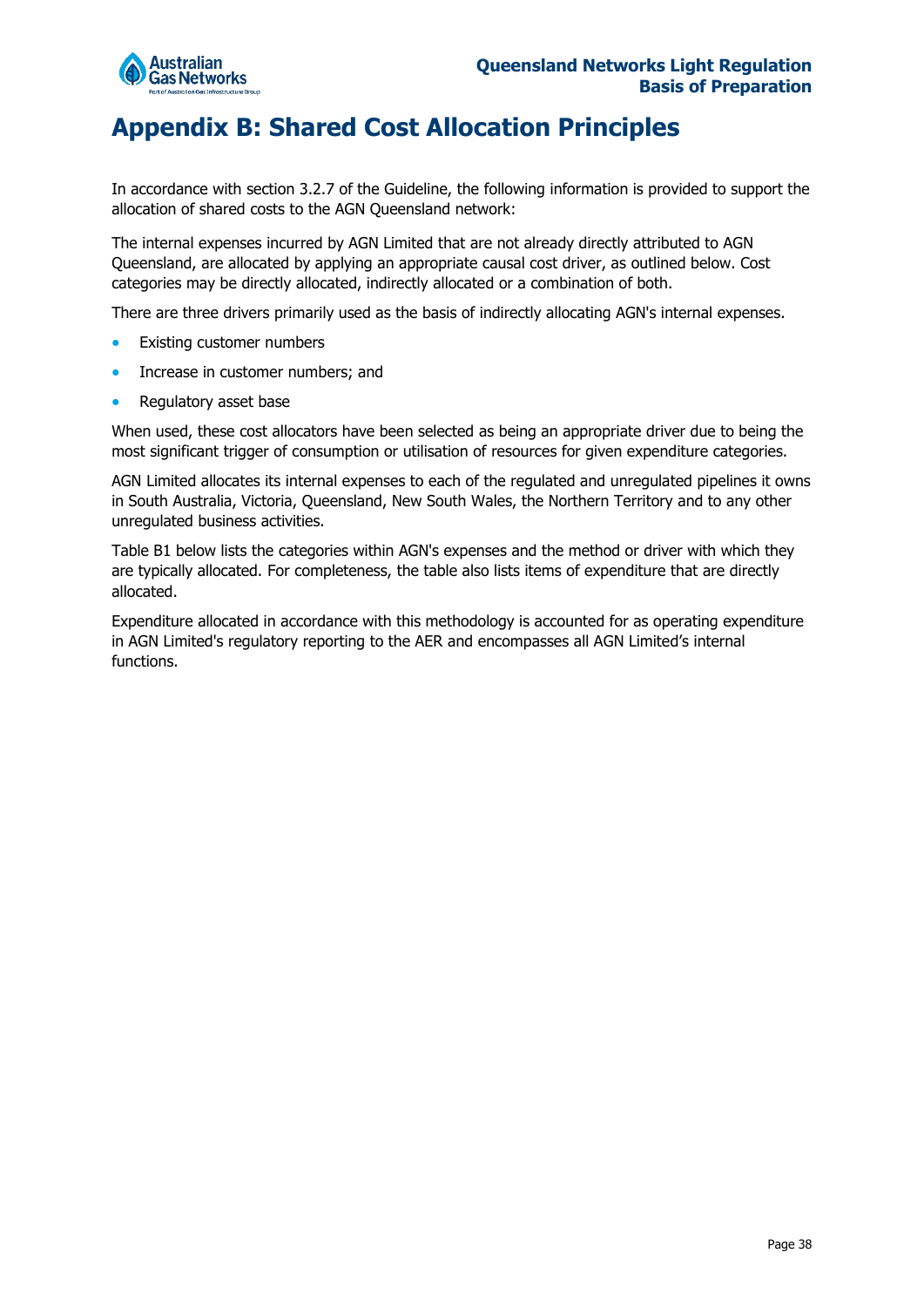

### Table B1: Shared Cost Allocation

| <b>Expenditure categories</b>                                                                                      | <b>Directly</b><br><b>Allocated</b> | <b>Indirectly</b><br><b>Allocated</b> | <b>Basis of allocation to Regulated</b><br>and Unregulated<br>pipelines/activities                              | <b>Reasons for selecting the</b><br>allocator and is it the most<br>appropriate                                                                                                                                                                  |
|--------------------------------------------------------------------------------------------------------------------|-------------------------------------|---------------------------------------|-----------------------------------------------------------------------------------------------------------------|--------------------------------------------------------------------------------------------------------------------------------------------------------------------------------------------------------------------------------------------------|
| Corporate Costs (e.g. ASIC costs, insurance<br>$etc.$ )                                                            |                                     | X                                     | Existing customer numbers<br>$\bullet$                                                                          | Customer numbers indicate the size<br>$\bullet$<br>of the network and which drives<br>associated risks from an insurance<br>perspective                                                                                                          |
| Debt Raising Costs (costs incurred in relation<br>to raising debt instruments for investment in<br>AGN's networks) |                                     | X                                     | <b>Regulatory Asset Base</b><br>$\bullet$                                                                       | RAB is an indicator of borrowings,<br>$\bullet$<br>refinancing costs and debt<br>commitments                                                                                                                                                     |
| Marketing (costs relating to marketing the<br>use of natural gas and rebates to customers)                         | X                                   | X                                     | <b>Direct</b><br>$\bullet$<br>Existing customer numbers<br>$\bullet$                                            | AGN owns several gas networks<br>$\bullet$<br>across Australia. There are marketing<br>efforts that are network based and<br>others that are national. Customer<br>numbers are the best indicator of<br>where marketing attention is<br>focused. |
| Other (e.g. office expenses, travel,<br>entertainment, conferences etc.)                                           | X                                   | X                                     | Existing customer numbers<br>$\bullet$<br>Regulatory Asset Base; and<br>$\bullet$<br><b>Direct</b><br>$\bullet$ | A mix of drivers is used for other<br>$\bullet$<br>expenses depending on the nature of<br>the cost.                                                                                                                                              |
| Payroll Costs (salaries and related labour<br>costs)                                                               | X                                   | X                                     | Increase in customer numbers; and<br>$\bullet$<br><b>Direct</b><br>$\bullet$                                    | Increase in customer numbers is the<br>most significant trigger of<br>consumption or utilisation of AGN<br>payroll resources.                                                                                                                    |
| Professional Costs (General legal, consulting<br>and audit costs)                                                  | X                                   | X                                     | Increase in customer numbers; and<br>$\bullet$<br>Direct<br>$\bullet$                                           | Increase in customer numbers is the<br>most significant trigger of<br>consumption or utilisation of AGN<br>professional resources.                                                                                                               |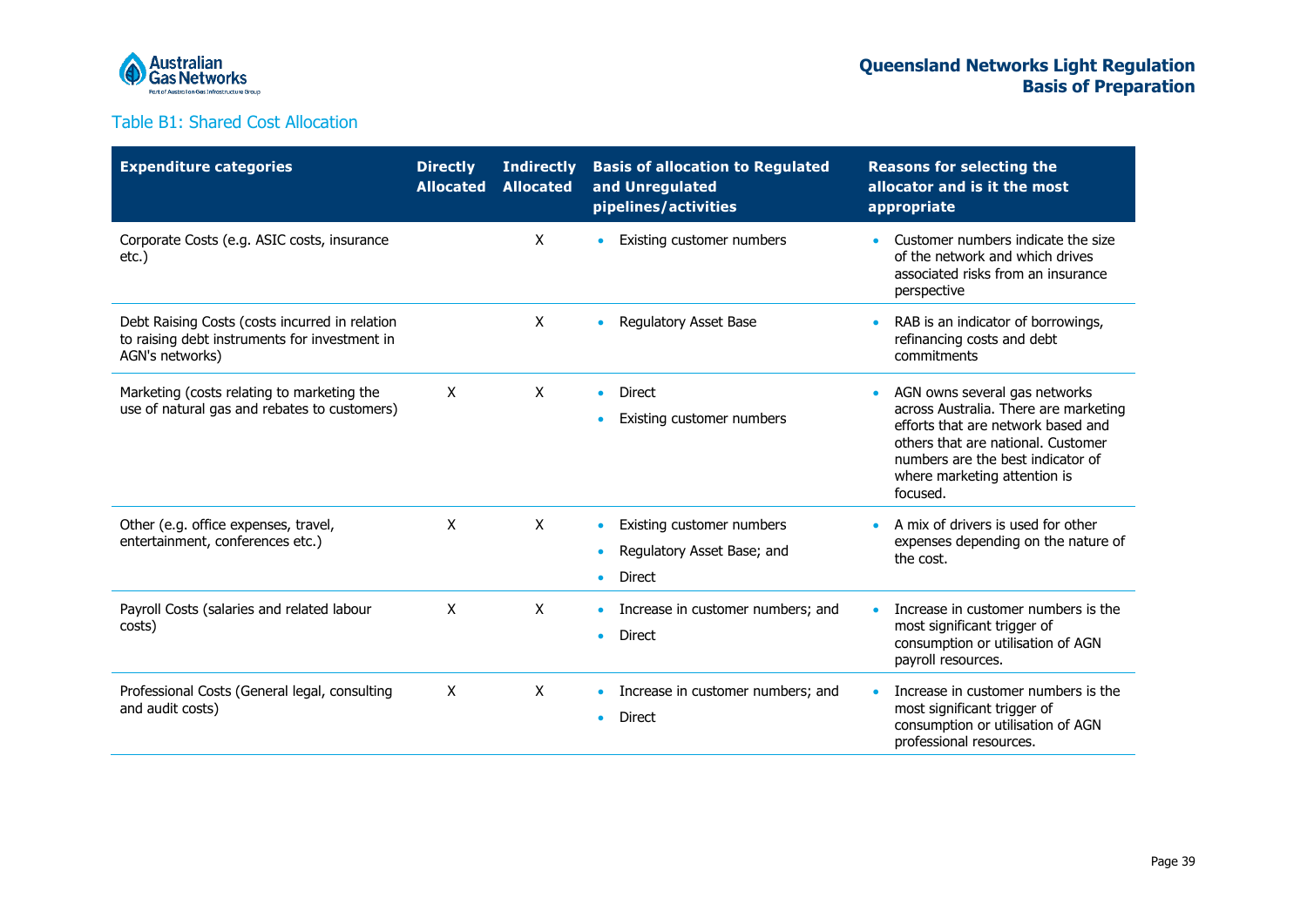

## <span id="page-39-0"></span>**Appendix C: Net Tax Liabilities Table 1.1.1**

Rules 76 of the NGR states that total revenue is to be determined for each regulatory year of the access arrangement period using the building block approach in which the building blocks are:

- (a) a return on the projected capital base for the year; and
- (b) depreciation on the projected capital base for the year; and
- (c) the estimated cost of corporate income tax for the year; and

(d) increments or decrements for the year resulting from the operation of an incentive mechanism to encourage gains in efficiency (See Division 9); and

(e) a forecast of operating expenditure for the year.

Generally, tax costs are the same costs included in the building blocks, with the exception of depreciation. Tax depreciation is based on a much shorter tax life (accelerated depreciation) or calculated in a different way which creates a timing difference.

Coupled with this, equity earnings are taxable but the return on debt (i.e. interest expense) is deductible for tax purposes. As the allowed return on equity is an after-tax return, the regulatory building blocks must include a tax allowance. The revenue allowance must therefore allow for the appropriate payment of tax applicable to the annual taxable income of equity holders adjusted for tax imputation credits. The tax allowance is therefore given by the formula  $t/(1-(1-\gamma)t)$  where t is the applicable company tax rate of 30% and gamma (γ) is assumed to be 25%. The applicable tax multiplier to be applied to taxable income is therefore  $30\%/1-(1-25\%) \times 30\%$  =  $38.97\%$ .

The tax calculation which supports the net tax liabilities in Table 1.1.1. is shown below ( $\sin$ ):

|                                                     | 2011-12        | 2012-13        | 2013-14                  | 2014-15                  | 2015-16                  | 2016-17        | 2017-18 | 2018-19 | 2019-20 | 2020-21 |
|-----------------------------------------------------|----------------|----------------|--------------------------|--------------------------|--------------------------|----------------|---------|---------|---------|---------|
| Opening capital base                                | 318.87         | 330.98         | 352.00                   | 378.60                   | 401.15                   | 421.65         | 434.74  | 450.15  | 465.40  | 477.67  |
| Less: capital contributions                         | (4.53)         | (2.37)         | (3.41)                   | (6.97)                   | (4.78)                   | (5.33)         | (7.84)  | (12.68) | (9.42)  | (2.16)  |
| Less: disposals                                     |                | $\blacksquare$ | $\overline{\phantom{a}}$ | $\overline{\phantom{a}}$ |                          | (0.03)         | $\sim$  | $\sim$  | ٠       | $\sim$  |
| Net opening capital base                            | 314.34         | 328.61         | 348.58                   | 371.63                   | 396.36                   | 416.29         | 426.90  | 437.46  | 455.98  | 475.51  |
| Proportion deemed funded by equity                  | 40%            | 40%            | 40%                      | 40%                      | 40%                      | 40%            | 40%     | 40%     | 40%     | 40%     |
| Capital base deemed funded by equity                | 125.74         | 131.44         | 139.43                   | 148.65                   | 158.55                   | 166.52         | 170.76  | 174.99  | 182.39  | 190.20  |
| After tax rate of return on equity                  | 10.36%         | 10.36%         | 10.36%                   | 10.36%                   | 10.36%                   | 7.10%          | 7.10%   | 7.10%   | 7.10%   | 7.10%   |
| After tax return on equity                          | 13.03          | 13.62          | 14.45                    | 15.40                    | 16.43                    | 11.82          | 12.12   | 12.42   | 12.95   | 13.50   |
| <b>Timing differences:</b>                          |                |                |                          |                          |                          |                |         |         |         |         |
| Add: Regulatory depreciation                        | 5.92           | 3.29           | 2.02                     | 7.63                     | 8.32                     | 7.35           | 6.16    | 7.48    | 8.20    | 13.93   |
| Less: Regulatory tax depreciation                   | (6.92)         | (7.82)         | (9.13)                   | (10.83)                  | (13.00)                  | (17.75)        | (19.07) | (20.60) | (21.69) | (21.95) |
| Net timing differences                              | (1.00)         | (4.54)         | (7.11)                   | (3.20)                   | (4.68)                   | (10.40)        | (12.91) | (13.11) | (13.49) | (8.02)  |
| Regulatory taxable income                           | 12.03          | 9.08           | 7.34                     | 12.20                    | 11.75                    | 1.42           | (0.78)  | (0.69)  | (0.54)  | 5.49    |
| Tax allowance:                                      |                |                |                          |                          |                          |                |         |         |         |         |
| Statutory tax rate (t)                              | 30%            | 30%            | 30%                      | 30%                      | 30%                      | 30%            | 30%     | 30%     | 30%     | 30%     |
| Value of imputation credits (y)                     | 0.25           | 0.25           | 0.25                     | 0.25                     | 0.25                     | 0.25           | 0.25    | 0.25    | 0.25    | 0.25    |
| Effective tax rate $\lceil t/(1-(1-\gamma)t)\rceil$ | 38.71%         | 38.71%         | 38.71%                   | 38.71%                   | 38.71%                   | 38.71%         | 38.71%  | 38.71%  | 38.71%  | 38.71%  |
| Tax allowance                                       | 4.66           | 3.52           | 2.84                     | 4.72                     | 4.55                     | 0.55           | (0.30)  | (0.27)  | (0.21)  | 2.12    |
| Less: Value of imputation credits (25%)             | (1.16)         | (0.88)         | (0.71)                   | (1.18)                   | (1.14)                   | (0.14)         | 0.08    | 0.07    | 0.05    | (0.53)  |
| Tax Payable                                         | 3.49           | 2.64           | 2.13                     | 3.54                     | 3.41                     | 0.41           | (0.23)  | (0.20)  | (0.16)  | 1.59    |
| Regulatory taxable income                           | 15.52          | 11.72          | 9.47                     | 15.74                    | 15.16                    | 1.83           | (1.01)  | (0.89)  | (0.70)  | 7.08    |
| <b>Cumulative Losses</b>                            | $\blacksquare$ | $\sim$         | $\overline{\phantom{a}}$ | $\blacksquare$           | $\overline{\phantom{a}}$ | $\blacksquare$ | (0.23)  | (0.43)  | (0.58)  | (0.58)  |
| Net Tax Liabilities                                 | 3.49           | 2.64           | 2.13                     | 3.54                     | 3.41                     | 0.41           |         | ٠       |         | 1.59    |
|                                                     |                |                |                          |                          |                          |                |         |         |         |         |
| Validation                                          |                |                |                          |                          |                          |                |         |         |         |         |
| Taxable Income                                      | 15.52          | 11.72          | 9.47                     | 15.74                    | 15.16                    | 1.83           | (1.01)  | (0.89)  | (0.70)  | 7.08    |
| Less Tax at 30%                                     | (4.66)         | (3.52)         | (2.84)                   | (4.72)                   | (4.55)                   | (0.55)         | 0.30    | 0.27    | 0.21    | (2.12)  |
| Value of Imputation Credits                         | 1.16           | 0.88           | 0.71                     | 1.18                     | 1.14                     | 0.14           | (0.08)  | (0.07)  | (0.05)  | 0.53    |
| Afar Tax Income                                     | 12.03          | 9.08           | 7.34                     | 12.20                    | 11.75                    | 1.42           | (0.78)  | (0.69)  | (0.54)  | 5.49    |
| Add Net Timing Differences                          | 1.00           | 4.54           | 7.11                     | 3.20                     | 4.68                     | 10.40          | 12.91   | 13.11   | 13.49   | 8.02    |
| After Tax Return of Equity                          | 13.03          | 13.62          | 14.45                    | 15.40                    | 16.43                    | 11.82          | 12.12   | 12.42   | 12.95   | 13.50   |
| Variance                                            |                | ÷              | ÷.                       | $\overline{\phantom{a}}$ |                          | ٠              |         | ÷.      |         |         |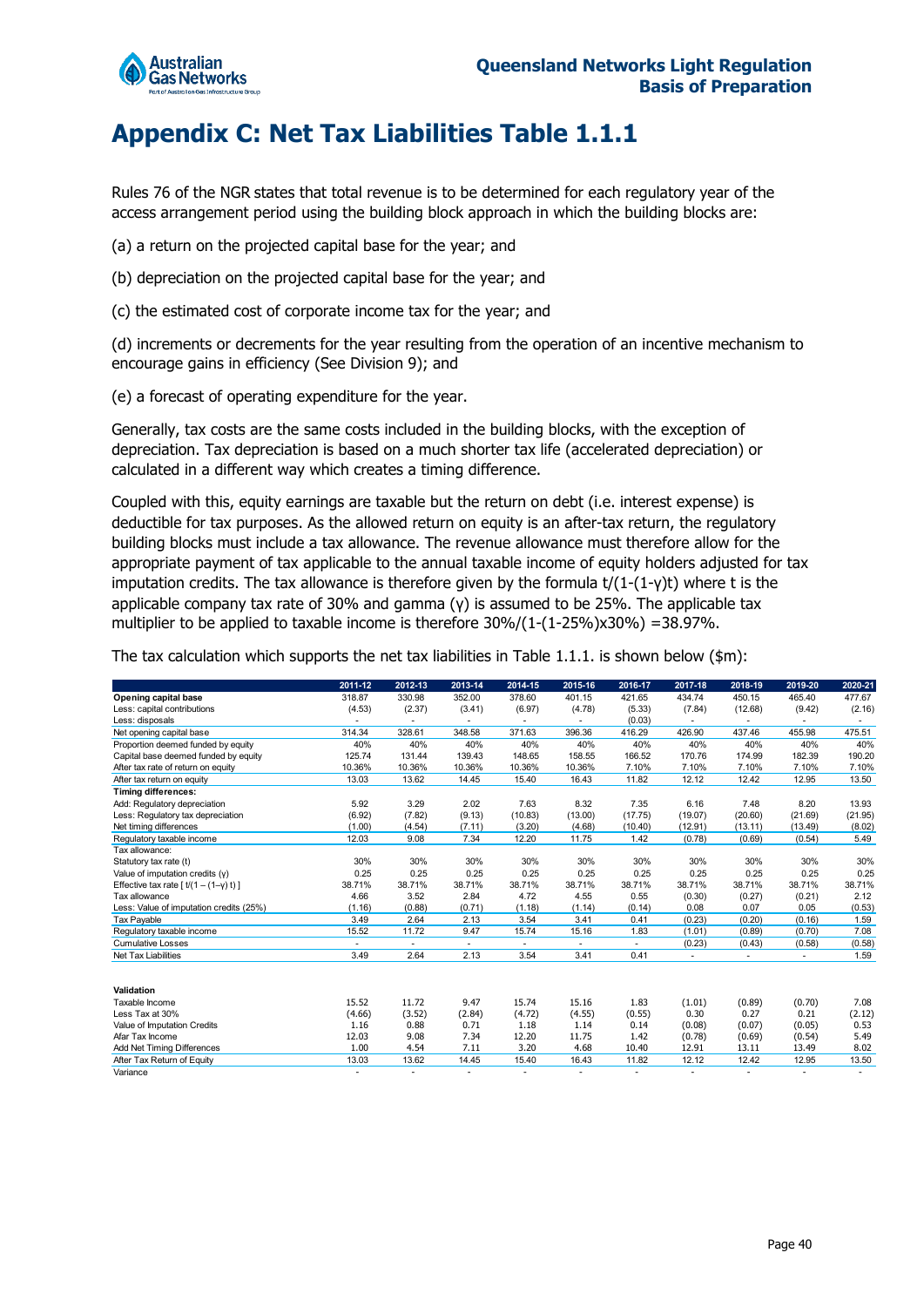

## <span id="page-40-0"></span>**Appendix D: Cost Collection and Reporting Process – Capex and Opex**

#### **Source of financial data**

Financial data for this Light Regulation Financial Reporting Template was sourced from AGN Limited's finance system (SAP Business One) and from other information provided by AGN Limited's principal capital delivery contractor, APA Asset Management (APA). AGN Limited utilises Excel spreadsheets to consolidate detailed financial information provided by APA with information from its own finance system and to undertake cost allocation processes, for the purpose of producing the data required to complete the AER's financial reporting templates. This information and the associated processes are explained further below.

#### **AGN Limited's capital delivery contractor and operating and management sub-contractor (APA)**

When AGN Limited was known as Envestra Limited (Envestra), the delivery of its distribution network capex program and the operation and management of its distribution network was out-sourced to APA under an operating and management agreement. This arrangement (the 'OMA') commenced on 2 July 2007 and has continued since that time, including through Envestra's change of ownership and rebranding as "Australian Gas Networks" in October 2014.

APA charges AGN Limited for these services on a 'cost pass-through' basis each month, plus the agreed Network Management Fee (NMF). The NMF represents APA's margin under the agreement.

APA's business support and overhead costs are allocated to capital expenditure in accordance with the processes outlined in the AGN Limited Cost Allocation Methodology (CAM). For regulatory accounting purposes, AGN Limited does not capitalise any of the NMF as 100% of the NMF paid to APA is treated as operating expenditure.

#### **Source of financial data provided by APA**

APA uses an enterprise resource planning system (Oracle) and an asset management system (Maximo) to capture costs which are assigned to master data identifiers including tasks, activities and expense types. In addition, with the use of additional master data identifiers (i.e. project codes and cost centres) APA records its expenditure against specific regulated and unregulated gas pipelines operated by AGN Limited in each state and to relevant regions within each state (also referred to as business zones).

#### **Capex**

APA provides detailed information about capital expenditure on AGN Limited's regulated and unregulated pipelines directly from Oracle and via its business intelligence (BI) tool 'Cognos'. The output created from this is known as the Ring Fenced Accounts (RFA). The RFA is prepared by APA each half year and reports on all expenditure (operating and capital), including the capitalisation of support and shared business costs and allocations into each of AGN Limited's regulated and unregulated business zones. The RFAs have been, and continue to be a key source of data for regulatory reporting purposes. Amongst other things, capital expenditure information from the RFAs is used to reconcile to the additions to the fixed assets register for the Queensland light regulation network.

AGN Limited fully reconciles all sources of capital expenditure reporting provided by APA with its own SAP general ledger, separate billing data received from APA and with reporting provided in the AER's financial reporting templates.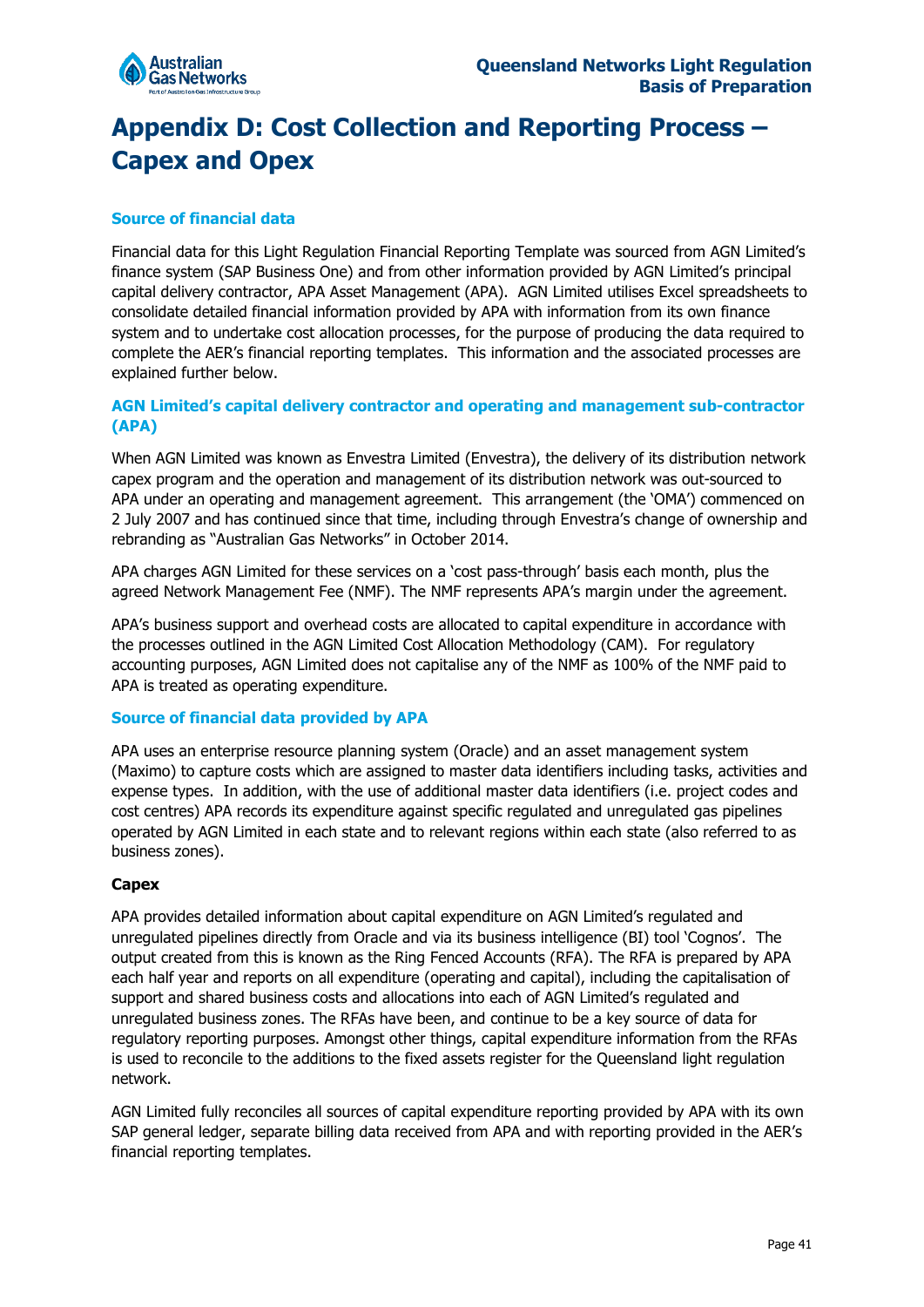

#### **Opex**

APA provides detailed information about operating expenditure on AGN Limited's regulated and unregulated pipelines via its business intelligence (BI) tool 'Cognos'. This information enables AGN Limited to map expenditure into the categories that are defined in the AER's financial reporting templates (e.g. Repairs and Maintenance, License and Regulatory Costs and the various Shared Costs categories).

Operating expenditure information from APA is produced using its Cognos BI tool which extracts data from Oracle. This information is provided as part of the 'Ring Fenced Accounts' prepared by APA each half year. The Ring Fenced Accounts (RFAs) report on all expenditure (operating and capital), including the allocation of support and shared business costs into each of AGN Limited's regulated and unregulated business zones. The RFAs have been, and continue to be a key source of data for regulatory reporting purposes.

AGN Limited fully reconciles the operating expenditure reporting provided by APA in the RFAs with its own SAP general ledger, separate billing data received from APA and with reporting provided in the AER regulatory templates.

#### **AGN Limited business systems and cost capture**

AGN Limited utilises SAP Business One (SAP) to capture costs at the general ledger account code, department and state level where applicable. Given the arrangements with APA, AGN Limited does not operate a full enterprise resource planning (ERP) system. Within SAP, AGN Limited utilises the general ledger, accounts payable and fixed asset register modules.

Monthly charges invoiced from APA are recorded in AGN Limited's general ledger via journal entries which assign costs to general ledger account codes, departments and state codes. These entries provide control totals against which separate reporting provided by APA, including Monthly Management and Operating Reports, is able to be reconciled.

#### **Capex**

The detailed view of network capital expenditure delivered by APA is provided via separate reporting outside of AGN Limited's core finance systems, as described above (e.g. the Ring Fenced Accounts, via Cognos BI reporting tools and the Capex Data Model in Microsoft Excel format). This information is used to complete the AER's financial reporting templates.

Adjustments are made by AGN Limited to the network capital expenditure reported by APA which are recorded in the Excel spreadsheets that form the working papers which support the data reported in the regulatory templates. These adjustments are in accordance with AGN Queensland's Regulatory Accounting Principles and Policies document.

AGN Limited's internal non-network capital expenditure, primarily relating to corporate ICT systems and office furniture and fittings, is captured in the SAP general ledger by account code, which enables reporting against categories defined in the AER's financial reporting templates.

AGN Limited does not capitalise any of its general corporate management and administration costs for regulatory accounting purposes, unless it can be specifically linked to a capital activity (e.g. a corporate IT project). This is in accordance with the AGN Queensland Regulatory Accounting Principles and Policies document.

#### **Opex**

Monthly charges invoiced from APA are recorded in AGN Limited's general ledger via journal entries which assign costs to general ledger account codes, departments and states. These entries provide control totals against which separate reporting provided by APA is able to be reconciled.